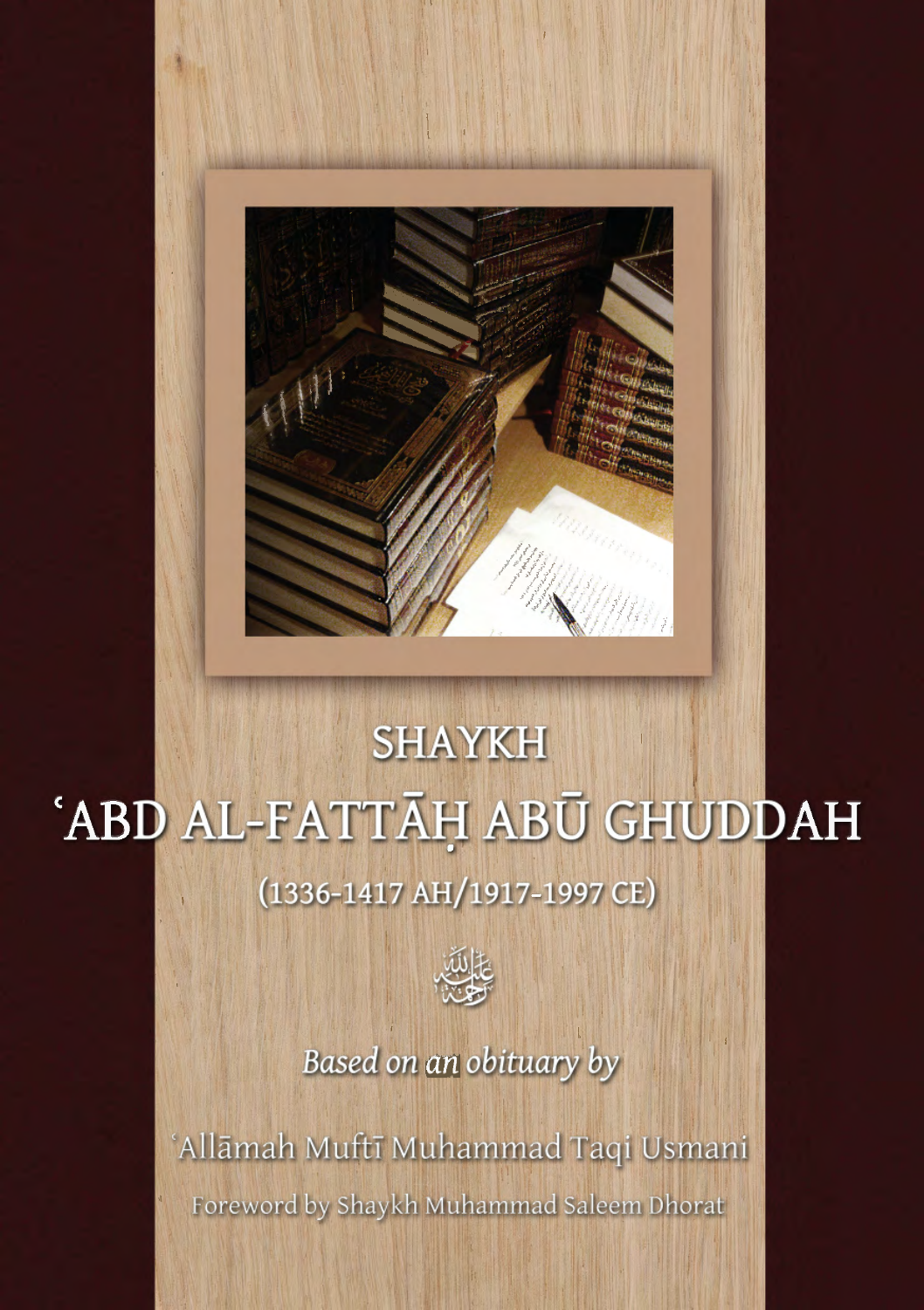# SHAYKH ʿABD AL-FATTĀḤ ABŪ GHUDDAH

(1336-1417 AH/1917-1997 CE)



## *Based on an obituary by*

# ʿAllāmah Muftī Muhammad Taqi Usmani

Foreword by Shaykh Muhammad Saleem Dhorat

Obituary translated by Abu Unaysah & Ibrahim Amin al-Kuwaiti Endnotes and addendum by Abu Asim Badrul Islam & Zameelur Rahman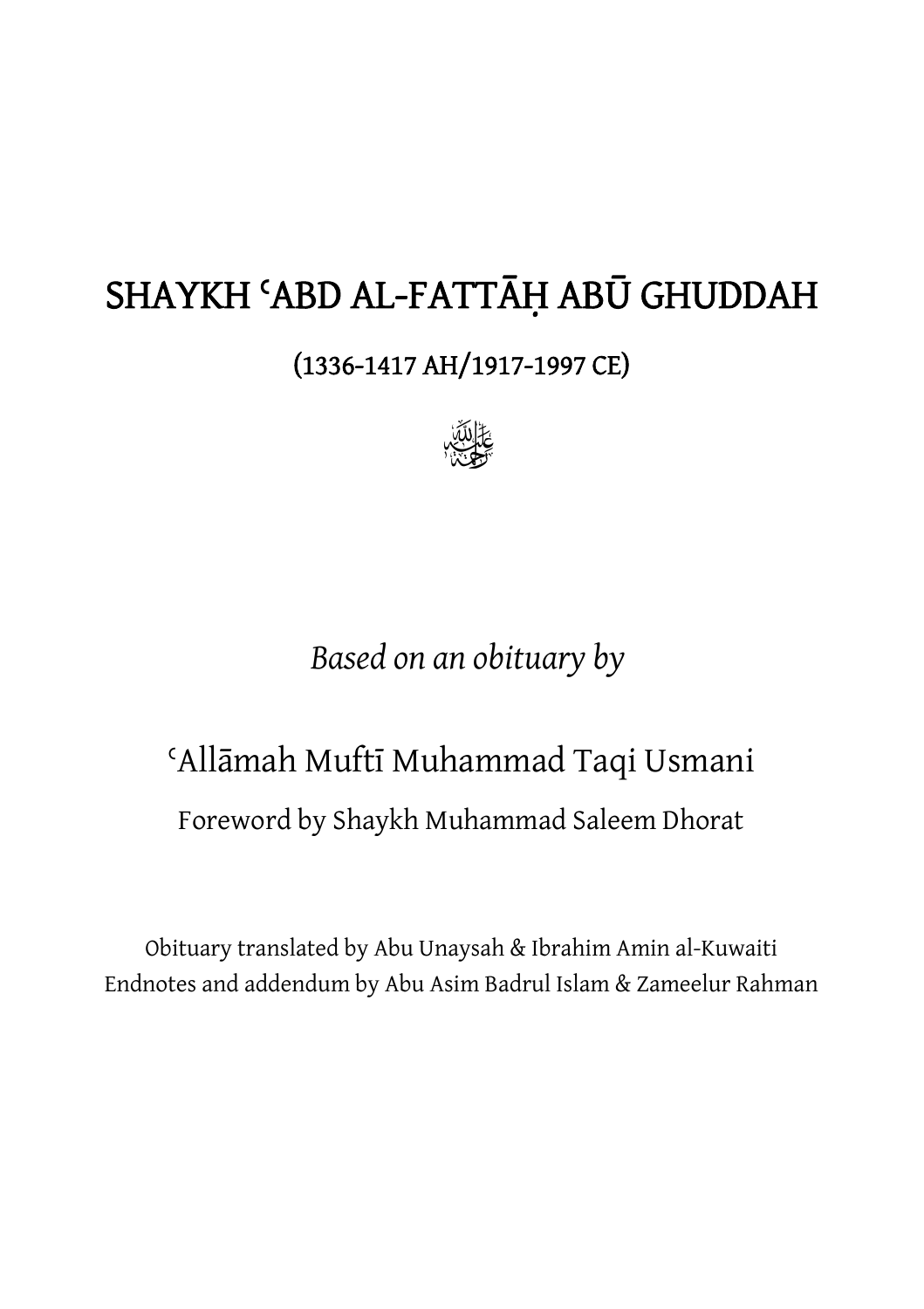First edition: January 2012 3000 copies (for free distribution only) Free online edition: April 2012

#### No copyrights

Provided that no alterations are made, this publication may be reproduced, stored in a retrieval system, or transmitted in any form or by any means, electronic, mechanical, photocopying, recording, or otherwise, without the prior written permission of the authors.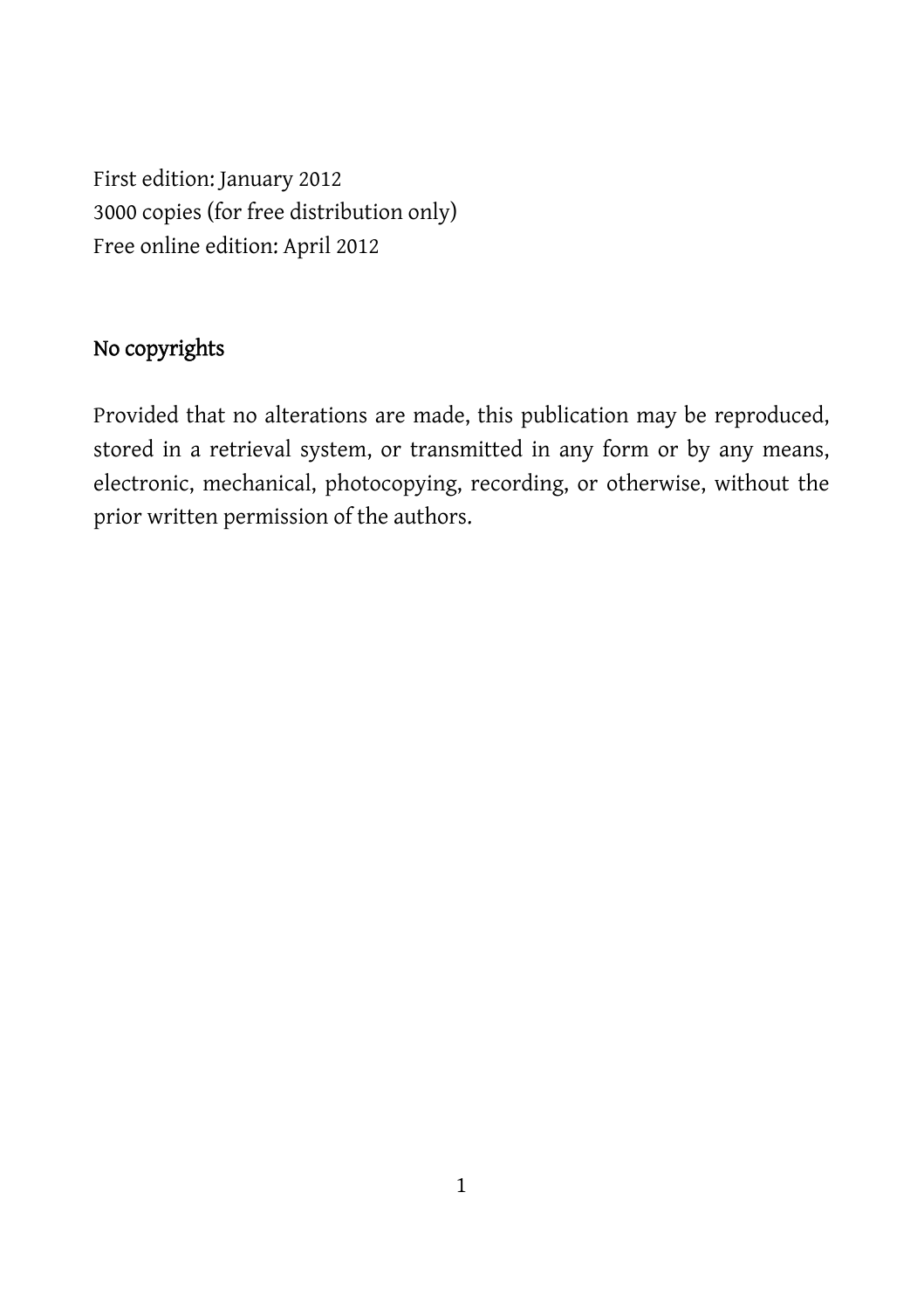### **Contents**

| About the author                                                                                                                             | 3  |
|----------------------------------------------------------------------------------------------------------------------------------------------|----|
| Preface:<br>Shaykh 'Abd al-Fattāḥ Abū Ghuddah St the inspiration                                                                             | 6  |
| Foreword                                                                                                                                     | 15 |
| Shaykh ʿAbd al-Fattāḥ Abū Ghuddah ▒                                                                                                          | 20 |
| <b>Notes</b>                                                                                                                                 | 30 |
| Addendum:<br>Shaykh 'Abd al-Fattāḥ Abū Ghuddah's Steommendation (taqrīz)<br>of 'Allāmah Muftī Muhammad Taqi Usmani's Takmilah Fath al-Mulhim | 38 |
| Shaykh 'Abd al-Fattāḥ Abū Ghuddah's Steommendation (taqrīz)<br>of 'Allāmah Zafar Ahmad 'Uthmānī Thānawī's # I'lā' al-Sunan                   | 45 |
| Shaykh 'Abd al-Fattāḥ Abū Ghuddah's Shetter to<br>Shaykh al-Ḥadīth Mawlānā Muḥammad Zakariyyā Kāndhlawī ��                                   | 51 |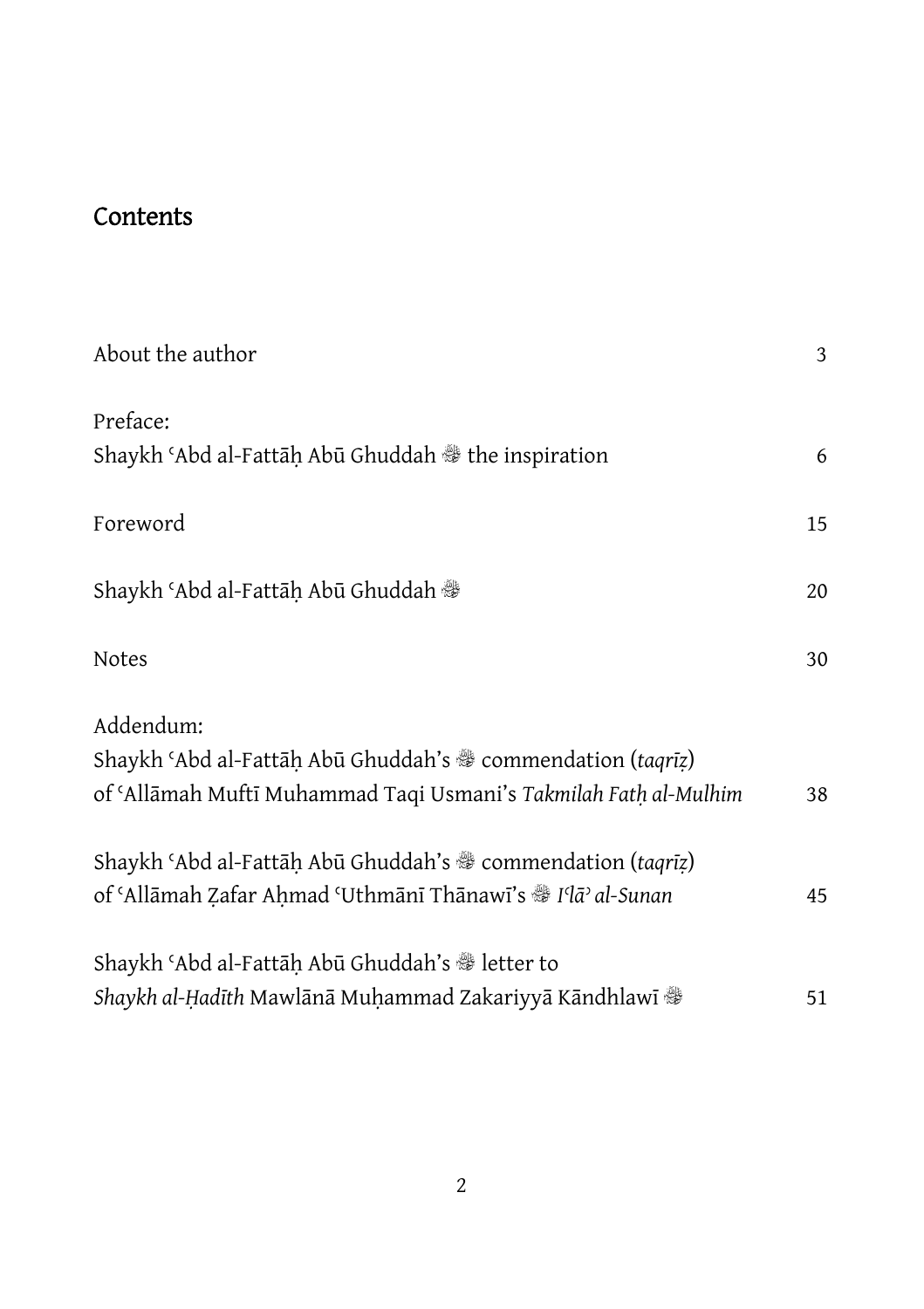#### About the author

Abu Asim Badrul Islam

Born in the town of Deoband (U.P., India) on 5<sup>th</sup> Shawwal 1362 AH (3<sup>rd</sup> October 1943 CE), ʿAllāmah Muftī Muhammad Taqi Usmani is one of the greatest living authorities in the sciences of Islam, particularly hadith, Islamic finance, Islamic law and its modern application. He was brought up and trained over a period of thirty years by his illustrious father, the legendary Imām 'Allāmah Muftī Muhammad Shafī' , the grand Muftī of India and Pakistan consecutively, one of the founding fathers of the Islāmic Republic of Pakistan, and popularly known as the author of *Tafsīr Maʿārif al-Qurʾān* (see: *Lamḥāt min Ḥayāt al-Qāḍ*ī *Muḥammad Taqī al-ʿUthmānī*, p. 11).

Muftī Muhammad Taqi Usmani studied under some of the greatest ʿ*ulamā'* and *mashāyikh* of the last century, all of whom granted him formal *ijāzāt* in the sciences of Islam. The depth of his knowledge of fiqh and its application can be gauged from the fact that one of his first formal published fatwas was issued whilst he was still a student of the *Dars-e-Niẓāmī* course (before commencing the final *Dawra-e-ḥadīth* year) during 1378 AH (1959 CE) at the astonishing age of sixteen, which was checked and endorsed by his illustrious father who expressed his surprise and satisfaction at this in a written note added to the fatwa (see: *Fiqhī Maqālāt*, 2:33). In the foreword to his recently published four-volume *Fatāwā ʿUthmānī* (1:33), he himself mentions how he had written his first fatwa even before then. He says that during 1377 AH (1958 CE), when he was still a student of the first two volumes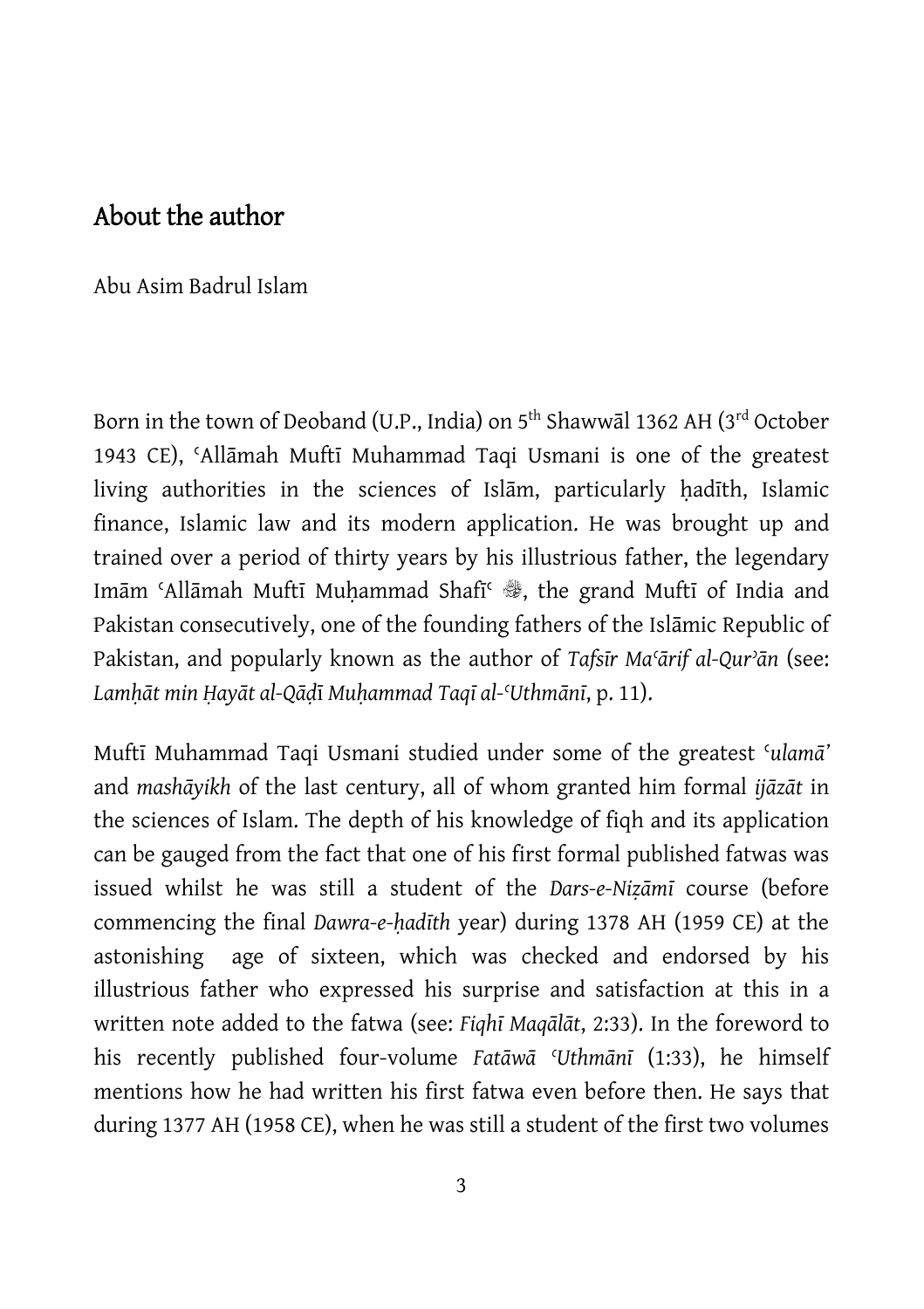of the four-volume lithographic Indian edition of Imam Al-Marghinani's  $\ddot{\textcircled{}}$ *Al-Hidāyah* in Ḥanafī fiqh, his illustrious teacher, Shaykh Muftī Walī Ḥasan Tonkī �� (who later became the grand muftī of the prestigious Jāmi'ah al-ʿUlūm al-Islāmiyyah in ʿAllāmah Binnorī Town, Karachi), had instructed him to write a fatwa regarding ṭalāq (divorce). His teacher endorsed this and signed it himself. Since then, he has been writing and lecturing extensively in Arabic, Urdu, [Persian] and English. His currently published works number over sixty, the largest and most splendid being his *Takmilah Fatḥ al-Mulhim bi Sharḥ Ṣaḥīḥ al-Imām Muslim* in six large volumes, written over a period of eighteen years (see endnote vi).

Besides his unparalleled grounding in the exoteric sciences of Islam, he is a leading master in the esoteric science of taṣawwuf, in which he has *ijāzah* from two of the leading masters of the last century, Shaykh Mawlānā Muhammad Masihullāh Khān Sherwāni �� (Jalalabad, India) and Dr. 'Abd al-Hayy 'Ārifī S (Karachi, Pakistan), both of whom were *khulafā* of the legendary Imām *Hakīm al-Ummah Mawlānā Ashraf 'Ali Thānawī* �� (see: *Lamḥāt min Ḥayāt al-Qāḍī Muḥammad Taqī al-ʿUthmānī*, p. 22-23, p. 53).

ʿAllāmah Muftī Muhammad Taqi Usmani, in following the footsteps of his elders, Imām 'Allāmah Muftī Muḥammad Shafī<sup>c</sup> , Shaykh al-Islām Mawlānā Shabbīr Ahmad 'Uthmānī , Imām 'Allāmah Mawlānā Muhammad Yūsuf Binnorī , Imām 'Allāmah Mawlānā Zafar Ahmad 'Uthmānī  $\ddot{\textbf{w}}$  and others, is one of the pioneers of the Islamisation of Pakistan. He is also one of the pioneers of the global implementation of Islamic finance. His positions and services in a wide spectrum of international Islamic organisations, previously and currently respectively, include: judge, Federal Shariʿah Court of Pakistan (1980-1982 CE); judge, Shariʿah Appellate Bench, Supreme Court of Pakistan (1982-2002 CE); member, Syndicate University of Karachi (1985-1988 CE); member, Board of Governors, International Islamic University, Islamabad (1985-1989 CE); member, International Institute of Islamic Economics (1985-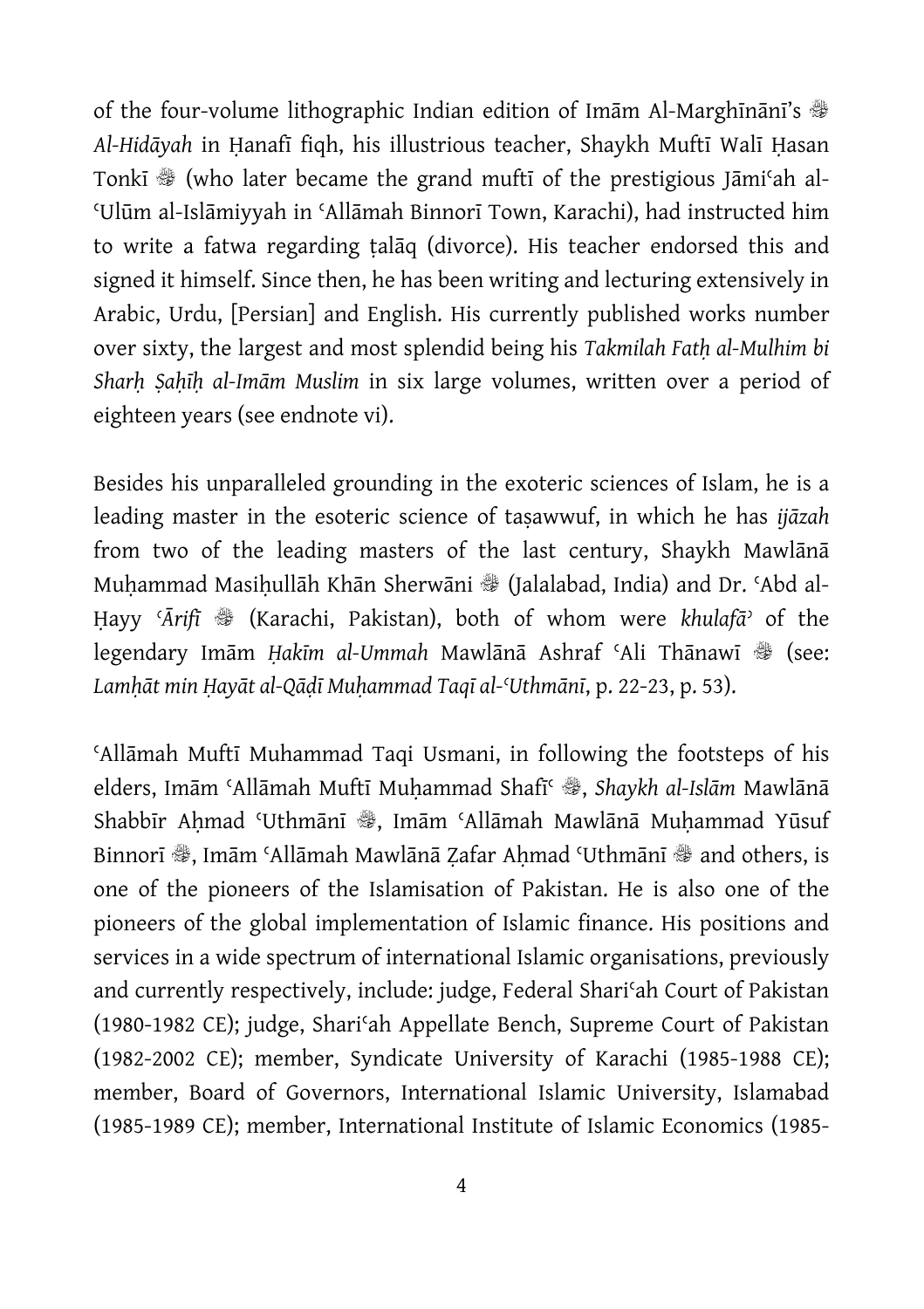1988 CE); member, Council of Islamic Ideology, Pakistan (1977-1981 CE); member, Board of Trustees, International Islamic University, Islamabad (2004-2007 CE); member, Commission for Islamisation of the Economy, Pakistan; chairman, International Shariʿah Standard Council, Accounting and Auditing Organisation for Islamic Financial Institutions, Bahrain; deputy chairman and permanent member, International Islamic Fiqh Academy, Jeddah (sponsored by the OIC); member, Islamic Fiqh Academy, Muslim World League, Makkah al-Mukarramah; chairman, Centre for Islamic Economics, Pakistan; vice president, *Shaykh al- Ḥadīth* and Muftī, Jāmiʿah Dār al-ʿUlūm Karachi.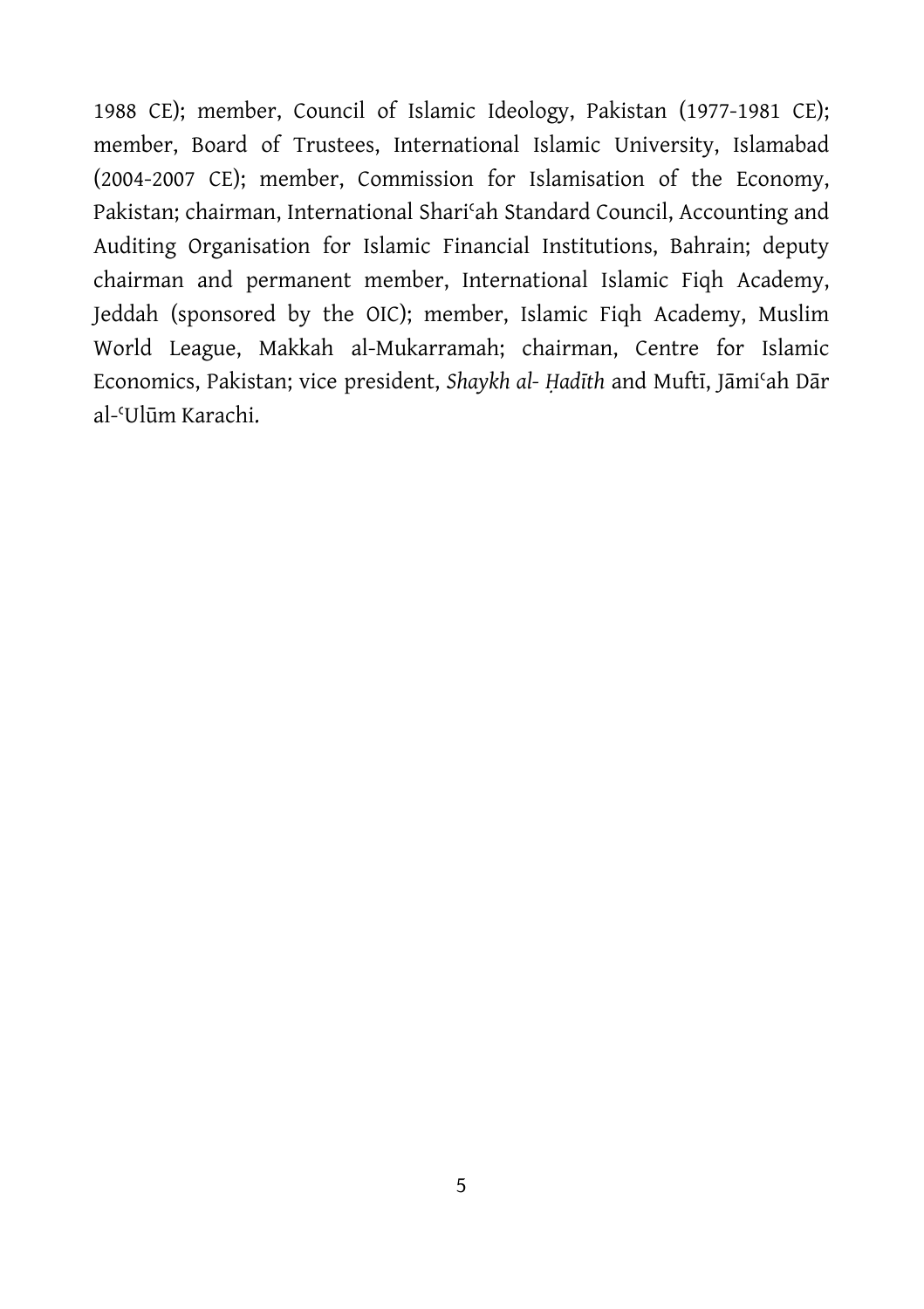#### Preface

#### Shaykh 'Abd al-Fattāh Abū Ghuddah <sup>®</sup> the inspiration

Abu Asim Badrul Islam

Imām al-Bukhārī , in his *Saḥīḥ*, states: "The Companions of the Prophet \$ acquired knowledge in their senior age."i Shaykh ʿAbd al-Fattāḥ Abū Ghuddah  $*$  was a follower in their footsteps. He is an illustration of how, when there is true and sincere determination, not only can one acquire knowledge of the Qurʾān and sunnah, but can reach such exalted excellence in knowledge and piety that one's name remains alive in academic circles from both the Occident and the Orient after one's demise.

After spending much of his youth in various trades and apprenticeships, he turned to knowledge during the final year of his teens. At the age of nineteen he enrolled at the Madrasah Khusruwiyyah in his hometown of Halab (Aleppo). Shortly after his enrolment, the madrasah authorities changed their minds and wished to remove him merely due to his advanced age, something they felt did not sit right for that institute. Allāh Most Gracious wished otherwise. After studying for six years at the Madrasah Khusruwiyyah, he travelled to Cairo in 1944 CE and enrolled at Al-Azhar University's College of Sharīʿah from where he graduated with two degrees in 1950 CE.<sup>ii</sup>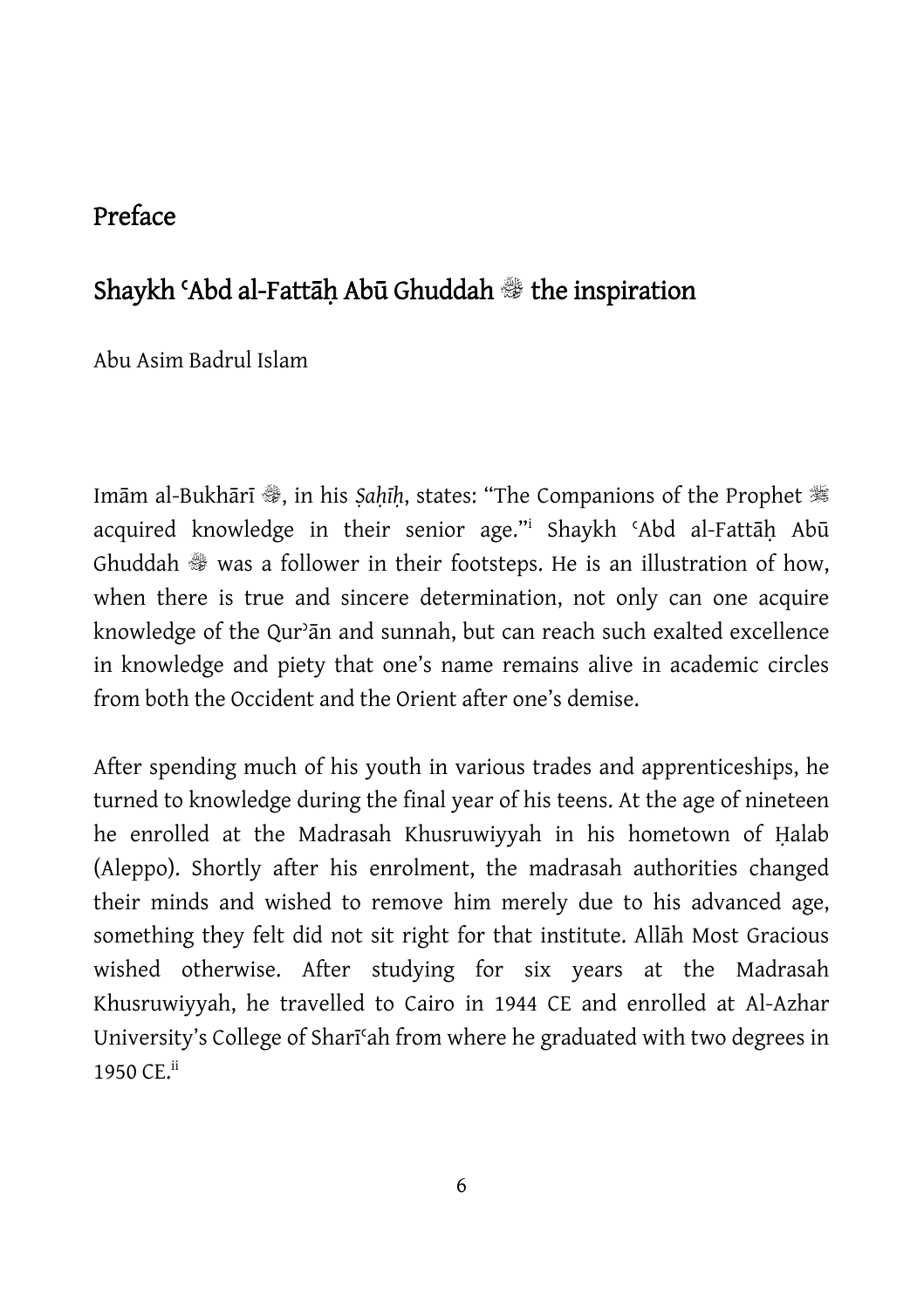He was a true inspiration to the student and scholar alike, some illustrations of which the reader will find in the obituary written by our master ʿAllāmah Muftī Muhammad Taqi Usmani and the preface by the honourable Shaykh Muhammad Saleem Dhorat. As a student who has benefited immensely from the works of Shaykh 'Abd al-Fattāh Abū Ghuddah , I wish to briefly mention a few aspects of the inspirational life of the *shaykh*, which my fellow students and brethren in *īmān* will, *inshā Allāh*, find also inspirational.

As a student of the Madrasah Khusruwiyyah, Shaykh 'Abd al-Fattāh Abū Ghuddah  $*$  won the affection and respect of his teachers, some of whom were prominent scholars of the age. When any of his teachers would have to be absent from teaching due to unforeseen circumstances, they would ask the young ʿAbd al-Fattāḥ Abū Ghuddah to cover for them. Whatever the subject, he would teach very competently without any prior preparation. His fellow students would always rejoice at such occasions and they would benefit from his knowledge.<sup>iii</sup> Shaykh Mujāhid Sha<sup>c</sup>bān relates from 'Allāmah Shaykh Muhammad al-Salqīnī il that during his student days at Al-Azhar University's College of Sharī'ah, Shaykh 'Abd al-Fattāh Abū Ghuddah's  $\frac{38}{10}$ teachers would gather around his exam papers and benefit from the answers that he had written.<sup>iv</sup>

After completion of his formal education, he remained obsessed with, and immersed in, books. They were the joy of his life. He himself gives a detailed account of his extreme passion for books in his extraordinary work *Ṣafaḥāt min Ṣabr al-ʿUlamā' ʿalā Shadāʾid al-ʿIlm wa 'l-Taḥṣīl* (*Pages illustrating the patience observed by the* ʿ*ulamā' in the face of hardship in acquiring knowledge*) v and in the introduction to his annotated edition of the first volume of Imām Mullā ʿAlī al-Qārī's v *Fatḥ Bāb al-ʿInāyah bi Sharḥ Kitāb al-Nuqāyahvi* (in Ḥanafī fiqh). He relates how, upon the recommendation of his teacher, 'Allāmah Muhammad Zāhid al-Kawtharī v, for six years he searched for *Fatḥ Bāb al-ʿInāyah bi Sharḥ Kitāb al-Nuqāyah* in the bookshops of Cairo. After his return to his native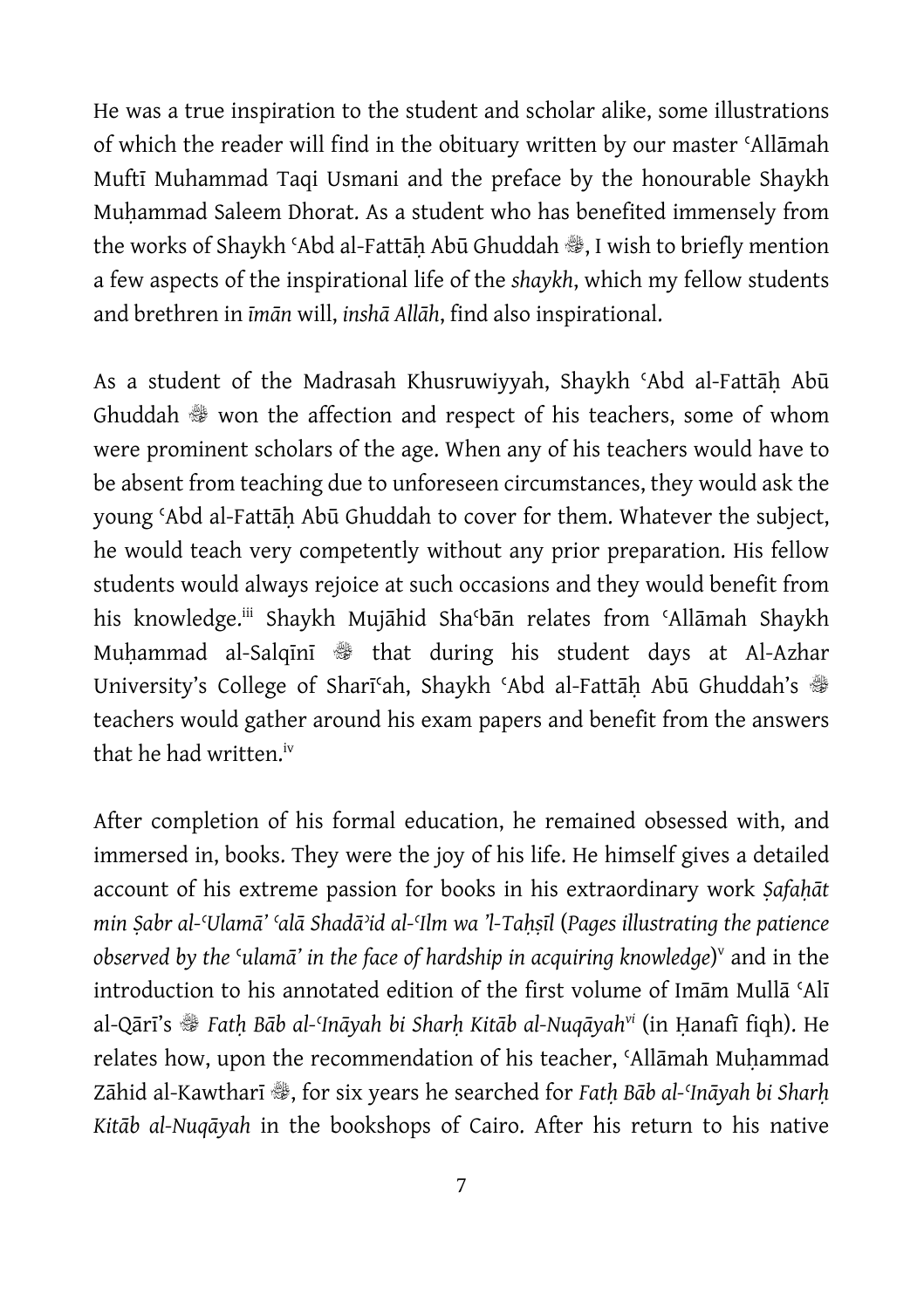Halab (Aleppo), he continued to make enquiries at bookshops and would ask people who he thought would know about it until his first Ḥajj in 1376 (1957 CE) when in Makkah al-Mukarramah, after a remarkable search, he finally found his long-desired treasure. The story is truly inspiring for any student of the Islāmic sciences. In view of brevity, the story is not being mentioned here in its entirety. It can be read at length in the above Arabic books. He mentions in *Ṣafaḥāt min Ṣabr al-ʿUlamā'* that "books in the life of a scholar permeate his being just as a soul and wellbeing permeate a body." In the footnote he adds that Imām Al-Zubayr ibn Bakkār al-Qurashī al-Zubayrī ® (172-256 AH/788-870 CE) relates: "My niece said to my wife, 'My uncle is an excellent husband to his wife; he does not marry a co-wife nor does he purchase a slave girl.' My wife replied, 'His books are harder for me [to tolerate] than [tolerating] three co-wives.""vii Shaykh 'Abd al-Fattāh Abū Ghuddah  $*$  was such an example. If he could save an hour or two from his sleep to engage with books, he would. During his student days he would spend much of what little money he had on books. He would sometimes borrow money to purchase books. He recalls how he once came to hear of the arrival of a rare book, which he very much desired, but could not afford due to poverty. He sold a luxury cloak of much sentimental value that he had inherited from his late father to purchase the book. After obtaining the book, he was so happy that he forgot the loss of his father's cloak. He would often vow to perform a certain number of *rakaʿāt* of prayer, should Allāh Most Gracious bless him with a certain book.<sup>viii</sup>

It is no wonder, then, that his exhaustive personal library contained books in every Islāmic and Arabic science. It contained books published in the Middle East, North Africa, Turkey, India and Pakistan. It was constantly growing, especially after his relocation to Riyadh. This impressive library was not for ostentation or adornment. Rather, it was for his prodigious and thorough study, research and authorship. His teacher, Shaykh Muḥammad al-Salqīnī v, once said: "Enter the library of Shaykh ʿAbd al-Fattāḥ and pick up any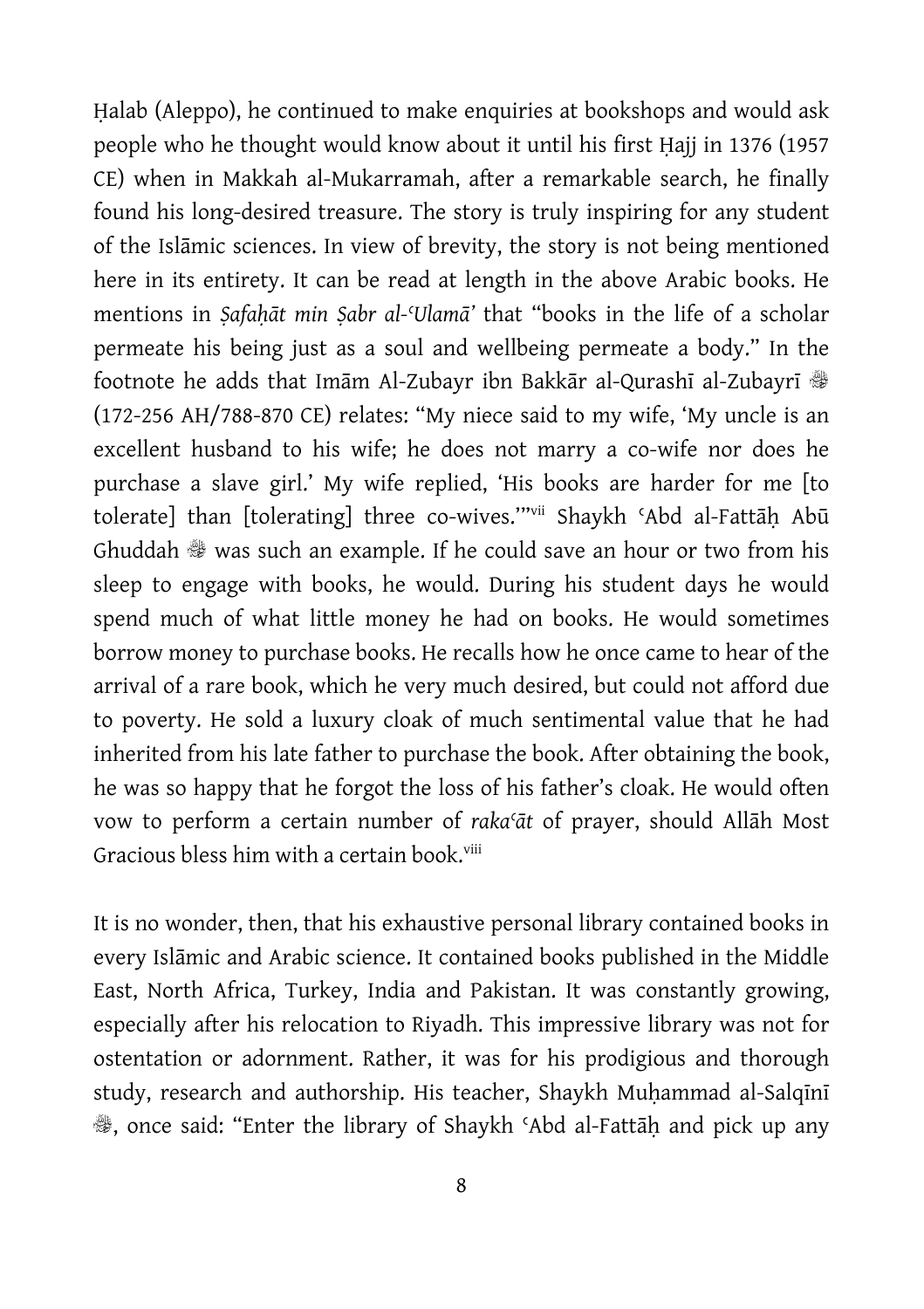book you wish. You will find in it corrections, annotations and beneficial notes [made by Shaykh ʿAbd al-Fattāḥ]."ix Indeed, this was the case.

He was known for paying attention to the most minute of details and seeking absolute perfection. Those who have studied his works, and have compared with others the depth of research contained within them — the mindboggling bibliographies mentioned in them, and the overall quality of paper, choice of fonts, binding and design —, cannot but testify to this fact. He would make constant improvements and add material to his works even when they had already seen several editions. Sometimes he would ask publishers to enter additional material even when a book was at the printing press. His son, Shaykh Salmān ʿAbd al-Fattāḥ Abū Ghuddah, states that his father added new material to his work *Ṣafaḥāt min Ṣabr al-ʿUlamā' ʿalā Shadāʾid*  al-Ilm wa 'l-Taḥṣīl over a period of twenty years.<sup>x</sup> This was the case with all his works. He was an author and researcher who did not rest satisfied after the completion and publication of his thoroughly researched works; he would constantly make note of any further material that he came across during his studies, the addition of which he thought would enhance his already published works. Indeed, this has always been the way of the great ʿ*ulamā'* of Islām. The research scholars who have recently worked on possibly the best edition to date of Imām Ibn Kathīr's  $\frac{36}{32}$  unparalleled exegesis (tafsīr) of the Noble Qur'an<sup>xi</sup> note in their introduction to the edition how, during the course of their research of the nine manuscripts of the exegesis that they had obtained, they could see that Imam Ibn Kathir was constantly adding new material as he taught his work during his lifetime.

Shaykh Salmān mentions how his father would sometimes write a single sentence, but would have spent three nights and sometimes even a week researching before writing that sentence.<sup>xii</sup> His student, Shaykh Muhammad ʿAwwāmah, recalls how when he once came to Shaykh ʿAbd al-Fattāḥ Abū Ghuddah  $*$  with some pages from his annotated edition of the book Al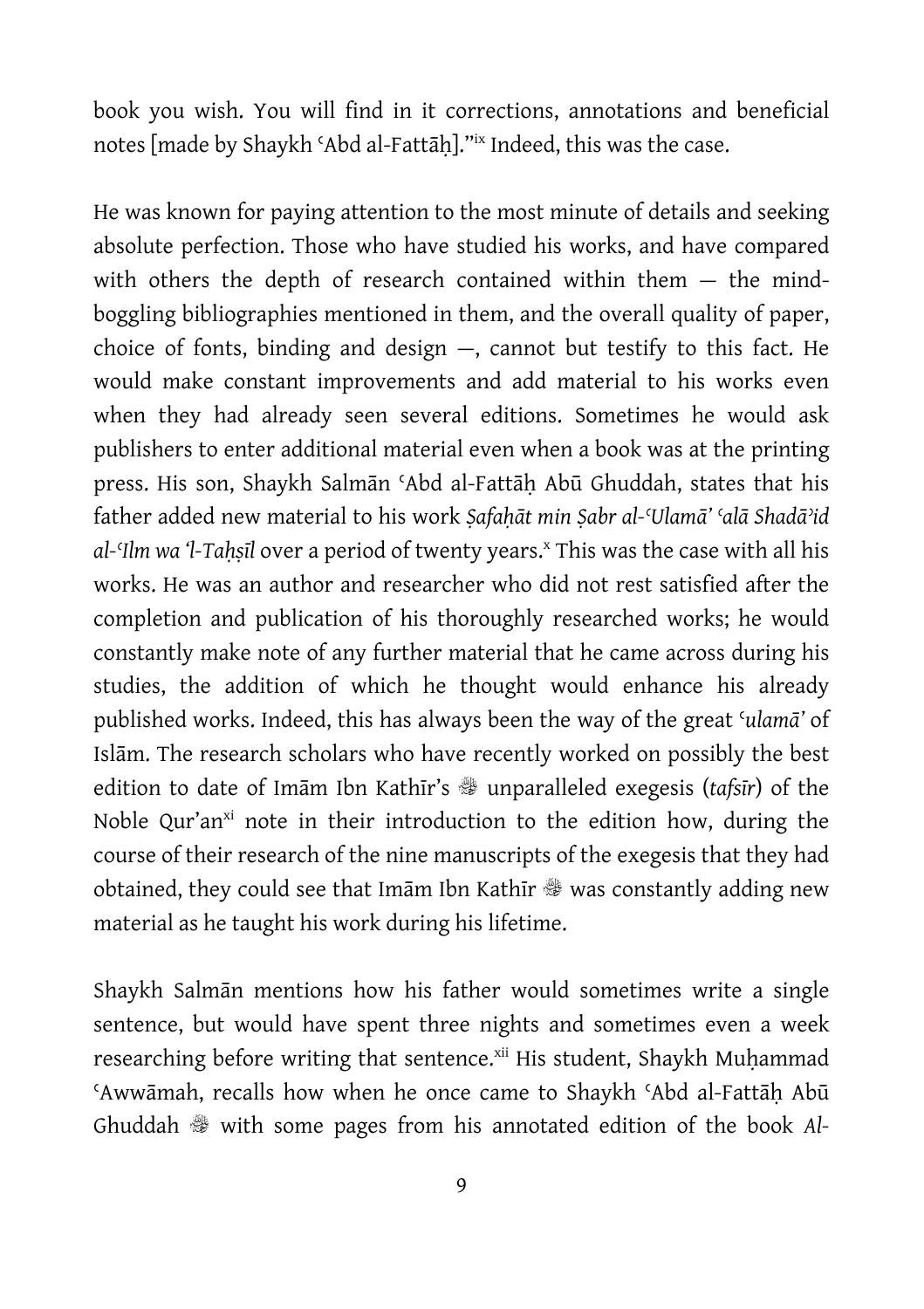*Ajwibah al-Fāḍilah*, which was being prepared for publication, he found all the seating within the room covered in books. Upon his enquiry, Shaykh 'Abd al-Fattāh Abū Ghuddah  $\frac{36}{28}$  informed him that he had come across a word in this book, which had intrigued him. In researching the word over a period of three months, he had taken out book after book from the shelves and laid them out on the seating.<sup>xiii</sup>

Shaykh 'Abd al-Fattāh Abū Ghuddah  $*$  was a keen seeker and sharer of subtle points of knowledge. In his annotated edition of *Imām al-ʽAṣr* ʽAllāmah Sayyid Anwar Shāh Kashmīrī's �� Al-Tasrīh bi mā Tawātara fī Nuzūl al-Masīh (see notes xxvii, xxxi and xxxii), Shaykh 'Abd al-Fattāh Abū Ghuddah ® mentions the following incident:

"From the many priceless anecdotes is that which was related to me by our *shaykh* and our blessing, the *ʿallāmah*, the *muḥaddith*, the possessor of [many] sciences (*jāmiʿ al-ʿulūm*), Shaykh Muḥammad Idrīs al-Kāndhlawī, the author of *al-Taʿlīq al-Ṣabīḥ ʿalā Mishkāt al-Maṣābīḥ* (may Allāh Most High protect him) when I visited him at al-Jām'iah al-Ashrafiyyah in Lahore (Pakistan) during my trip to India and Pakistan during 1382 AH (1962 CE).

He said that he heard his *shaykh*, *Ḥakīm al-Ummah* Ashraf ʿAlī al-Thānawī, who had heard from his *shaykh*, Muhammad Yaʿqūb [al-Nānotwī], the first head teacher of the Dār al-ʿUlūm in Deoband (India), commenting on the desire of our master, Khālid ibn al-Walīd, to die a martyr, say: 'His desire was in vain because the Prophet (may Allāh bless him and grant him peace) had given him the title of *Sayf Allāh* (the Sword of Allāh) and the Sword of Allāh cannot be broken nor killed. That is why he did not attain martyrdom. May Allāh be pleased with him.'

I said to our *shaykh* [Mawlānā Muḥammad Idrīs al-Kāndhlawī] (may Allāh Most High protect him): 'This anecdote is worth a trip, in my view!'"xiv In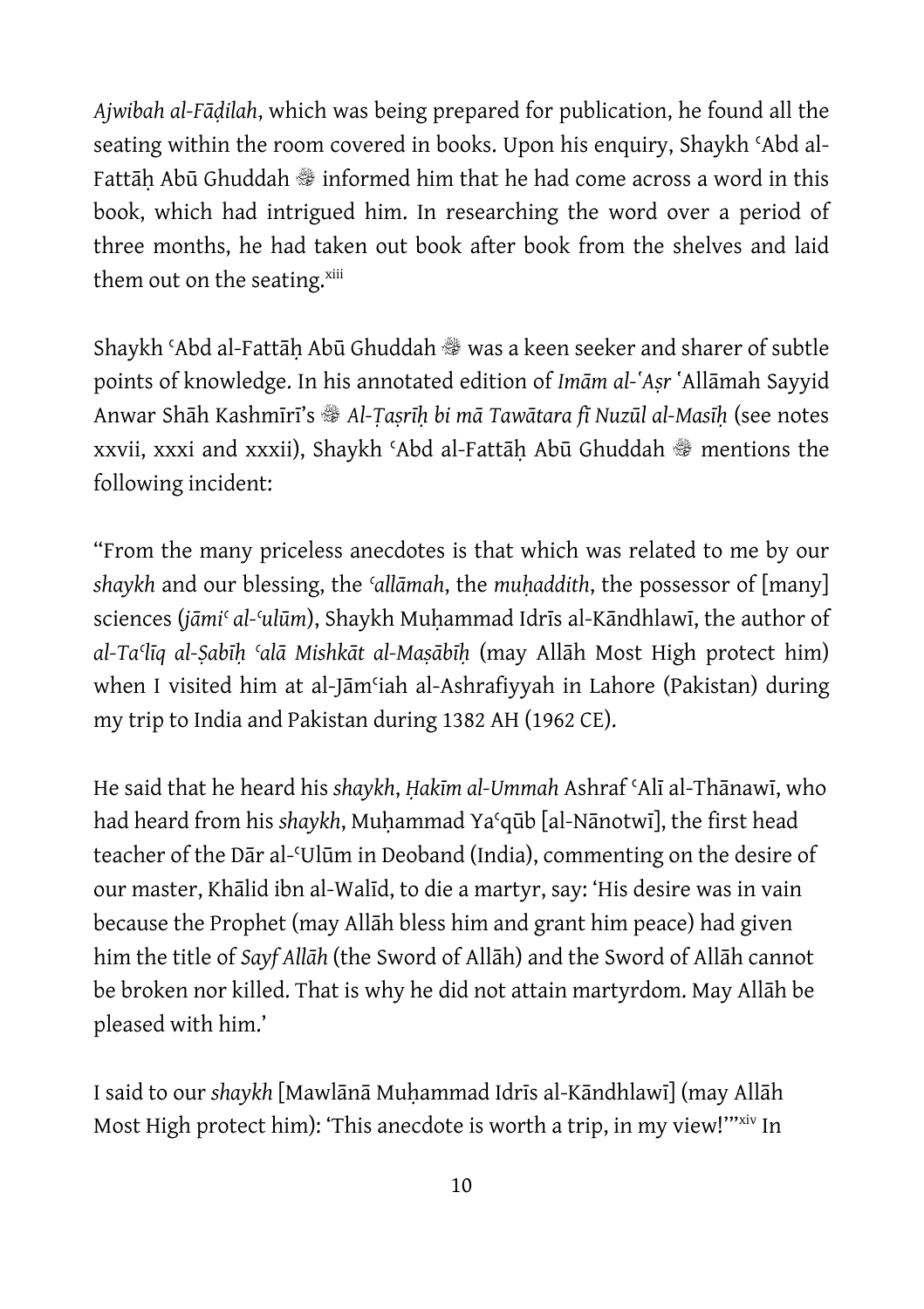other words, had I not gained anything except knowledge of this point during my trip to India, it would have been sufficient.

One who studies his works cannot but notice the countless subtleties that the *shaykh* points out and unravels, citing from the depths of the voluminous works of the great ʿ*ulamā'* of previous eras. For example, he devotes two pages in his annotated edition of Imām Mawlānā 'Abd al-Hayy Lucknowī's  $\ddot{\textcircled{}}$ *Al-Rafʿ wa 'l-Takmīl fi 'l-Jarḥ wa 'l-Taʿdīl*, explaining why, despite its prevalent use, the word *mashāʾikh* (with the consonant *hamzah*) is grossly incorrect. He then light-heartedly recalls how, during one of his visits to India, he said to one of the ʿ*ulamā'* there: "If I were to be asked as to why I have come to India, I will say that I have come to say 'do not put a *hamzah* in the word *mashāyikh*, for, the *hamzah* in the word *mashāyikh* is not permissible.'"xv

Just as he had a refined taste in academia, Shaykh ʿAbd al-Fattāḥ Abū Ghuddah  $*$  possessed an extraordinary attention to, and preference of, hygiene and tidiness. He would say to anyone whom he saw not being gentle with a book or leaving cards and other pieces of papers within it: "Do not treat your book as a trumpet or a locker" ("*Lā tajʿal kitābaka būqan wa lā ṣundūqan"*). If he saw anyone take their shoes off and leave them in a disorderly manner, he would tell them to straighten them and place them against the wall.<sup>xvi</sup>

Despite his lofty station in the world of Islāmic academia, and the dignity and veneration that he enjoyed, he was the possessor of the utmost humility and compassion for others. Perhaps it was this, added to his tremendous value for time, which enabled him to reach the great heights that he did. During one of his visits to India, he was once travelling to a library on a wagon pulled by a man. After boarding the wagon, his travel companion said the sunnah *duʿāʾ*  for such a means of transportation, a part of which is: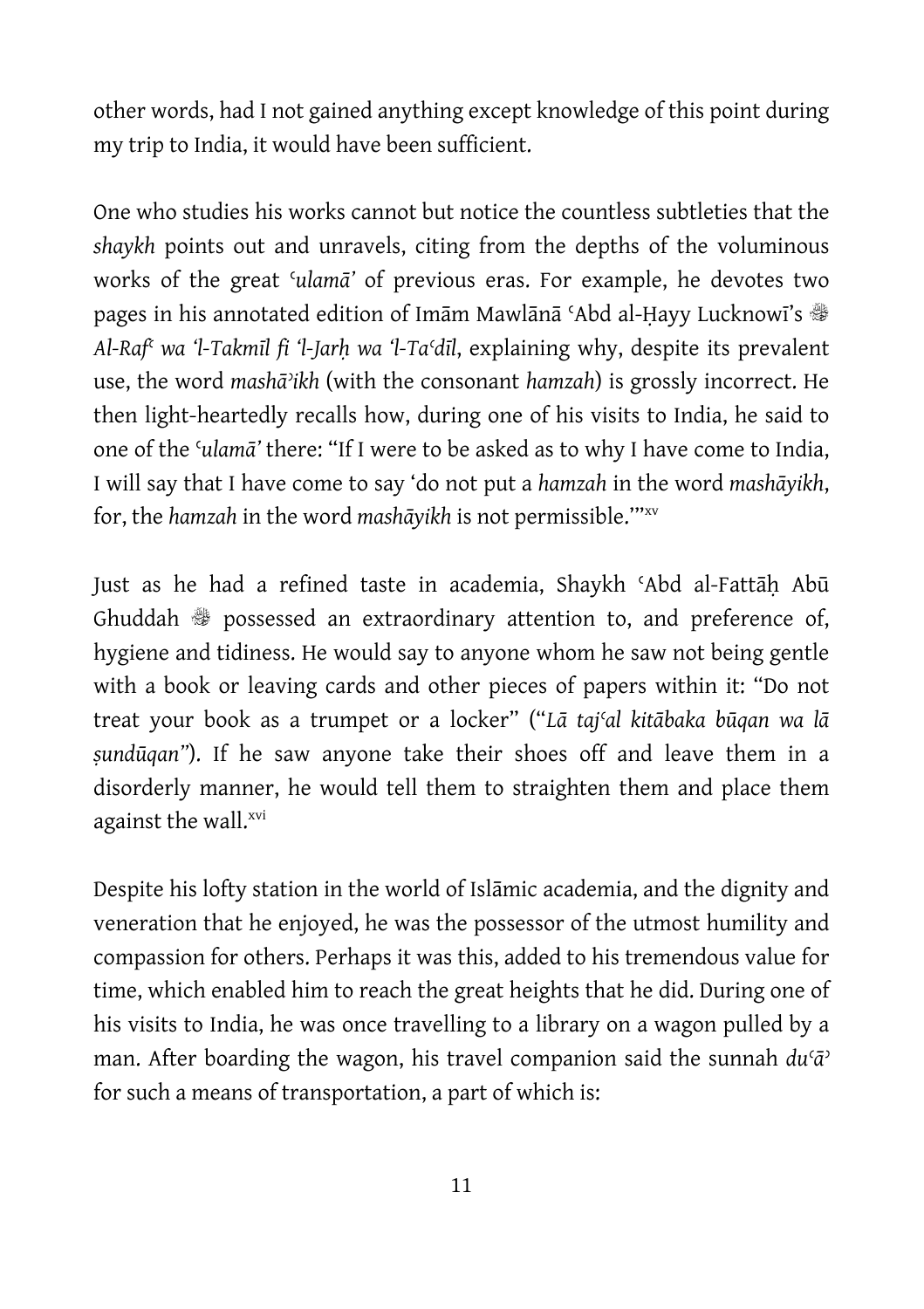#### سُّبْحَانَ الَّذِيْ سَخَّرَ لَناَ هذَا وَمَا كُنَّا لَه مُقْرِنِيْنَ ، وَإِنَّا إِلى رَبِّنَا لَمْنْقَلِبُوْنَ ِ ِ  $\overline{\phantom{a}}$  $\overline{a}$

*Exalted is He who subjected this to us, and we could not have subdued it. Verily to our Lord we shall return.* (Qurʾān 43:13)

Upon hearing this, Shaykh 'Abd al-Fattāh Abū Ghuddah  $*$ said: "No! Allāh has not subjected this man to us."xvii

His utmost and impeccable reverence toward his direct teachers as well as those from whom he had benefited indirectly, and all the great ʿ*ulamā'* of Islām — particularly, the ʿ*ulamā'* of the Deobandī school — was truly remarkable. When he would visit his teacher 'Allāmah Mustafā Ahmad al-Zarqā , he would kiss his hand and straighten his shoes. He would not allow any of his own students to straighten the shoes of 'Allāmah Mustafā Ahmad al-Zarqā \* nor anyone kiss his own hand.<sup>xviii</sup>

In addition to some of what has been written at the end of this booklet, the following incident beautifully illustrates Shaykh ʿAbd al-Fattāḥ Abū Ghuddah's  $\ast$  value for knowledge and those who possess it. He writes regarding Mawlānā Muhammad Badr-e-ʿĀlam Miruthī , the famous student of *Imām al-ʿAṣr* Mawlānā Sayyid Anwar Shāh Kashmīrī , who transcribed in Arabic the lectures of his teacher on *Ṣaḥīḥ al-Bukhārī* and later published them with the title *Fayḍ al-Bārī ʿalā Ṣaḥīḥ al-Bukhārī*:

"When I was honoured and blessed with the opportunity to visit the illuminated city of Madīnah (may the peace and blessings of Allāh be upon it's inhabitant) for the second time after Hajj toward the end of 1384 AH (1965 CE), I had completed the publication of the book *Al-Ajwibat al-Fāḍilah li 'l-Asʾilat al-ʿAsharat al-Kāmilah* by Imām ʿAbd al-Ḥayy al-Lucknowī al-Hindī v that same year. I had edited and annotated the book before publication. I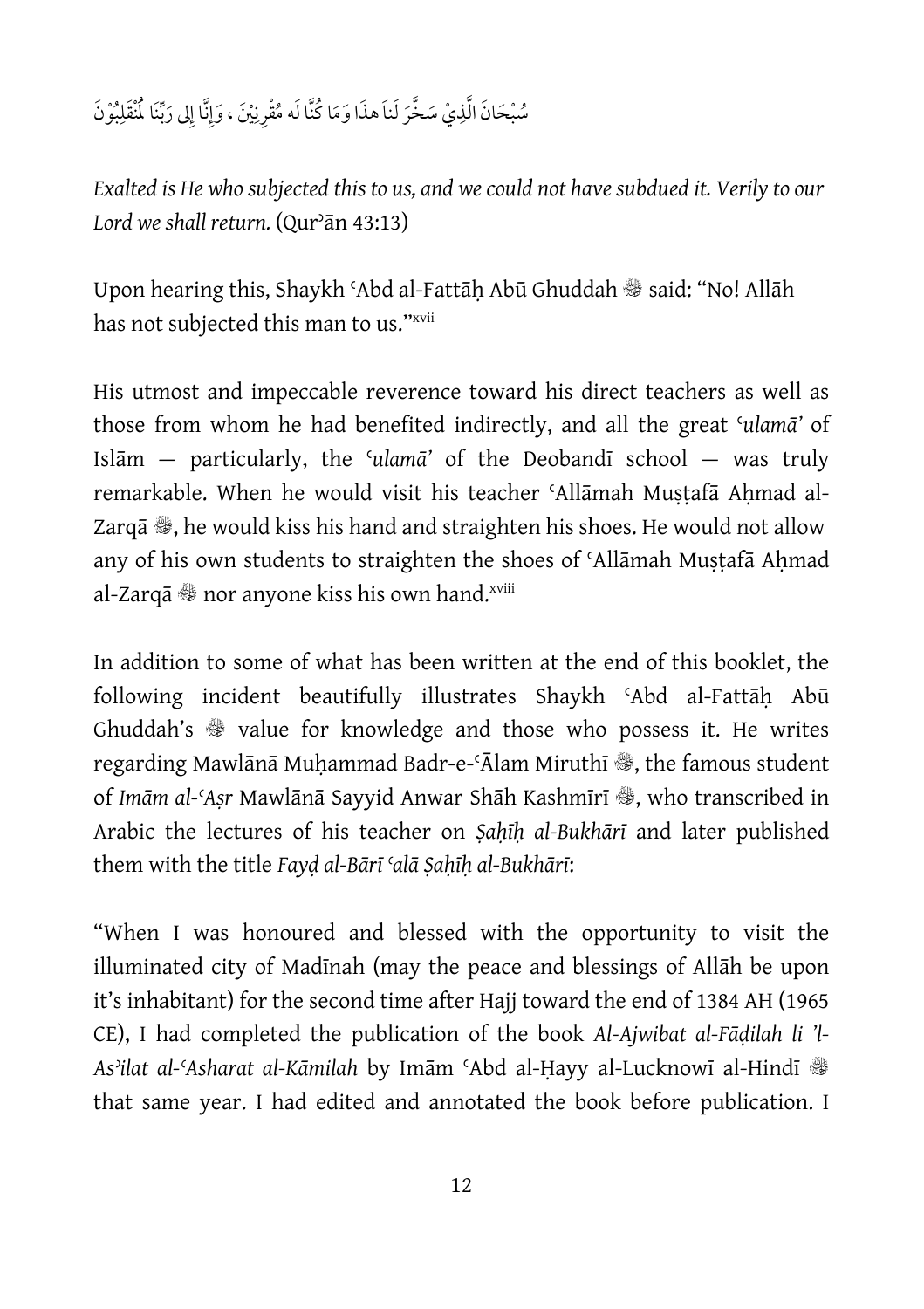took a few copies of the book with me to Madīnah so that I could present them as gifts to some of my eminent shuyūkh residing in the illuminated city.

At the forefront of these eminent shuyūkh was our *shaykh al-ʿAllāmah al-Muhaddith al-Faqīh al-Shaykh Muhammad Badr-e-* ʿĀlam al-Miruthī al-Hindī  $\ddot{\mathcal{E}}$ , who had chosen permanent residence in the abode of hijra (the illuminated city of Madīnah). I went to visit him in his house. He had been, at the time, incapacitated by illness and was permanently confined to his bed. Due to this poor health he was unable to study, research and satiate himself with knowledge the way he desired.

I presented a copy of *Al-Ajwibat al-Fāḍilah* which he accepted with much joy and appreciation. He praised the book and said to me: 'I had purchased the book as soon as it had arrived in the bookshops of the illuminated city of Madīnah. As you can see, I do not have the strength or the health to be able to read and study the way I would have wished to. But my intention in purchasing this book was to leave books of knowledge for my children and family. This is better for them as inheritance than wealth.' These words were for me a priceless lesson. I learnt a lot from them and have benefited, therefore, I have related this incident regarding the *shaykh* – may Allāh have mercy on him. He passed away in the illuminated city of Madīnah during 1385 AH."xix

I am conscious that this preface has become longer than what would normally be expected in a booklet of this size. I have, nonetheless, written the above so that others, many of whom will not have access to the treasures left behind by the *shaykh*, may get a glimpse of the life and legacy of Shaykh  $\dots$ Abd al-Fattāh Abū Ghuddah  $\ddot{\mathcal{F}}$  and thereby appreciate the rich heritage of the Qurʾān and sunnah and its guardians that Allāh Most Magnificent has blessed us with. Undoubtedly, much more can be and ought to be written about Shaykh 'Abd al-Fattāḥ Abū Ghuddah , A whole dimension of his life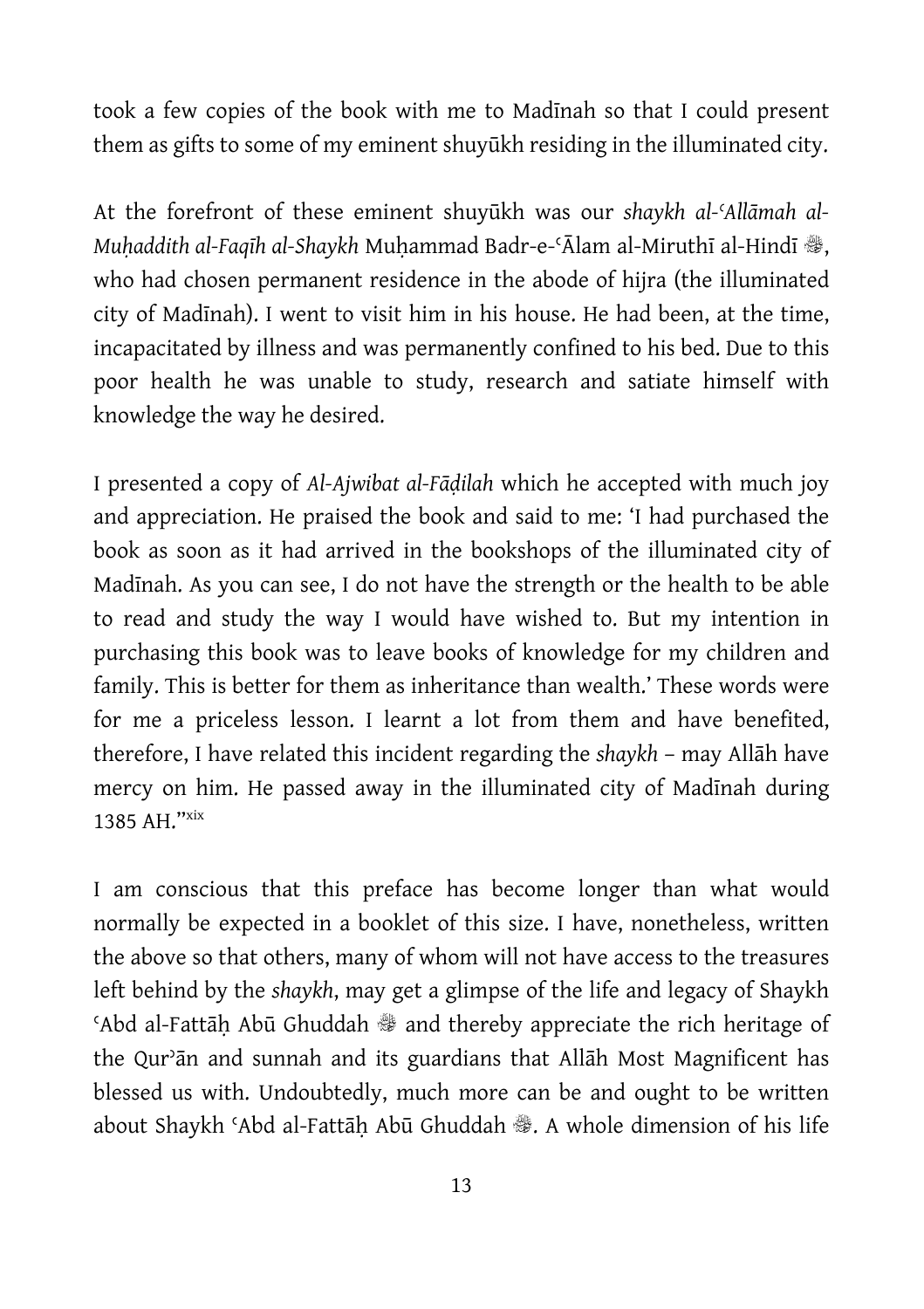has been left untouched in this booklet — Shaykh ʿAbd al-Fattāḥ Abū Ghuddah as the caller to Allāh (the *dāʿī ila Allāh*). Perhaps one day someone will write a more detailed and properly structured biography of the *shaykh* in English. Until then, it is hoped this brief endeavour will go some way in filling the void.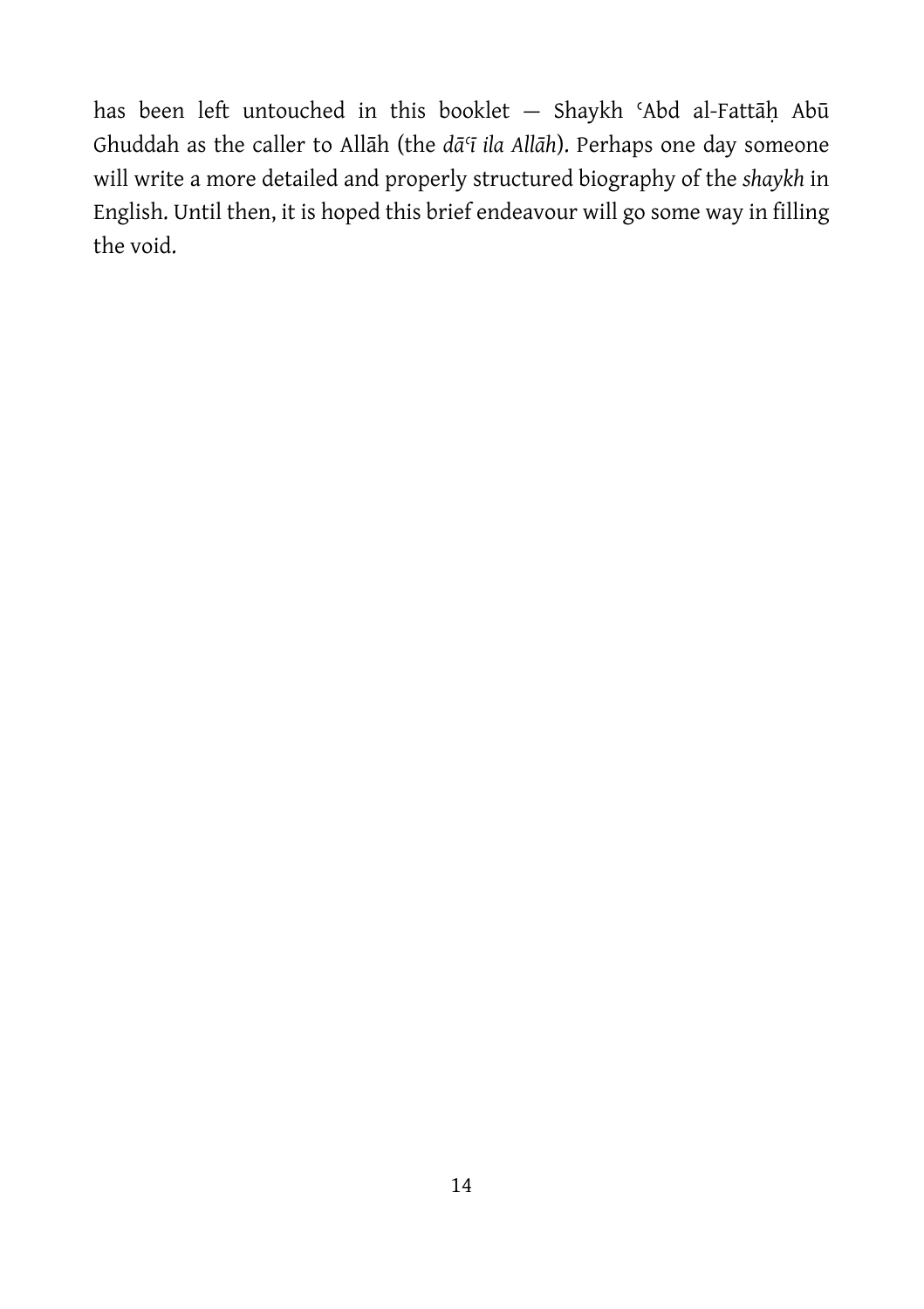#### Foreword

Shaykh Muhammad Saleem Dhorat<sup>xx</sup>

This is a short obituary of a great scholar of Islām, an exceptionally beautiful fragrant flower from the bouquet of those who have mastered both *ʿilm* and *ʿamal* (knowledge and practice), whose fragrance emits till today and will continue to do so until the Final Hour, *inshāʾ Allāh*. He is Shaykh ʿAbd al-Fattāh Abū Ghuddah ,

The honourable *shaykh*  $\frac{36}{29}$  was indeed a great personality of our time. He was not just a master in a few sciences; rather, his deep knowledge and insight extended to a number of diverse and intricate sciences. His expertise in the sciences of the Noble Qurʾān, ḥadīth, fiqh and its principles, *asmāʾ al-rijāl* (the thorough and critical study of the lives of reporters of hadith), history etc. was well known, but the honourable *shaykh*  $\frac{36}{29}$  was also a master of Arabic literature, grammar, eloquence, poetry and other related sciences. The tens of priceless works that he had accomplished are a testament to this.

The honourable *shaykh*  $*$  was also an expert in the science of the *nafs*, and it was his great qualities of humbleness, kindness and sincerity that subjugated every heart. Love for *ʿilm*, *Ahl-al-ʿilm* (possessors of knowledge) and the *al-Salaf al-Ṣāliḥūn* (Righteous Predecessors) was an outstanding feature in the honourable *shaykh*  $\ddot{\mathcal{B}}$ , and this effected in him immense love and admiration for the great ʿ*ulamā'* of Deoband (the *'Akābir'*) who were, without doubt, great masters of *ʿilm* and ʿ*amal.*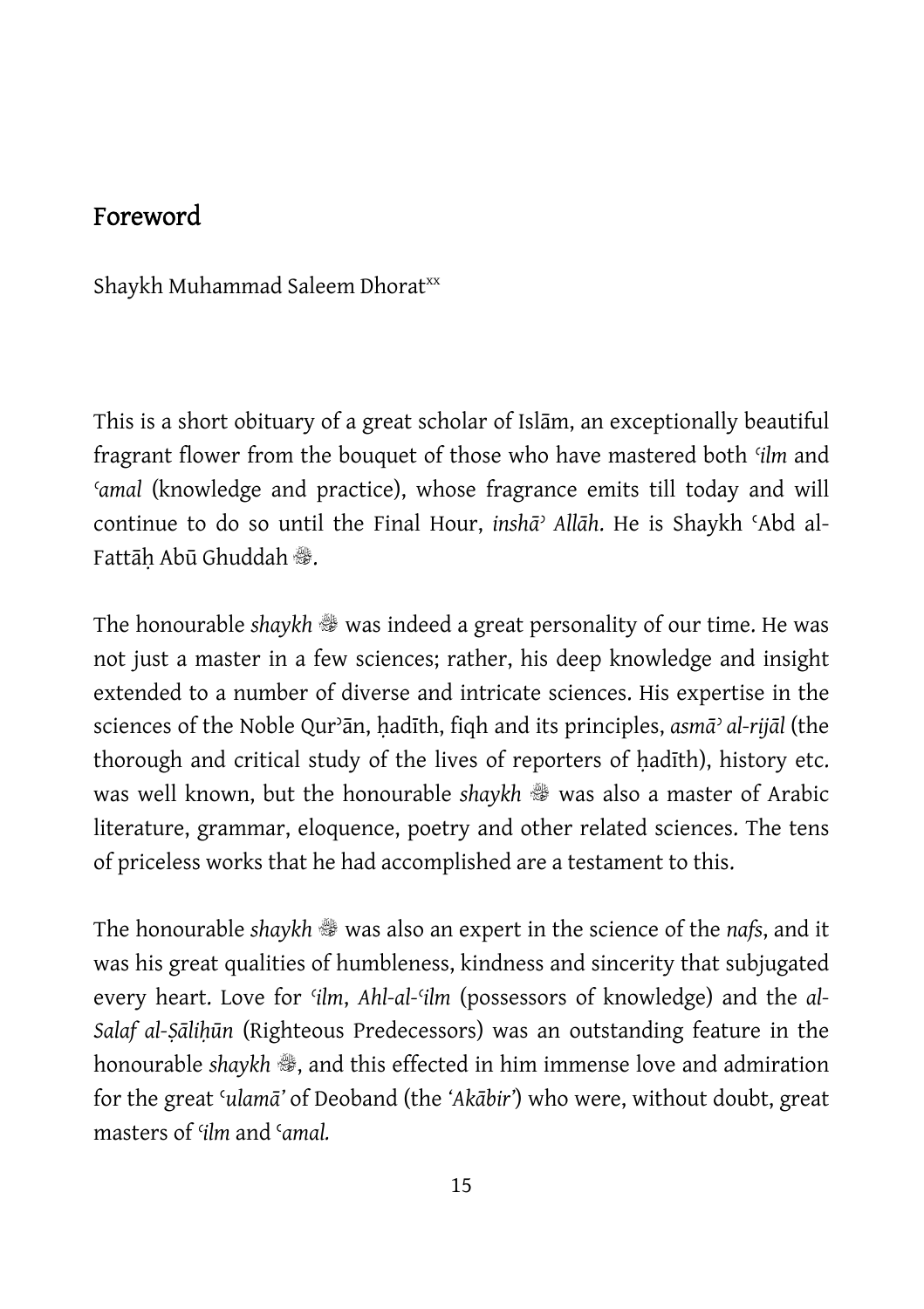The honourable *shaykh*  $\frac{36}{29}$  was an adherent to the same school of theology and jurisprudence as the great masters of Deoband. His visits to the great seminaries of the Deobandī School were somewhat like coming home, where he would find solace, comfort and peace. The teachers and students of those seminaries would be mesmerised by his speeches and words of wisdom, which would take them back in time to the *majālis* (gatherings) of their pious predecessors (the *Akābir*). The honourable *shaykh*  $*$  not only acknowledged the rank, status, eminence and calibre of our pious elders, rather, his love and admiration extended to our *Akābir* of the past as well as the present. This is evident in his exceptional academic footnotes to their works and his endeavour and toil in making them available to the Islamic academia of the Arab world so they, too, may recognise these luminaries.

The honourable *shaykh*'s  $\triangleq$  especial endeavour in this regard was in relation to the works of 'Allāmah Mawlānā 'Abd al-Ḥayy Lucknowī , for whom he had great admiration and love. His work on the great 'Allāmah's  $\ddot{\mathcal{E}}$ manuscripts not only exposed to the academic circles of the Arab world the high rank of the 'Allāmah , but it also opened the eyes of many in the Indo-Pak subcontinent who were in ignorance and unaware of what treasures lay within their homes.

Similar was his approach in relation to many other *Akābir* of the last century, including ʿAllāmah Sayyid Muḥammad Anwar Shāh Kashmīrī, *Ḥakīm al-Ummah* Mawlānā Ashraf ʿAli Thānawī, *Shaykh al-Islām* Mawlānā Sayyid Ḥusayn Aḥmad Madanī, *Shaykh al-Islām* Mawlānā Shabbīr Aḥmad ʿUthmānī, ʿAllāmah Zafar Ahmad 'Uthmānī Thānawī, 'Allāmah Sayyid Muhammad Yūsuf Binnorī, ʿAllāmah Muftī Muḥammad Shafīʿ, *Shaykh-al-Ḥadīth* Mawlānā Muḥammad Zakariyyā Kāndhlawī and others . This approach of respect and admiration also reached out to the juniors, such as the author of this obituary, ʿAllāmah Muftī Muhammad Taqi Usmani (may Allāh \$ protect him). This is evident in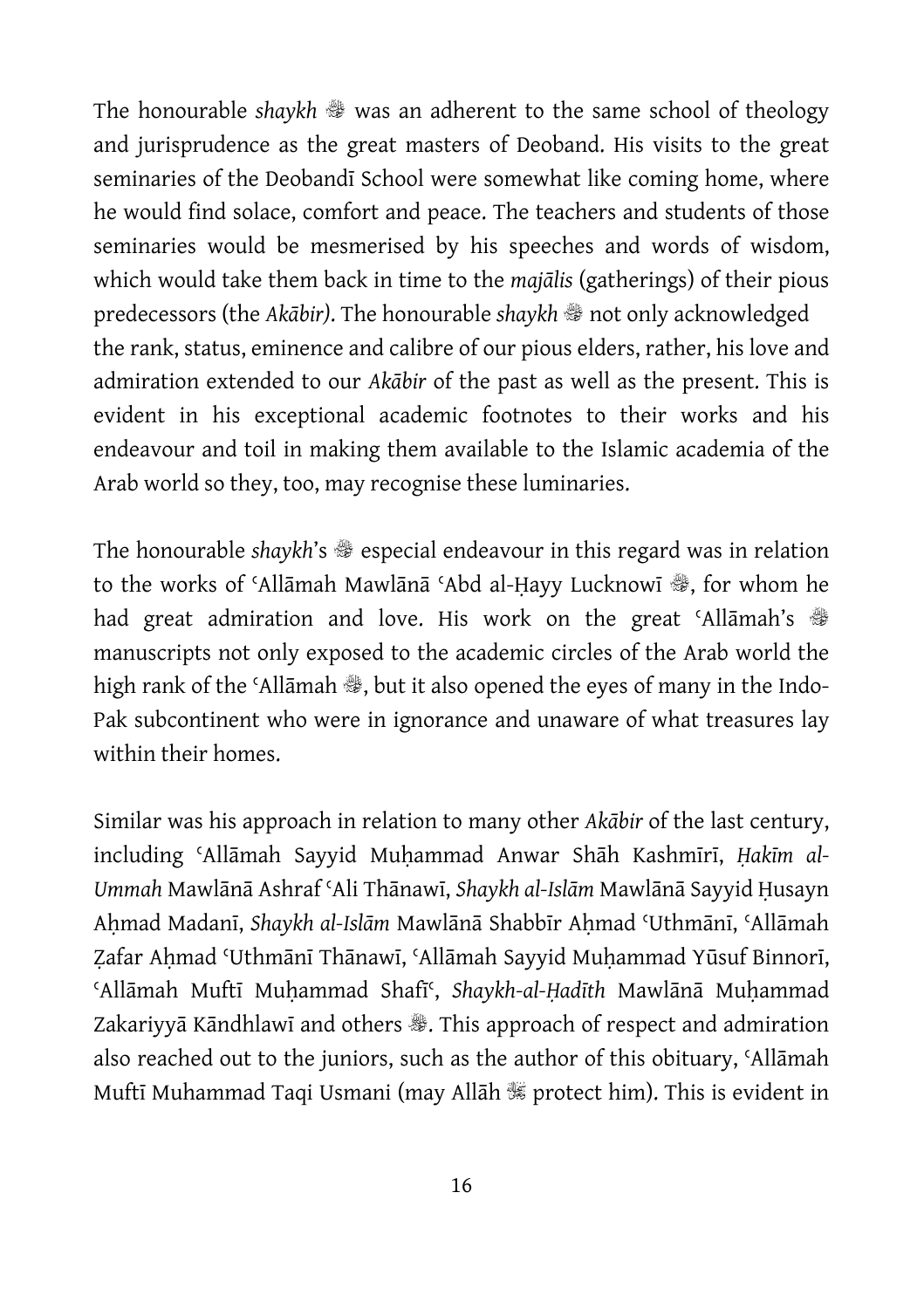the honourable *shaykh's*  $\frac{36}{5}$  forewords, introductory notes, footnotes and statements in his various works.

The honourable *shaykh*'s  $\frac{48}{3}$  contribution to the library of Islam is no hidden fact. His eloquent and sweet writings that have emitted from the depths of his heart take every reader out of this mortal world. Shaykh Salmān, the honourable *shaykh*'s  $\frac{4}{3}$  son, writes of how his late father had many concerns, desires and hopes regarding students of the Islāmic sciences of today. He constantly strove to instil in their hearts the yearning to seek knowledge and excel in it. His highly popular works *Ṣafaḥāt min Ṣabr al-ʿUlamā' ʿalā Shadāʾid al-ʿIlm wa 'l-Taḥṣīl* and *Qīmat al-Zaman ʿind al-*ʿ*Ulamā'* were a result of this.

Shaykh Salmān mentions how his father  $\ast$  would always aim for excellence and would strive to progress from good to best. In particular, he would long to see the advancement of Muslims in every sphere of moral character, business, profession and knowledge, to the extent that Muslims should be at the forefront in everything.<sup>xxi</sup>

It is difficult for a student like me to elaborate much on this great personality, and I also fear that I will be unjust in what I may say in regard to the status of the *shaykh*  $\ddot{\mathcal{B}}$ . I shall therefore suffice on mentioning the reverence and admiration even the great ʿ*ulamā'* had for him. The famous Syrian master of recent times, Shaykh Mustafā Ahmad al-Zarqā , writes:

*'[…] My beloved and noble Brother, for whom I find more love in my heart than for myself and for whom I find in myself reverence despite him being younger than me […]'* 

The legendary *shaykh* of the Indo-Pak subcontinent of recent times, ʿAllāmah Mawlānā Sayyid Abu 'l-Ḥasan 'Alī Nadwī · writes: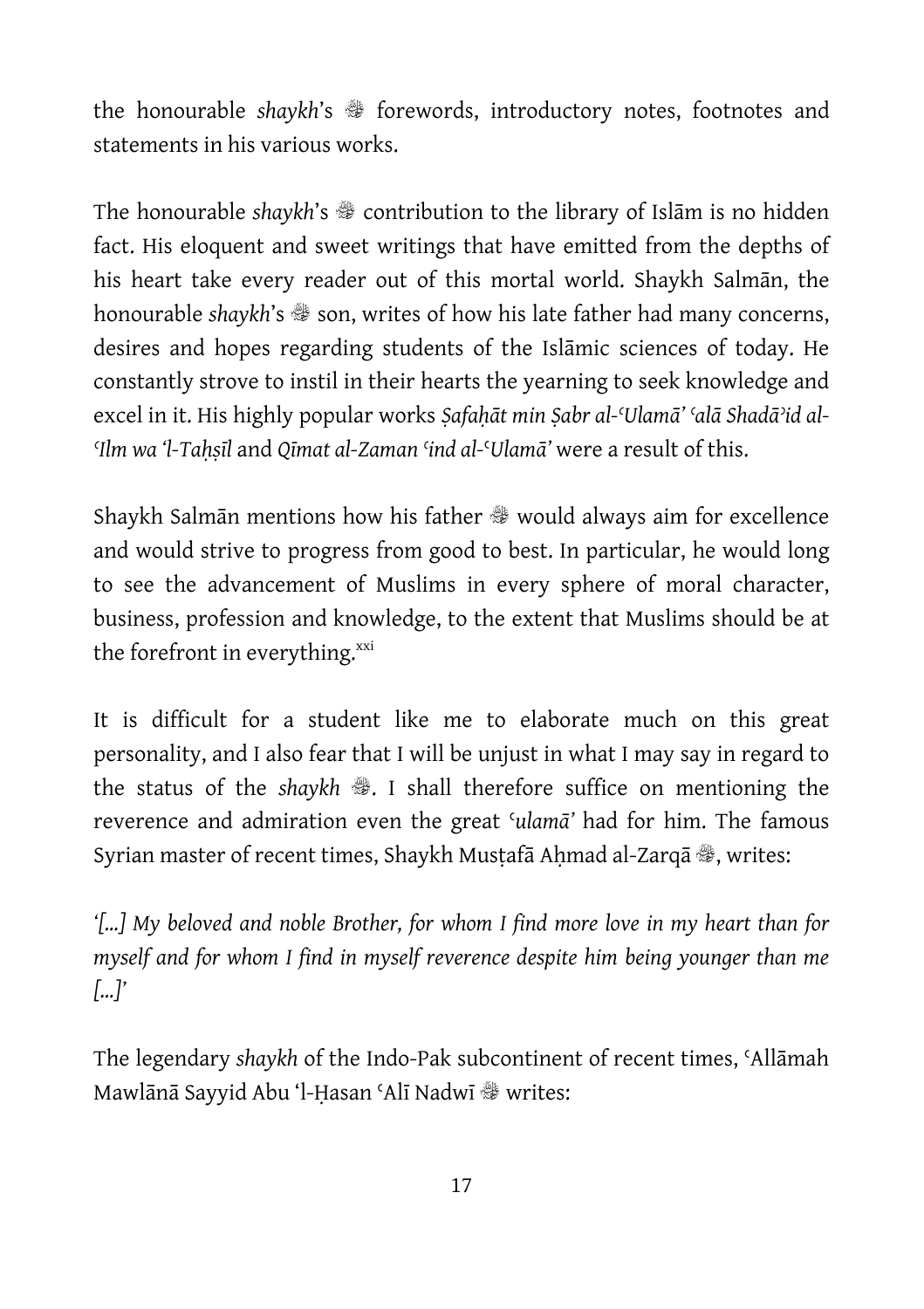*'[…] The Rabbānī (Allāh-fearing) scholar, the murabbī (nurturer and educator), the reminiscence of the Salaf in ambition and high aspirations, and in having the depth of insight and in diversity of knowledge and mastery […]'* 

The great researcher and *muḥaddith*, ʿAllāmah Mawlānā Ḥabīb al-Raḥmān A<sup>c</sup>zamī  $*$  recognises him as the *Imām of Shām* (greater Syria) and that none before him had held such a position in knowledge after the great ʿAllāmah Muhammad Amīn ibn 'Ābidīn al-Shāmī , The great *muhaddith*, 'Allāmah Mawlānā 'Abd al-Rashīd Nu'mānī # grants the *shaykh* titles such as Al-*Shaykh*, *the Ocean of Knowledge* and *the Muḥaddith*.

Indeed it is a great favour from Allah  $\mathbb K$  that the obituary of a luminary, written by another luminary, ʿAllāmah Muftī Muhammad Taqi Usmani, has been translated to English by Abu Unaysah and Mawlānā Ibrahim Amin al-Kuwaiti and made available to us. It does not end there, for, the beneficial article and notes of Mawlānā Badrul Islam, who holds much love and respect for the *ʿulamā'* of *Ḥaqq* in general and the *ʿulamā'* of Deoband in particular, has added to its benefit. Likewise, the translations by Zameelur Rahman in the addendum present to the English reader beautiful examples of the love and admiration Shaykh ʿAbd al-Fattāḥ Abū Ghuddah v had for the great ʿ*ulamā'*  of Deoband (the *'Akābir'*).

The mention of the pious and chosen servants of Allāh  $\mathcal{H}$  is the means of much *barakah* (blessings). Sufyān ibn 'Uyaynah  $\ast$  would say:

َّ َْحمُة ُِل الر ْينَ َتنْز ِ ِ َّ الصالح ْكر ِ نَْد ذ ِ ع

*'The mercy of Allāh descends when His pious servants are mentioned.'xxii*

*Shahīd al-Millah Shaykh Mawlānā Muḥammad Yūsuf Ludhyānwī �� mentions* in the introduction to the biography of *Shaykh-al-Ḥadīth* Mawlānā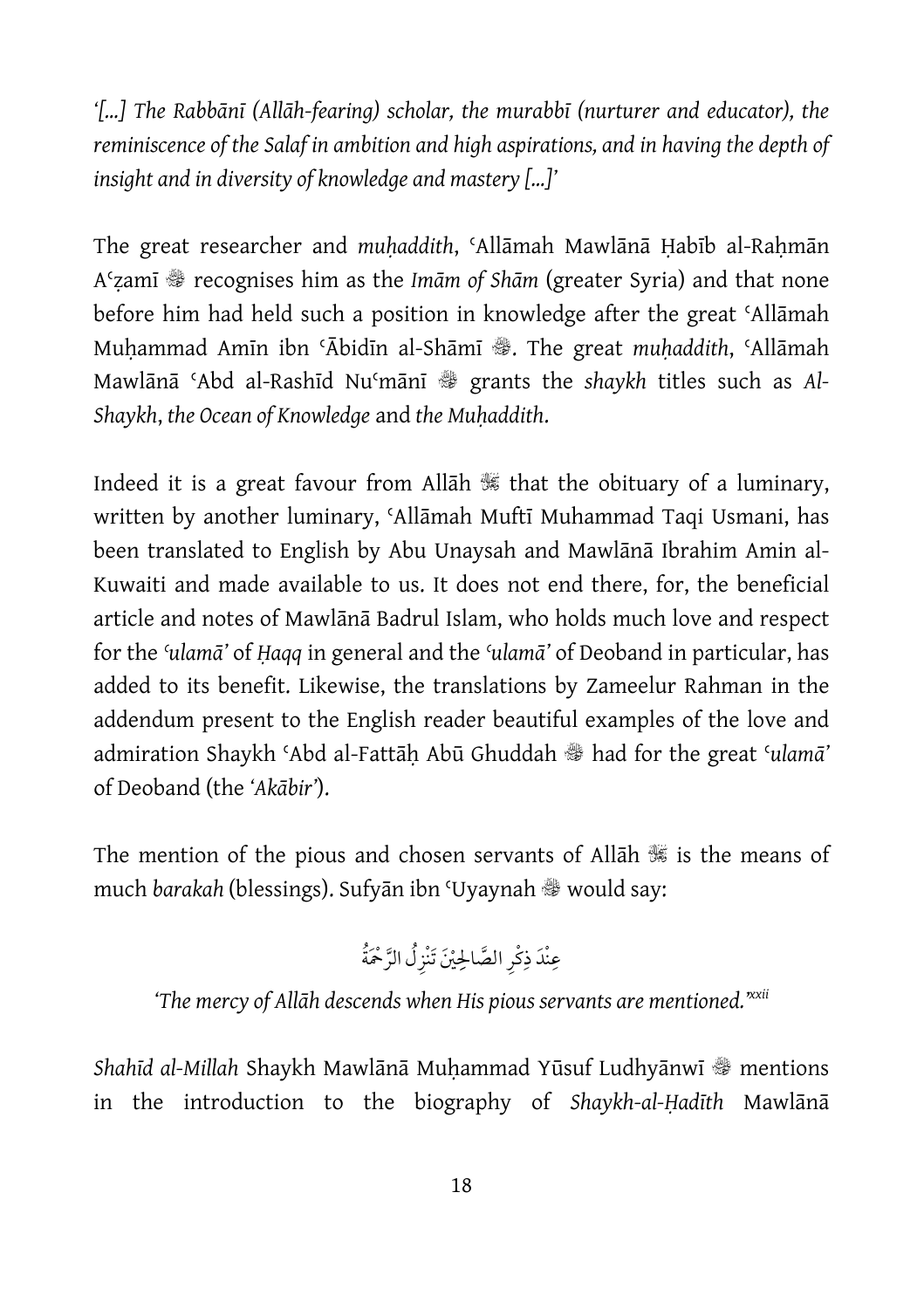Muḥammad Zakariyyā Kāndhlawī ilhat the biographies of the accepted and beloved servants of Allāh  $\mathbb$  hold great significance because:

(1) Their mention and discussion is equivalent to being in their company;

(2) Allāh's  $\frac{400}{100}$  special attention and mercy descends upon them and, therefore, their mention attracts the mercy of Allāh \;

(3) The study of their lives which encompasses many great characteristics of patience, steadfastness, sincerity, struggle and trust etc. gives us the beacon with which we can bring reform within ourselves;

(4) Their presence was a sign of the truth of Islam and through them the proof of Allāh is has continuously manifested in His servants.

May Allāh S grant the writer, the translators, Mawlānā Badrul Islam, Zameelur Rahman and all those who made this publication possible recompense for this excellent work in both worlds, may He increase them in their abilities and grant them *barakah* to render further service to His Dīn. Āmīn

Muhammad Saleem Dhorat Islamic Daʿwah Academy Leicester, ENGLAND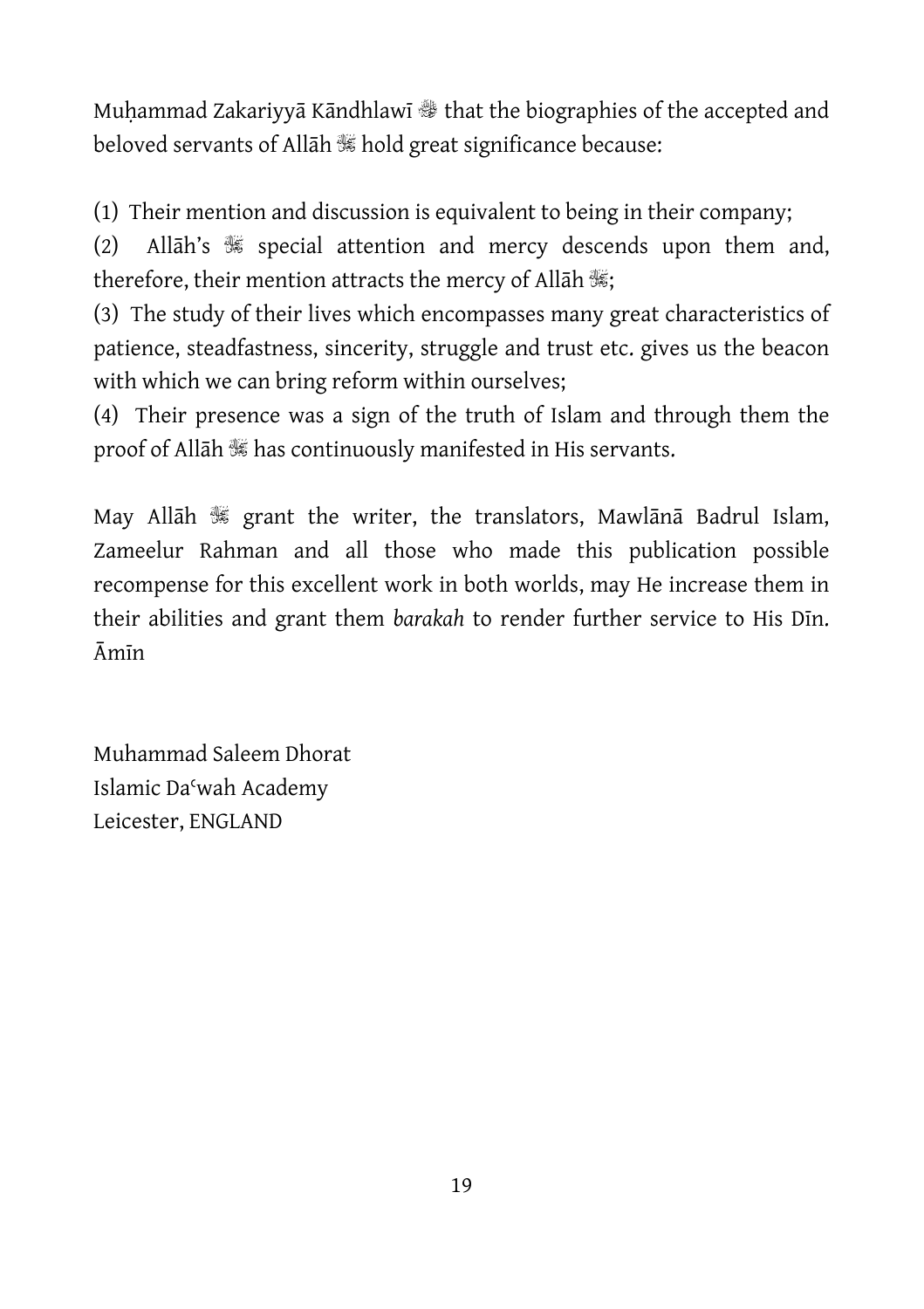#### Shaykh ʿAbd al-Fattāḥ Abū Ghuddah v xxiii

#### 'Allāmah Muftī Muhammad Taqi Usmani<sup>xxiv</sup>

My heart grieves at the painful news received on the 9<sup>th</sup> of Shawwal, 1417 AH (16th February, 1997 CE) that the ḥadīth scholar who was the pride of the Muslim world and an unrivalled stalwart of the Islamic sciences, the most revered `Allāmah Shaykh `Abd al-Fattāh Abū Ghuddah ® has passed way.

> إِنّا لله وَ إِنّا إِلَيْهِ رَاجِعُوْنَ َِِِ

'To Allāh we belong, and to Him is our return.'

The *shaykh*  $\ast$  was from the famous Syrian city of Halab (Aleppo) and had been living in Riyadh (Saudi Arabia) for a major part of his later life. He was prominently known in the Arab world due to his oceanic knowledge, [strict] adherence to the sunnah, and his virtuous nature and piety. He had gained widespread eminence in almost all scholarly circles of the Indian subcontinent and was dearly loved by everyone.

I first heard his name in 1956 CE/1375 AH when my honourable father Mawlānā Muftī Muḥammad Shafī<sup>c</sup> is visited Syria, Jordan, Lebanon and Palestine to attend a conference hosted by the World Muslim Congress (Mu<sup>c</sup>tamar al-ʿĀlam al-Islāmī). My father's <sup>\$\$</sup> correspondence from Damascus carried accounts of his meetings with the scholars of Syria. From among them, my father made special mention of Shaykh 'Abd al-Fattāh Abū Ghuddah . Even after his return from this journey, my father would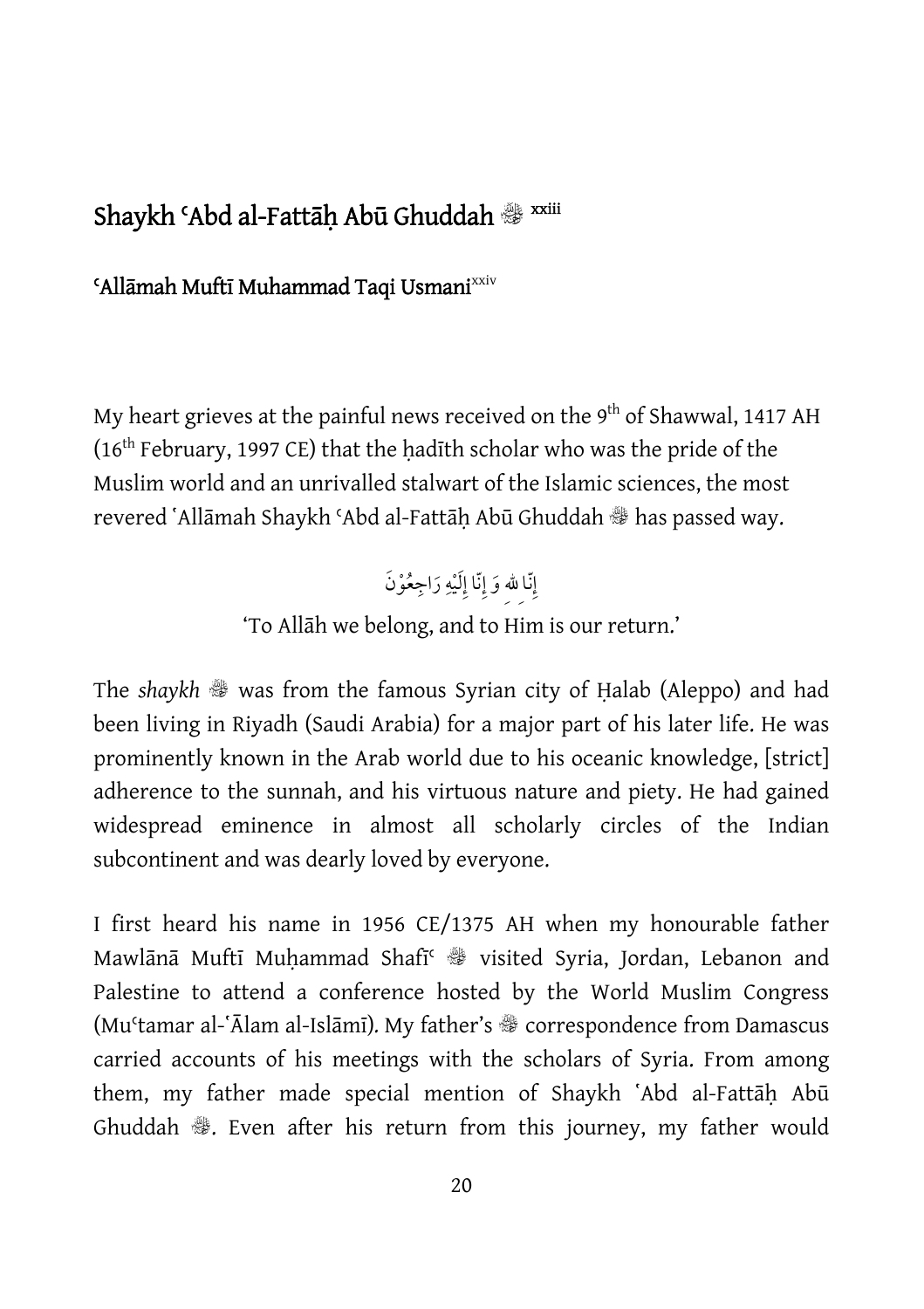remember him affectionately and, in respect to him, would emphasise how there were still many scholars in the Arab world who could be aptly described as flag-bearers of authentic knowledge and academic research. However, he insisted there remained only a few scholars who —along with depth in learning — strictly adhered to the sunnah in their practice and whose speech and conduct would be reminiscent of the conduct of the righteous predecessors *(al-Salaf al-Ṣāliḥūn*). Shaykh ʽAbd al-Fattāḥ Abū Ghuddah  $*$  was among those blessed personalities.

Upon hearing these words from my father  $\ddot{\mathcal{E}}$ , a strong yearning to visit him was born in my heart. However, there was no apparent means to fulfil this hope at the time, as he was in Syria, and it was impossible for us to even contemplate travelling there at that time.

A long time afterwards, however, we received the welcomed news in 1962 CE/1382 AH that the respected *shaykh*  $\frac{36}{29}$  was coming to Pakistan. There was no end to my joy on hearing this. The purpose of the revered *shaykh's*  $\frac{1}{2}$  visit was to seek and research manuscripts in the libraries of Pakistan and India, as well as to forge a relationship with academic circles here.

The *shaykh*  $*$  stayed here in Karachi for a few days. During this period he visited Dār al-ʿUlūm,<sup>xxv</sup> where the management organised an assembly in his honour. I was a teacher of the primary books of Arabic at the time. My respected father  $\frac{36}{28}$  instructed this humble servant to deliver a speech in Arabic in his welcome. I gave a speech as instructed. As well as welcoming the honoured guest, I briefly recounted the history of *madrasahs* (Islamic seminaries) in the Indo-Pak subcontinent, the inception of Dar al-'Ulum Deoband and the [religious] services of the scholars of Deoband. The honourable *shaykh*  $\frac{1}{2}$  gave me generous commendations upon this *tālib-e-̒ilmānah* (student-esque) speech. At the conclusion of the gathering, he noted his impressions in Dār al-'Ulūm's visitors' book and went as far as to write: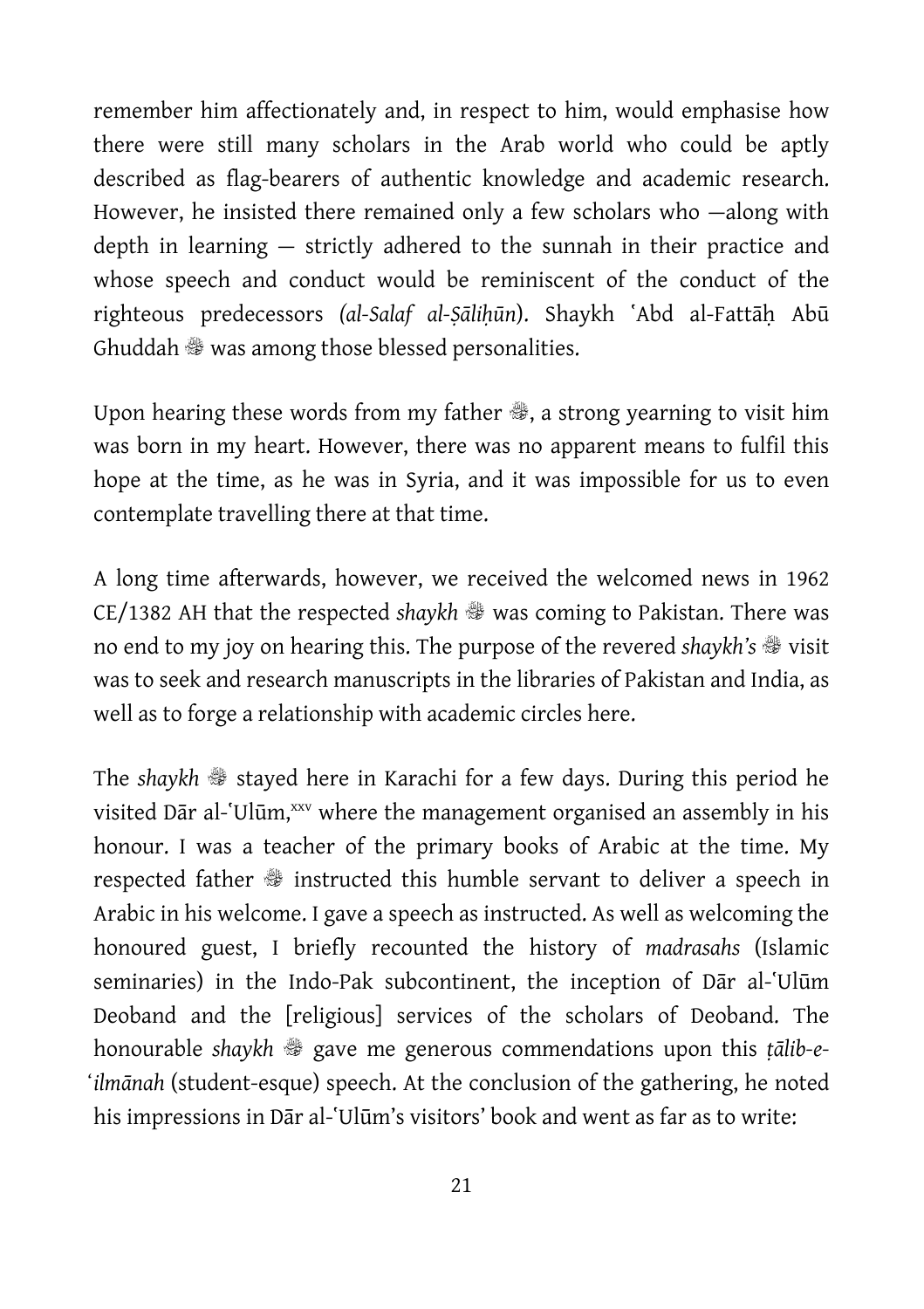"Indeed, the eloquence of my beloved brother for the sake of Allāh Muhammad Taqi, the scion of Mawlānā Muhammad Shafī<sup>c</sup>, is such that it exposes the weaknesses of the Arabs in their [own] language.''

It is obvious that these words were written only as encouragement for this humble servant. However, they indicate his high level of compassion for, and tendency to give, encouragement to his juniors. Later, when leaving Dār al-'Ulūm, he expressed his compassion and love for this worthless one by saying: "If you were an apple, I would have eaten you!"

Since then, he began referring to me with the epithet *Tuffāḥat al-Hind wa Bākistān* (the apple of India and Pakistan), and even made mention of me with it in some of his works.<sup>xxvi</sup> It was during this journey that this humble servant also obtained *ijāzah* (permission to narrate) in ḥadīth from the revered *shaykh*  $\mathcal{L}$ , which he granted with great affection.

This was his first visit to Pakistan. After this, the political upheaval that took place in Syria made life extremely tough for Islamic academia and those affiliated to religious circles. Hundreds of sincere scholars were put to the sword. Several of them were imprisoned and made targets of severe oppression and tyranny. Many more were forced to flee their homeland and take refuge in other countries. Even though the honourable shaykh  $\ast$  was a man of academic inclination and had kept aloof of power-seeking politics, he was still not spared the oppression and tyranny of the government. He was forced to leave his homeland and had to settle in Riyadh, Saudi Arabia, where, for a long time, he served as a lecturer and involved himself in a variety of academic research at the Faculty of Islamic Sciences (*Kulliyah Uṣūl al-Dīn)* at the Imām Muḥammad ibn Saʿūd University.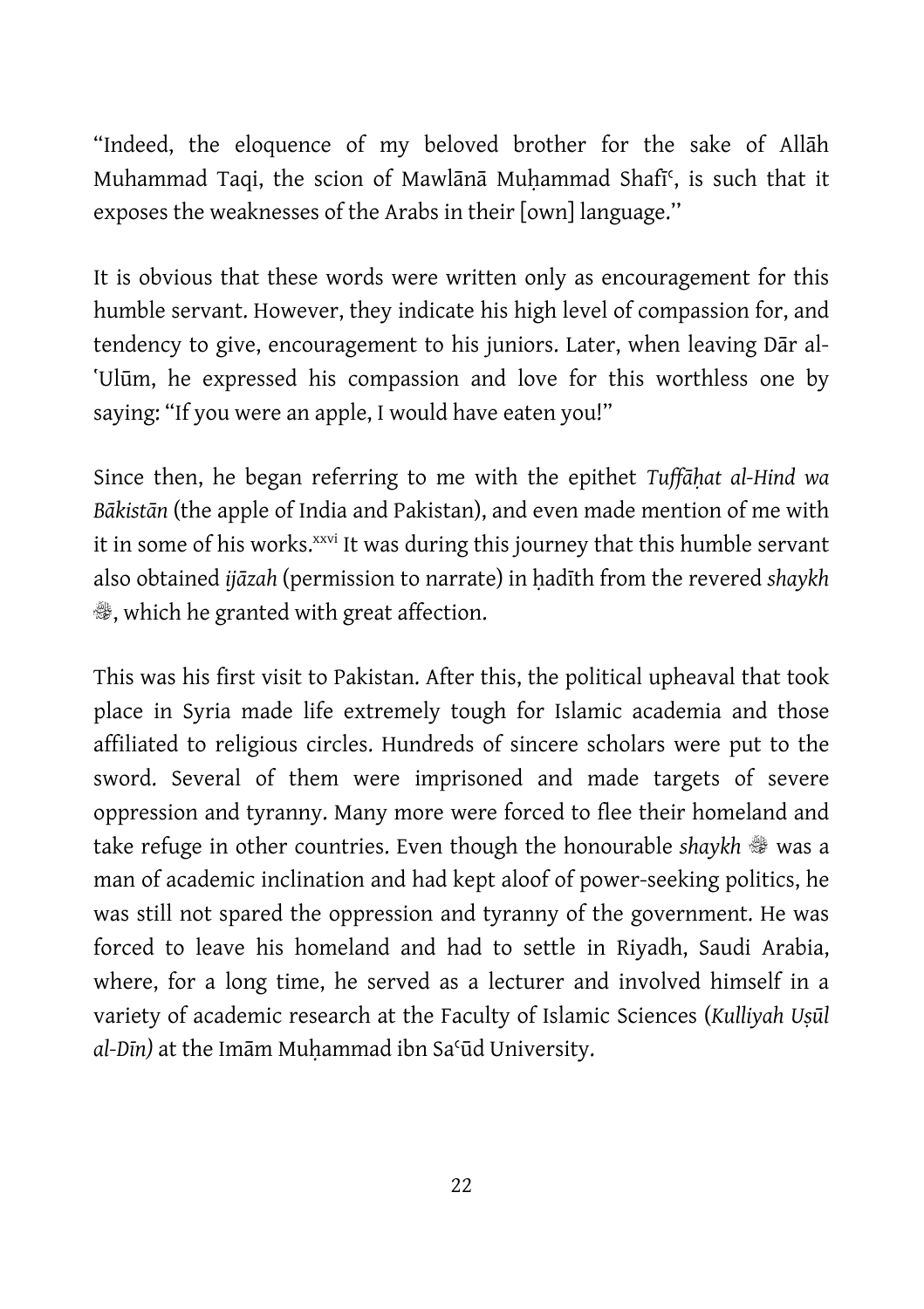During this period he visited Pakistan on several occasions. He considered my respected father his teacher and had even obtained *ijāzah* in ḥadīth from him. He had a similar relationship with *Shaykh al-Hadīth Mawlānā Muhammad* Yūsuf Binnorī , Therefore, sometimes he resided with us and, on other occasions, with Mawlānā Binnorī , Either way, during his stays we continuously benefited from his knowledge.<sup>xxvii</sup>

When he visited Pakistan after my father's  $\frac{36}{27}$  demise, he wept for a long time remembering him. Thereafter, we observed a distinct increase in his compassion over us. Once, he even stayed with us at Dar al-'Ulūm for two months and completed a number of his works. His attitude was very relaxed with almost all students and teachers; in humility he was unequalled.

The honourable *shaykh's*  $\frac{4}{3}$  life revolved around books; he remained drowned in them day and night, and it was due to this that he was naturally a reclusive scholar. However, the status quo forced him to take part in regional politics for religious objectives. Around 1962 CE, he was also appointed a member of the Syrian parliament. In those regions, Al-Ikhwān al-Muslimūn was the only authoritative group striving to revive the religion. The revered shaykh  $\ddot{\mathcal{R}}$ associated himself with this party and, in 1966 CE, was condemned to eleven months in the desert prison of Tadmur for his role in acting against the dissolution of Islamic law in Syria. Even though he took up residence in Riyadh after emigrating from Syria, he continued his efforts to aid the standard-bearers of religion against the oppression and tyranny of the governments of the Arab world in general and that of Syria in particular. In 1986 CE, he was made leader of the Ikhwān. Later, he conferred this responsibility to Dr. Ḥasan al-Huwaydī and dedicated himself to his academic pursuits.

This humble servant was also able to meet him frequently during his stay in Saudi Arabia. On one occasion, I even travelled to Riyadh at his invitation.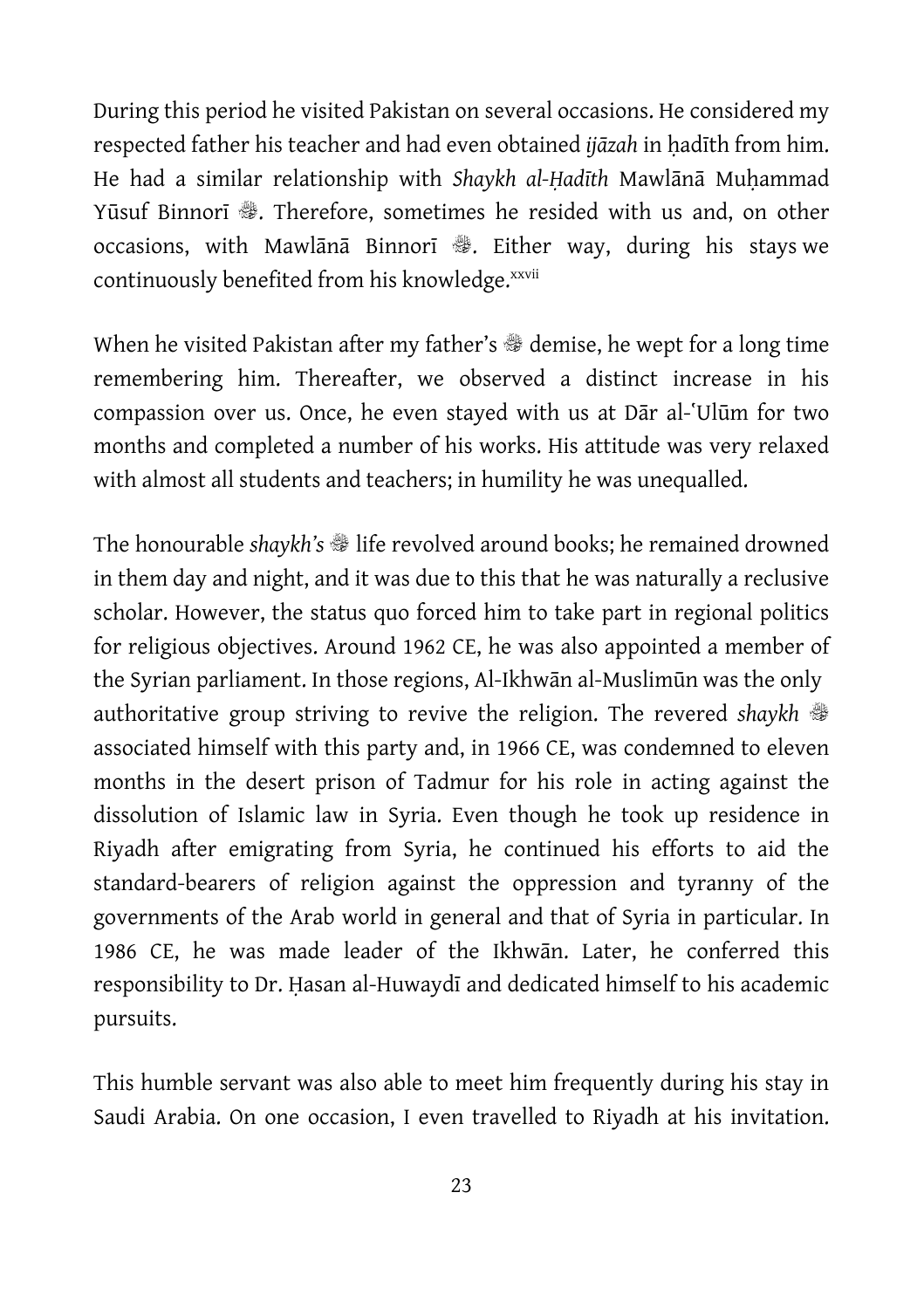Otherwise, by the grace of the Almighty, I continued corresponding with him through letters and benefited from him academically.

The respected *shaykh*  $\frac{3b}{2}$  had once visited Dar al-`Ulūm when this humble servant had begun to write *Takmilah Fath al-Mulhim.<sup>xxviii</sup>* He expressed great joy at this initiative and even wrote a foreword<sup>xxix</sup> for it by way of encouragement.

The *shaykh* was `Allāmah Muhammad Zāhid al-Kawtharī's <sup>®</sup> leading student. 'Allāmah al-Kawtharī's  $\frac{3b}{2}$  peculiarity is that, owing to his vast knowledge, he was able to repel attacks against Hanafi *figh* and the Ash'ari school. He answered tit-for-tat those who made the Hanafī scholars and the Ash'arīs targets of taunts  $-$  nay, targets of slander and insult  $-$  on the basis of subsidiary *(furūʿī)* differences. As with every other scholar, there is scope for disagreement with some of 'Allamah al-Kawthari's Suppositions and his method of expression*.* There is no doubt, however, that he discharged the communal obligation *(farḍ kifāyah)* of defending these oppressed *Ahl al-ʿIlm* (scholars), who were unjustifiably accused of deviancy and were rained upon with taunts and insults.

In this respect, the revered *shaykh*  $\triangleq$  aptly honoured the legacy of his teacher, `Allāmah al-Kawtharī , with the added value of not allowing even a doubt of curtness or disrespect [to emanate] from his pen against the scholars of the past with whom he differed. In this regard, he restricted himself to fair scholarly discourse and remained within academic confines in his research. He never allowed these differences to become personal. His differences with `Allāmah Ibn Taymiyyah  $*$  and Ḥāfiẓ Shams al-Dīn al-Dhahabī  $\ast$  are evidently manifest. However, I never saw harsh words come from his pen nor leave his lips about these pious elders. In fact, I personally witnessed that he once became highly emotional whilst recounting the academic rank of Ḥāfiẓ Shams al-Dīn al-Dhahabī , and when someone once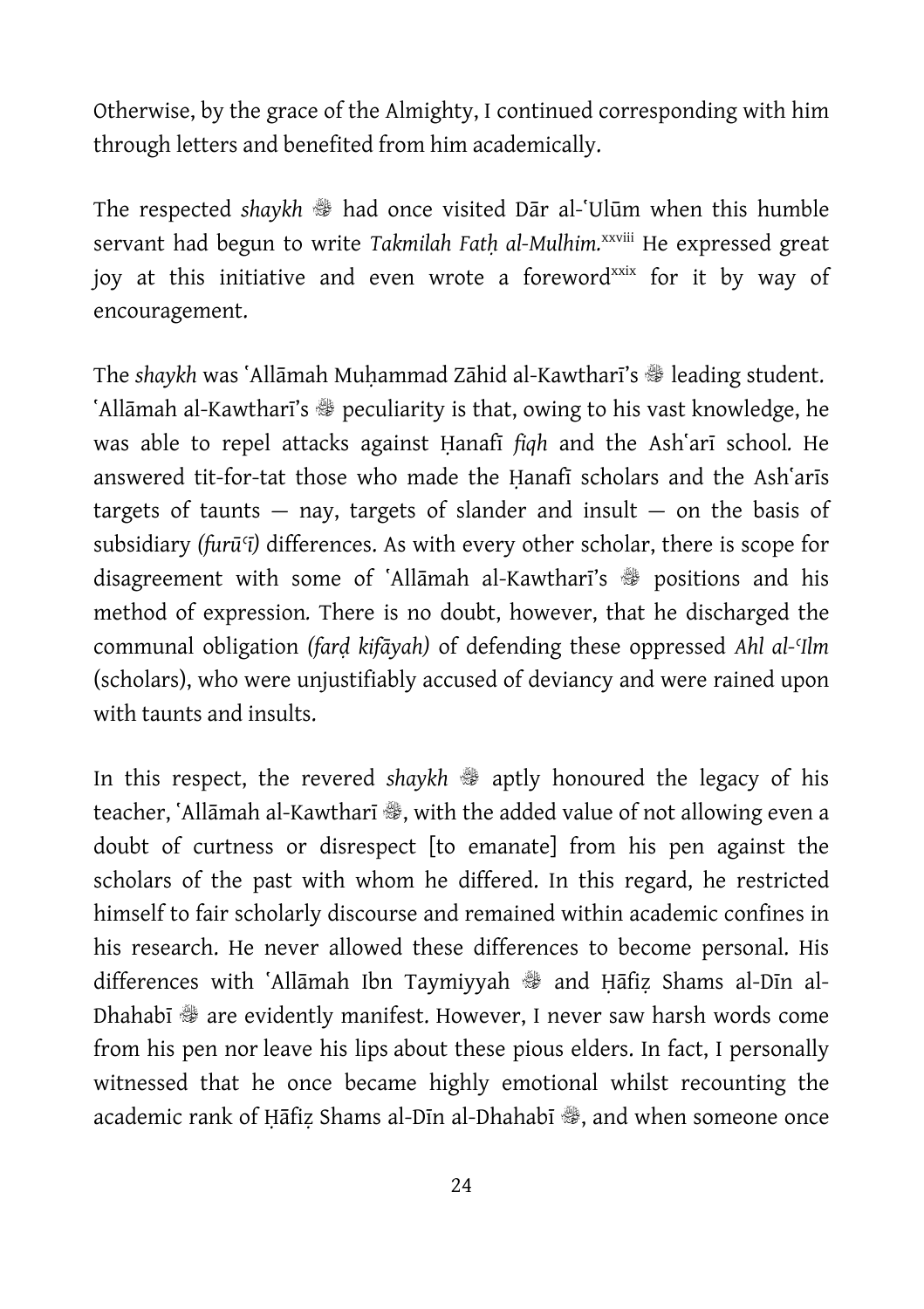remembered `Allāmah Ibn Taymiyyah  $\frac{1}{2}$  in a manner that was unbefitting his status, he immediately made his displeasure known.

Despite this cautiousness, some unappreciative elements — having taken it upon themselves to make a front against him — not only made him a target of rebuke, but of taunts, which on occasions entered the boundaries of slander and insult. To Allāh we belong and to Him is our return. In all eras, the servants of the religion of Allāh  $\mathcal{H}$  have faced such ordeals, which only serve to elevate their rank [in the sight of Allāh  $\mathbb{Z}$ ]. If only the etiquette of keeping differences of opinion in *furūʿī* matters within their contexts was to regain currency within the Muslim Ummah, then how many rifts within our ranks would simply disappear?

In this respect, my father's (Mawlānā Muftī Muhammad Shafī<sup> $\leftarrow$  ) diligent</sup> practice was to avoid feeding differences of opinion in *furūʿī* matters to the masses; [he felt] they should be confined strictly to scholarly and academic circles. [He believed that] until a particular person's view in *furūʿī* matters did not amount to clear deviancy or disbelief, differences with him should never be blown out of proportion to create a warfront against him.

Instead, all Muslims who agree upon the fundamentals of religion should work together to counter those trials and tribulations of the present era which are directly aimed at attacking the core principles of religion. My respected father  $\frac{36}{28}$  has authored a treatise on this subject entitled 'Wahdat-e-*Ummat'* (Unity of the Ummah). Its Arabic translation, *Ikhtilāf Umm Shiqāq*, was also distributed in large quantities throughout Saudi Arabia; the fundamental call of the book is just this.

By the blessings of Allāh  $\mathcal{H}$ , I have inherited my honourable father's  $\mathcal{H}$ temperament; I have usually attempted to maintain a balance between differing academically and working together with those people with whom I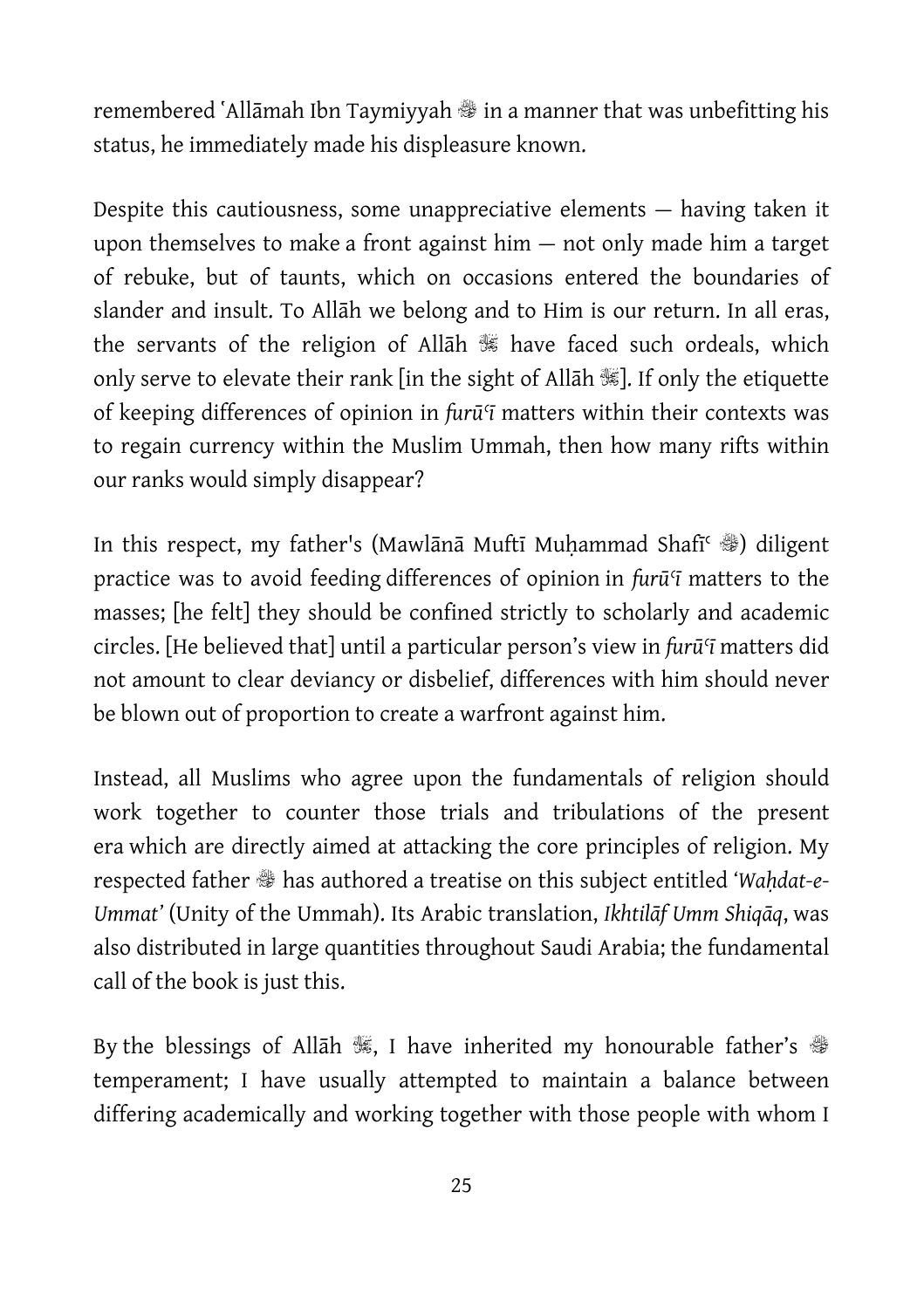have differences in *furūʿī* matters. My academic differences with the Salafī scholars of Saudi Arabia in *furūʿī* matters, in their correct context, exist even to this day, regarding which we also have open dialogue in private gatherings. However, these differences have never, with the praise of Allāh S, superseded our [good] relations, and we continue to assist each other in matters of mutual concern and appreciate each other's good works.

Some time ago — whilst probably interpreting this practice of mine incorrectly — someone informed Shaykh `Abd al-Fattāh Abū Ghuddah  $*$  that I had become prone to permissiveness with regards to my school of thought. Therefore, in accordance with his saintly affection, he expressed his concern about this [to me]. However, when I explained my aforementioned viewpoint and practice in detail to the *shaykh*  $\ddot{\mathcal{E}}$ , he was not only fully content but impressed upon me that these issues be not made the basis of argumentation and fighting, nor should they prevent mutual assistance in [achieving] common religious objectives. The situation has been worsened by those who have transgressed the boundaries of academic differences and descended into accusations of deviancy and misdemeanour.

The revered shaykh  $\frac{3b}{2}$  had initially written a foreword for this humble servant's book, *Takmilah Fatḥ al-Mulhim*, when my manuscript had not yet reached a hundred pages. Thus, this foreword was brief. Later, when it was completed and its six volumes had been published, the *shaykh*  $\ast$  himself informed me that he would now like to write a second foreword to it. Accordingly, he wrote and sent to me an extremely detailed foreword, and those unusual words of encouragement which he had written in there were far more than I deserved and were only a reflection of the honourable shaykh's  $\mathcal{B}$  enormous compassion.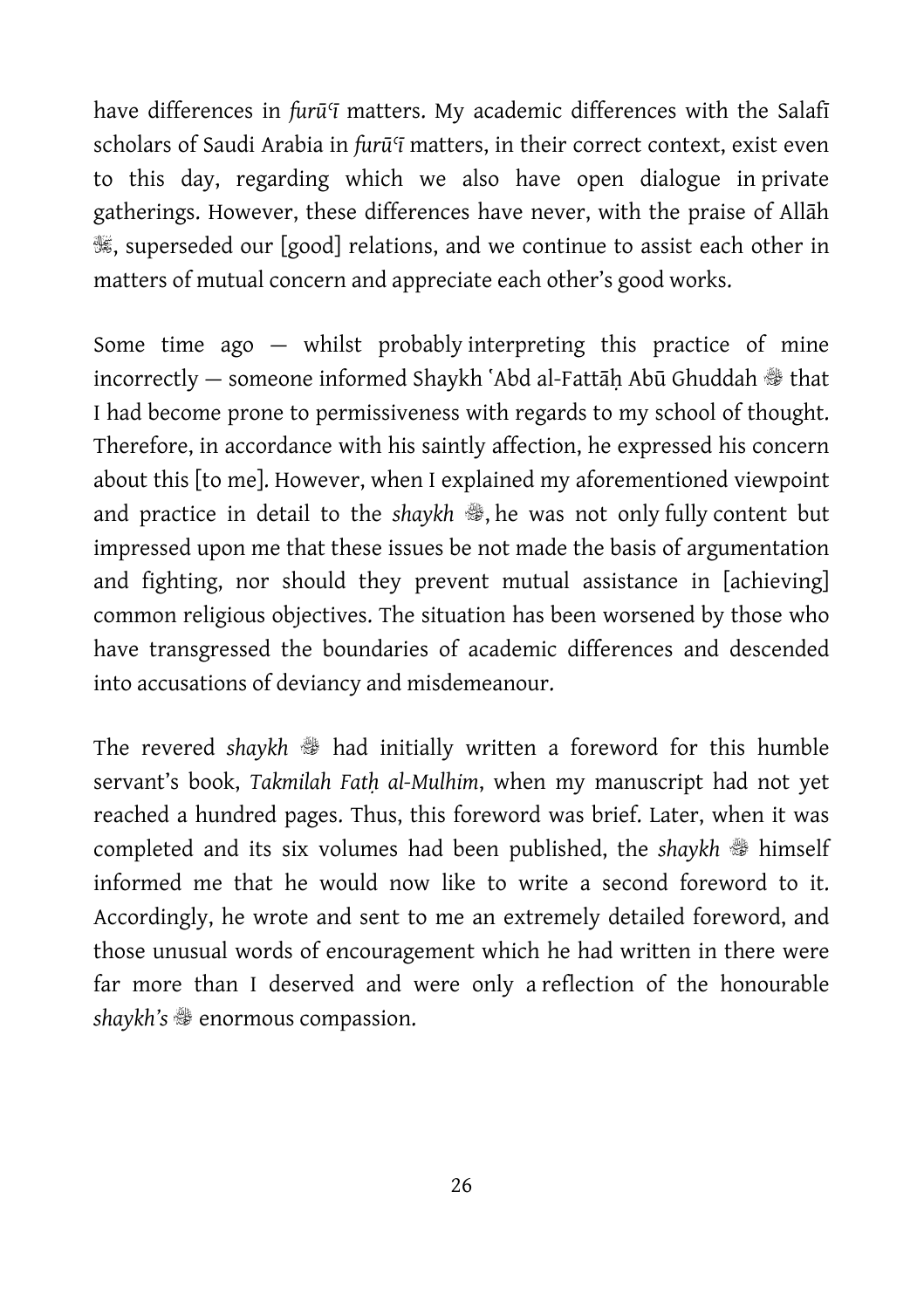The *shaykh*  $*$  had been living a life of exile for years on end and had also been separated from his library, which was the result of his lifelong collection. There appeared no means for him to return to his native land. However, last year some leniency towards the *Ahl al-ʿIlm* was granted by the Syrian government and he returned to his native Halab after many years. During this period, he had developed soreness in his eyes and he had also previously suffered a heart attack. He returned to Riyadh to receive medical treatment to his eyes. There, he began to bleed from his eyes, (most probably due to the strain caused to his eyes by constant reading) which continued to worsen despite treatment, until he lost consciousness.

The honourable *shaykh's*  $\frac{4}{3}$  nephew, Dr. 'Abd al-Sattār Abū Ghuddah, who is a close friend of mine (in recent years we have become so close that we are deemed to be family members), informed me that during this [period of] unconsciousness, when on one day the *shaykh*  $\frac{1}{2}$  gained some consciousness, the first words that he uttered were: ''Have the templates for the book arrived from the printing press yet?'' Thereafter, he again fell unconscious.

Finally, on the 9<sup>th</sup> of Shawwāl, 1417 AH (corresponding to 12<sup>th</sup> February, 1997 CE), at the hour of dawn, his soul transpired towards the abode of eternal bliss. To Allāh we belong and to Him is our return.

'O Allāh! Ennoble his abode and expand his grave and reward him with dwellings better than his [mundane] dwelling and with kin better than his worldly kin and wash him with the coolest of waters and cleanse him of his shortcomings just as a brilliant cloth is cleansed of its dirt.'

It was probably eight o'clock in the morning of this day that I was informed by phone of this heartbreaking loss, firstly by our honourable friend, the respected Qāri ʿAbd al-Bāsiṭ from Jeddah, and then by another friend in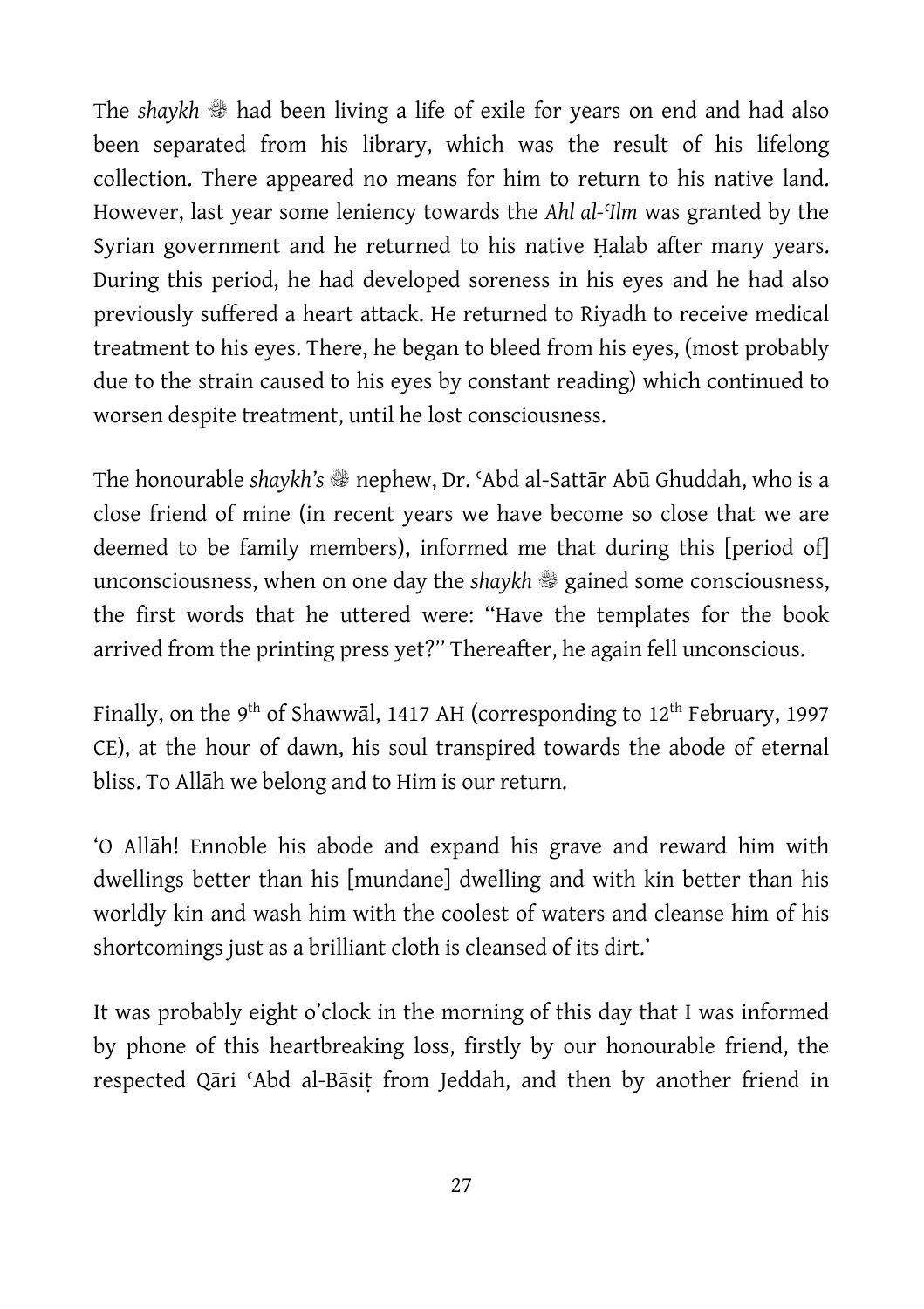Riyadh. On that same day, the *shaykh*  $\ast$  was taken to Madīnah Ṭayyibah and buried in Jannat al-Baqīʿ.

The order of this world is constantly in flux, with total disregard for who comes and goes. However, there are few personalities whose departure causes the hearts of humans in the east and the west to cry, and even those who have not had a close relationship with them consider their death a personal loss. The *shaykh*  $\gg$  was undoubtedly such a personality. Firstly, even outward forms of learning are continuing to decrease with the passage of time. However, scholarship to this extent still exists. But such personalities whose speech and conduct flow with knowledge and learning, whose lives are illuminated with adherence to the sunnah and the manner and custom of the pious predecessors, whose every action is an evident manifestation of humility, God-consciousness and good character — are almost extinct. When such a person is taken away, the void created by the departure remains for a long time.

Shaykh `Abd al-Fattāh's  $\frac{3b}{2}$  published works number approximately fifty.<sup>xxx</sup> He himself did not author many works – his own works are probably less than twenty – but did a lot of work in sifting, verifying and annotating the works of the pious predecessors. He once gave the reason for this, explaining that we do not have any independent identity, and our greatest fortune is to associate ourselves with any of the pious predecessors, and therefore, in serving a work of our elders there is safety and blessings.<sup>xxxi</sup> Why would divine assistance not be attracted to any work that is done with this humility, sincerity, respect and esteem of the pious predecessors? Therefore, at times, his annotations and research offer more detailed insight and carry finer points than the original work.

My father  $*$  had compiled *Al-Tasrīh bi mā Tawātara fī Nuzūl al-Masīh*<sup>xxxii</sup> on the instruction of *Imām al-ʿAṣr ʿAllā*mah Sayyid Anwar Shāh Kashmīrī <sup></sup>@.<sup>xxxiii</sup>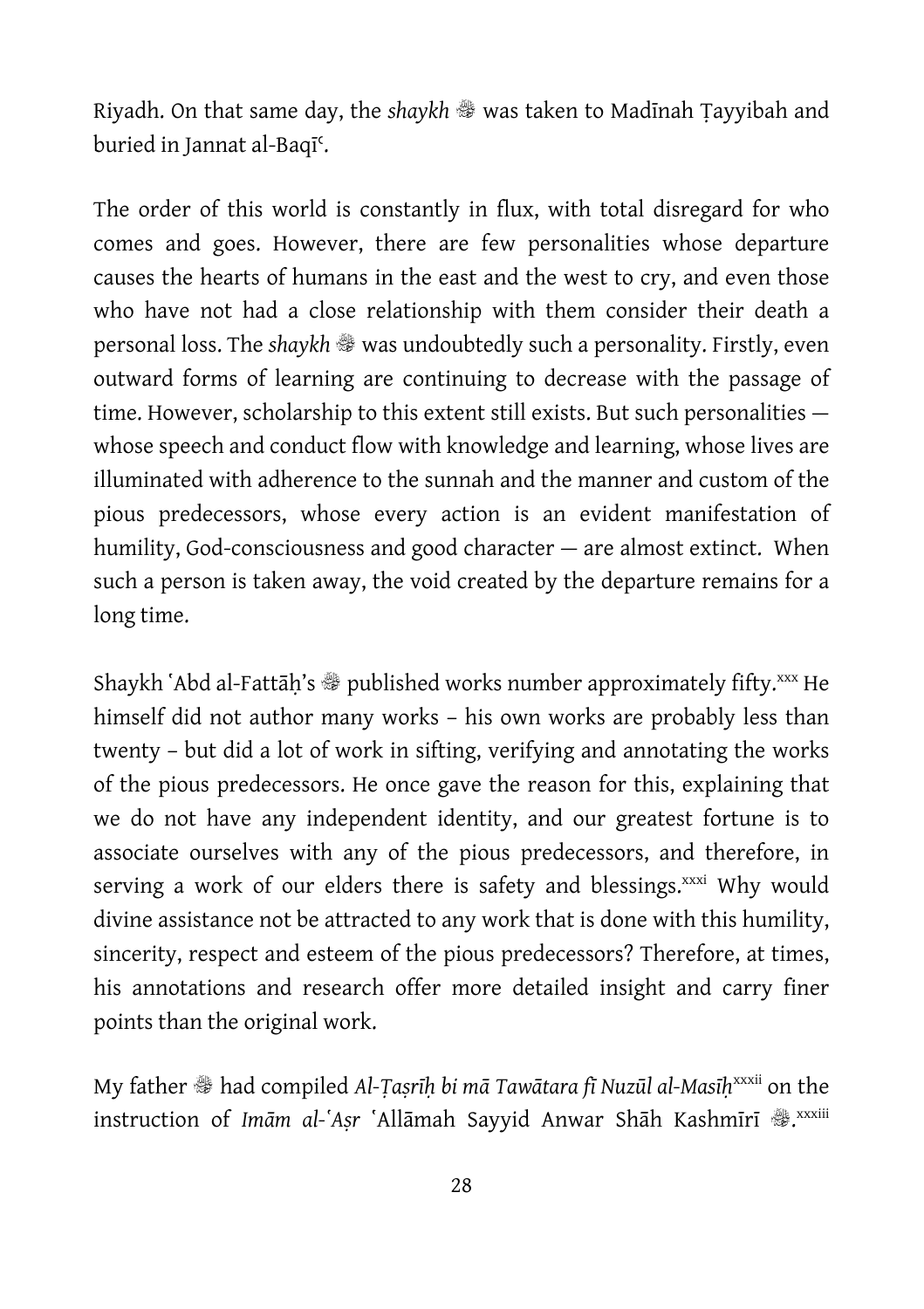Shaykh `Abd al-Fattāh Abū Ghuddah <sup>®</sup> edited this work and published it with detailed footnotes. Apart from this, his annotations on the introduction to I<sup>‹</sup>lā<sup>›</sup> al-Sunan,<sup>xxxiv</sup> Al-Ajwibah al-Fāḍilah,<sup>xxxv</sup> and Al-Raf<sup>c</sup> wa 'l-Takmīl<sup>xxxvi</sup> are prime examples of his insight into hadīth.

Some time ago, when the Oxford Centre for Islamic Studies had announced the Sultan of Brunei Award for services to hadīth, it was aptly awarded to Shaykh `Abd al-Fattāh Abū Ghuddah , This humble servant was among those who had nominated the *shaykh*  $\frac{36}{29}$  for this award. However, the *shaykh* **EXECUTE:** was among those lofty souls whose stature owes nothing to such customary awards. It is the good fortune of the award that it reaches such a worthy place; the services of the *shaykh*  $\mathcal{F}$  are not in need of it.

Today, the honourable *shaykh*  $\ast$  is not in this world. However, his works, the students whom he prepared and his life and conduct are blooming orchards, and if Allāh  $\mathbb K$  wills, they will remain as a memorial [to him] for as long as those who value knowledge and [good] conduct exist in the world.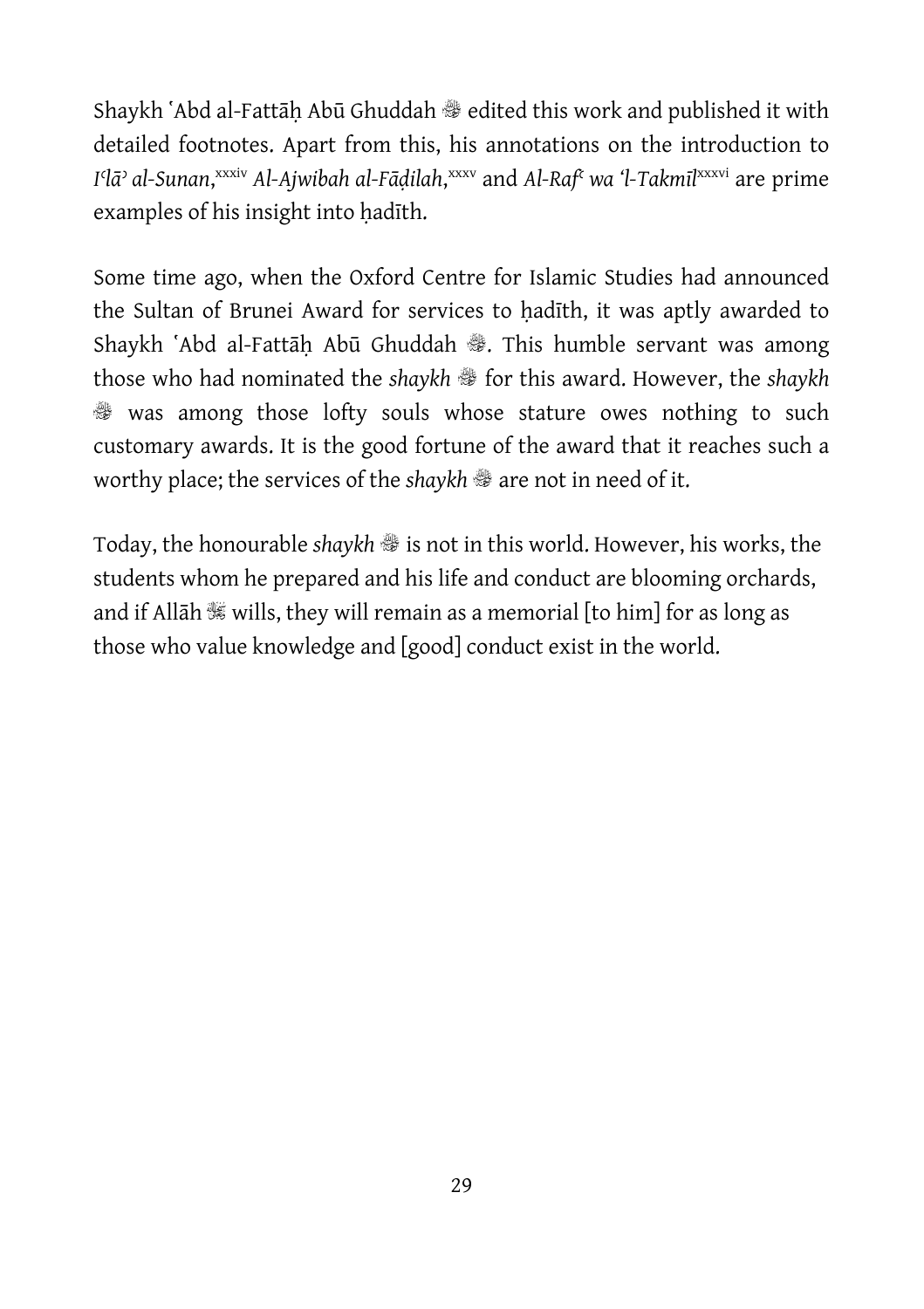#### **NOTES**

 $\overline{a}$ 

i وقد تعلّم أصحاب النبي صلّى الله عليه وسلّم العلم في كبر سنّهم. (صحيح البخاري: باب الإغتباط في العلم والحكمة – حديث 73)

ii *Biography of the author* in *Ṣafaḥāt min Ṣabr al-ʿUlamā' ʿalā Shadāʾid al-ʿIlmi wa 'l-Taḥṣīl*, 6th edn. (Beirut: Dār al-Bashāʾir al-Islāmiyyah, 1421/2000), p. 13-14.

iii Muḥammad ʿAlī al-Hāshimī, *Al-Shaykh ʿAbd al-Fattāḥ Abū Ghuddah kamā ʿaraftuhū*, (Beirut: Dār al-Bashāʾir al-Islāmiyyah, 1425/2004) p. 116.

iv *Ibid*, p. 89.

v p. 278-281 ( $6^{th}$  edn. 1421/2000).

```
v_i p. 8-9 (2^{nd} edn. 1426/2005).
```
vii *Ṣafaḥāt min Ṣabr al-ʿUlamā' ʿalā Shadāʾid al-ʿIlmi wa 'l-Taḥṣīl*, 6th edn. (Beirut: Dār al-Bashāʾir al-Islāmiyyah, 1421/2000), p. 256.

viii *Ibid*, p. 278-279.

ix Muḥammad ʿAlī al-Hāshimī, *Al-Shaykh ʿAbd al-Fattāḥ Abū Ghuddah kamā ʿaraftuhū*, (Beirut: Dār al-Bashāʾir al-Islāmiyyah, 1425/2004) p. 30.

x *Ṣafaḥāt min Ṣabr al-ʿUlamāʾ ʿalā Shadāʾid al-ʿIlmi wa 'l-Taḥṣīl*, 6th edn. (Beirut: Dār al-Bashāʾir al-Islāmiyyah, 1421/2000), p. 27.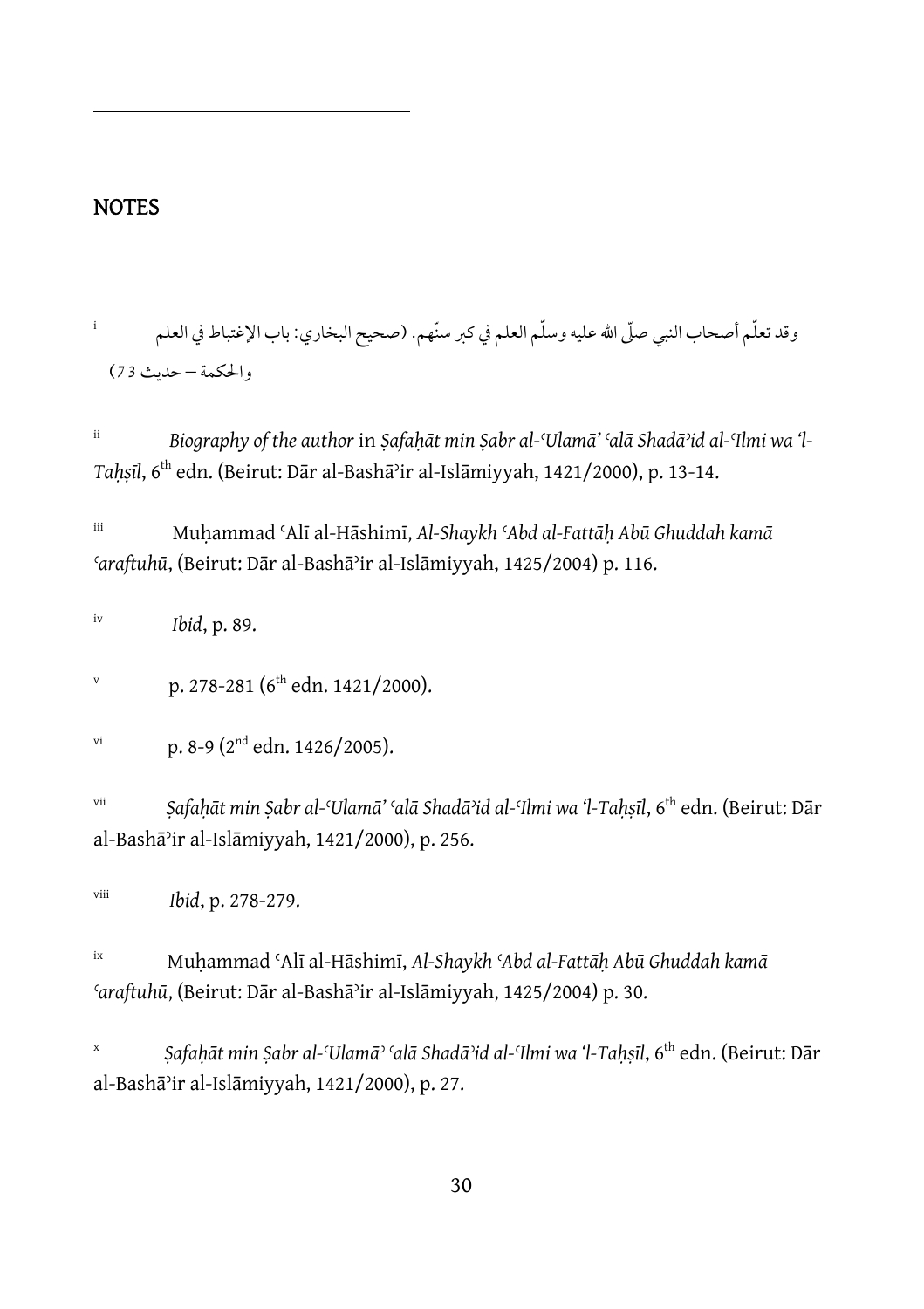xi ʿImād al-Dīn Abu 'l-Fidāʾ Ismāʿīl ibn Kathīr al-Qurashī al-Dimashqī al-Shāfiʿī, *Tafsīr al-Qurʾān al-ʿAẓīm*, (Dammam/Riyadh: Dār Ibn al-Jawzī, 1431/2010).

xii *Ṣafaḥāt min Ṣabr al-ʿUlamā' ʿalā Shadāʾid al-ʿIlmi wa 'l-Taḥṣīl*, 6th edn. (Beirut: Dār al-Bashāʾir al-Islāmiyyah, 1421/2000), p. 26.

xiii Muḥammad ibn ʿAbdillāh Āl Rashīd, *Imdād al-Fattāḥ bi Asānīd wa Marwiyyāt al-Shaykh ʿAbd al-Fattāḥ*, (Riyadh: Maktabah al-Imām al-Shāfiʿī, 1419/1999), p. 130.

xiv Sayyid Muḥammad Anwar Shāh al-Kashmīrī al-Hindī, *Al-Ṭaṣrīḥ bi mā Tawātara fī Nuzūl al-Masīḥ*, 5th edn. (Aleppo: Maktab al-Maṭbūʿāt al-Islāmiyyah, 1412/1992), p. 212.

xv Abu 'l-Ḥasanāt Muḥammad ʿAbd al-Ḥayy al-Laknawī, *Al-Rafʿ wa 'l-Takmīl fi 'l-Jarḥ wa 'l-Taʿdil*, 6th edn. (Aleppo: Maktab al-Maṭbūʿāt al-Islāmiyyah, signed 1420/1999), p. 46-48.

xvi Muḥammad ʿAlī al-Hāshimī, *Al-Shaykh ʿAbd al-Fattāḥ Abū Ghuddah kamā ʿaraftuhū*, (Beirut: Dār al-Bashāʾir al-Islāmiyyah, 1425/2004) p. 162.

xvii *Ibid*, p. 168.

 $\overline{a}$ 

xviii *Ibid*, p. 167.

xix *Ṣafaḥāt min Ṣabr al-ʿUlamā' ʿalā Shadāʾid al-ʿIlmi wa 'l-Taḥṣīl*, 6th edn. (Beirut: Dār al-Bashāʾir al-Islāmiyyah, 1421/2000), p. 325.

xx *Khalīfah* of Shaykh Mawlānā Muḥammad Yūsuf Ludhyānwī *Shahīd* v; founder and *Shaykh al-Ḥadīth*, Jamiʿah Riyāḍ al-ʿUlūm; founder, Islāmic Daʿwah Academy (Leicester, England); editor, *Riyāḍul Jannah* Magazine.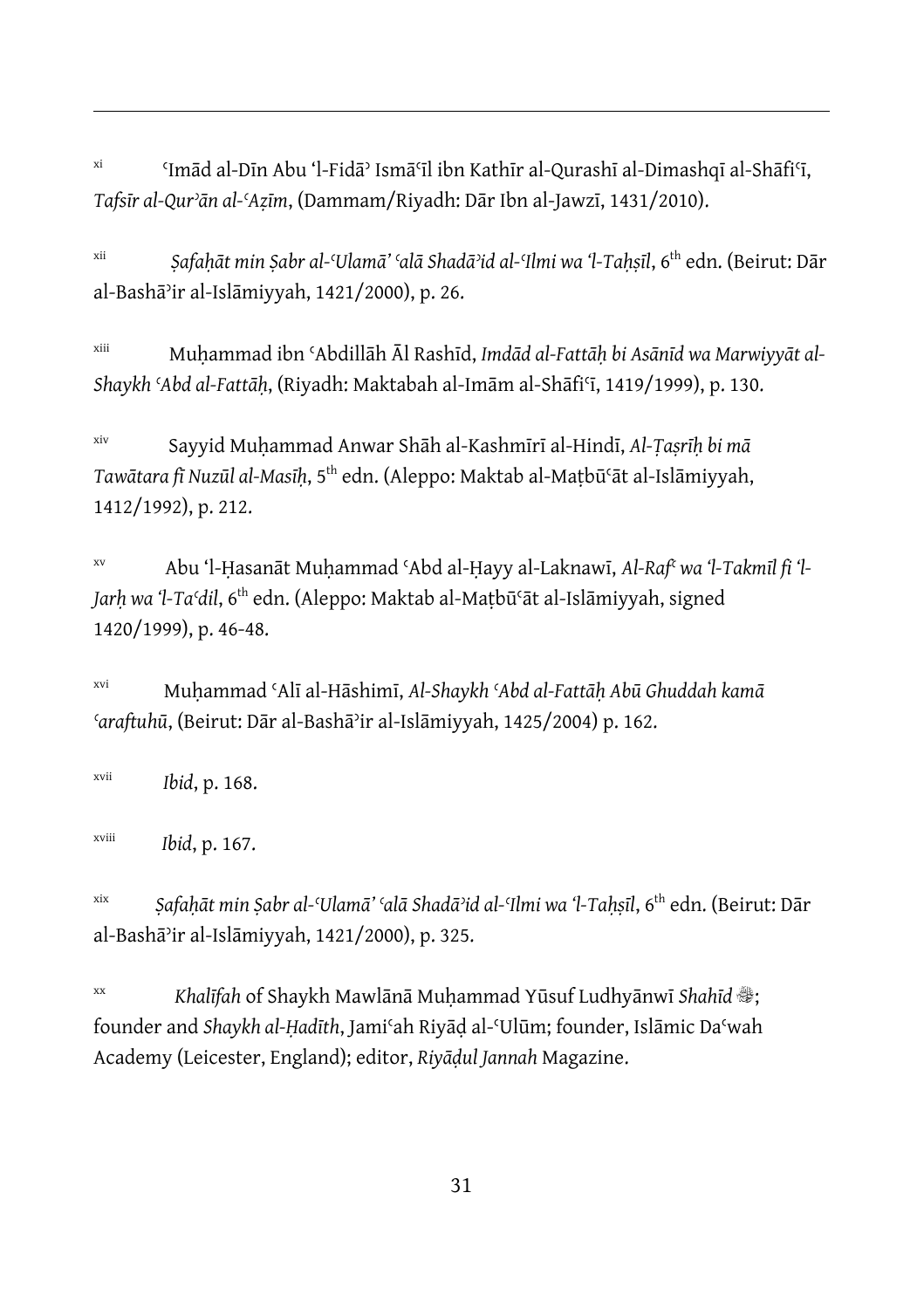xxi For examples of this, see Muḥammad ʿAlī al-Hāshimī's *Al-Shaykh ʿAbd al-Fattāḥ Abū Ghuddah kamā ʿaraftuhū*, (Beirut: Dār al-Bashāʾir al-Islāmiyyah, 1425/2004).

رواه أبو نعيم في الحلية, قال: حدثنا أبو حامد أحمد بن محمد بن الحسين, حدثنا الحسين بن محمد الجعيني, حدثنا xxii محمد بن حسان, قال: سمعت ابن عيينة يقول: عند ذكرالصالحين تنزل الرحمة.

xxiii Translation of an obituary published in *Nuqūsh-e-Raftegān* (Karachi: Maktabah Maʽārif al-Qurʾān, p. 387-394).

xxiv See *About the author* for a brief biography of ʿAllāmah Muftī Muhammad Taqi Usmani.

xxv The author is referring to the renowned centre of learning, Jāmiʿah Dār al-ʿUlūm Karachi (Pakistan), founded by his father, Imām ʿAllāmah Muftī Muḥammad Shafī<sup>c</sup> , (d. 1396 AH/1976 CE).

xxvi Some examples of the extraordinary and lofty titles that Shaykh 'Abd al-Fattāh Abū Ghuddah  $\ddot{\hspace{0.1cm}}$  uses before the name of ʿAllāmah Muftī Muhammad Taqi Usmani can be seen in the former's introduction to 'Allāmah Zafar Ahmad 'Uthmānī Thānawī's  $\ddot{\mathcal{F}}$  introduction to *I*<sup>c</sup>lā al-Sunan, edited, annotated and published separately by Shaykh ʿAbd al-Fattāḥ Abū Ghuddah v, entitled *Qawāʿid fī ʿUlūm al-Ḥadīth* (see footnote xxxiii), and in his two forewords to ʿAllāmah Muftī Muhammad Taqi Usmani's *Takmilah Fatḥ al-Mulhim bi Sharḥ Ṣaḥīḥ al-Imām Muslim*.

xxvii The passionate love and reverence Shaykh 'Abd al-Fattāh Abū Ghuddah <sup>®</sup> had for the great *ʿulamā'* of the Indian subcontinent can be gauged from the extraordinary words and veneration with which he mentions their names throughout his tens of published works. In his book *Tarājimu Sittatin min Fuqahāʾ al-ʿĀlam al-Islāmī fi 'l-Qarn al-Rābiʿ ʿAshar* (*Biographies of Six Jurists of the Fourteenth Century Islamic World*), he opens the book with the longest biography – that of Imām Mawlānā Sayyid Anwar Shāh Kashmīrī , The chapter is entitled *Imām al-ʿAsr Muhammad Anwar Shāh al-Kashmīrī* (*The Imām of the age – Muḥammad Anwar Shāh of Kashmir*). See note xxxii for an

 $\overline{a}$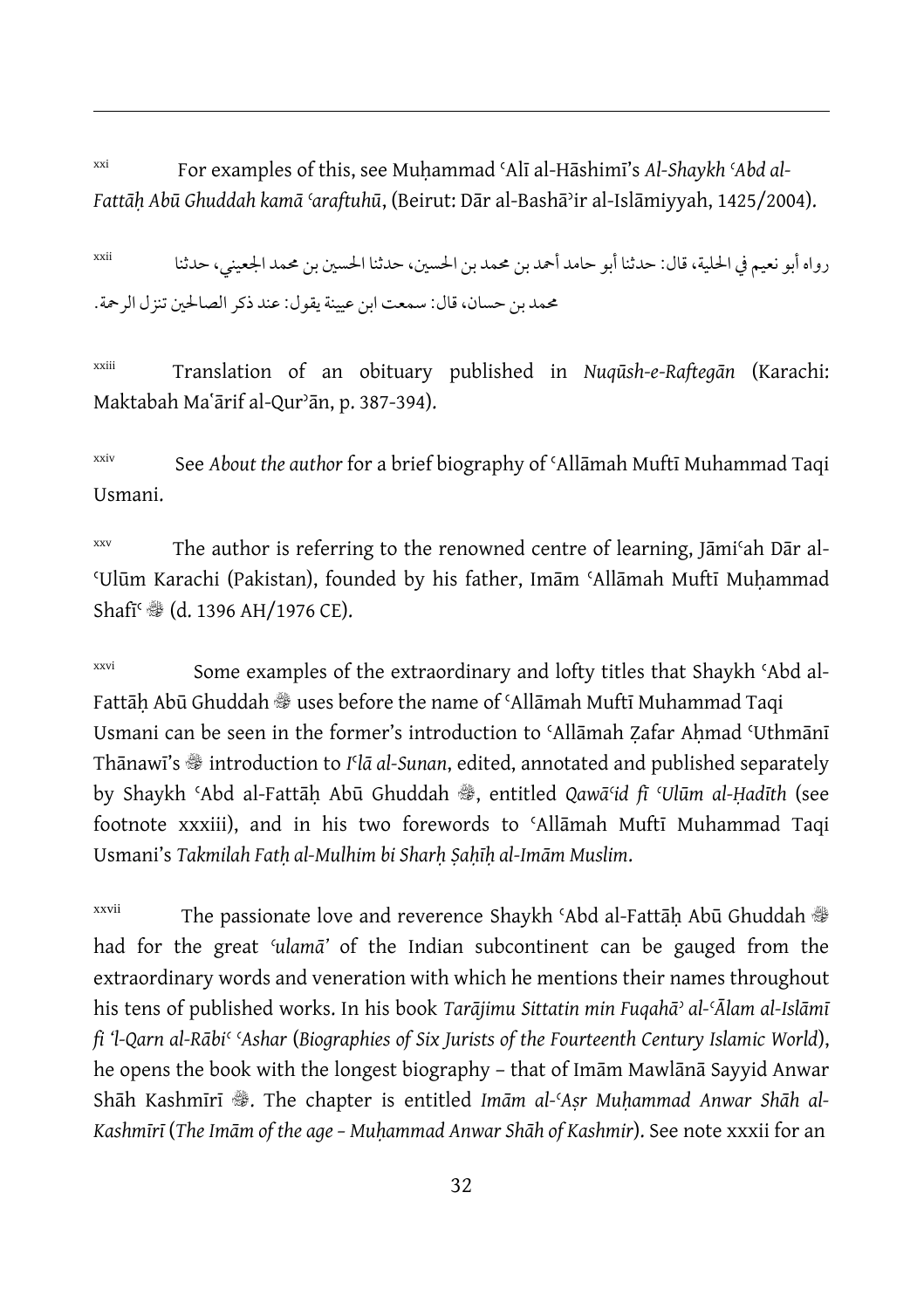example of the exalted words with which Shaykh 'Abd al-Fattāḥ Abū Ghuddah ® mentions Imām Mawlānā Sayyid Anwar Shāh Kashmīrī . See, also, the addendum by Zameelur Rahman.

 $\overline{a}$ 

xxviii Entitled *Takmilah Fatḥ al-Mulhim bi Sharḥ Ṣaḥīḥ al-Imām Muslim*. Work on the *Fatḥ al-Mulhim* was originally commenced by *Shaykh al-Islām* Mawlānā Shabbīr Aḥmad ʿUthmānī v. Despite repeated requests from the most eminent *ʿulamāʾ* of his age, including Imām 'Allāmah Muhammad Zāhid ibn al-Hasan al-Kawtharī �� of Cairo (Egypt), the *shaykh al-Islām*  $\mathcal{L}$  was unable to complete this eagerly-awaited Arabic commentary on the *Ṣaḥīḥ* of Imām Muslim v. He had written the first six volumes but passed away before he could complete the work. Later, ʿAllāmah Muftī Muhammad Taqi Usmani, upon the instruction of his noble father, Imām ʿAllāmah Muftī Muhammad Shafi $\mathcal{F} \circledast$ , completed the remaining six volumes. This is the only commentary of its kind written by a, and later completed by another, Ḥanafī *faqīh* and *muḥaddith*. It is probably the second most widely used commentary on *Ṣaḥīḥ Muslim* after that of Imām al-Nawawī al-Shafi'ī  $\ddot{\textbf{\textit{w}}}$ . After many exhausted publications in India and Pakistan, the complete book was published in 1427 AH (2006 CE) by Dar al-Qalam publishers in Damascus and Beirut in six large and beautiful volumes. This was quickly followed by a twelve-volume edition in the same year by Dār Iḥyāʾ al-Turāth al-ʿArabī in Beirut. See the addendum by Zameelur Rahman for a translation of the foreword to *Takmilah Fatḥ al-Mulhim*, which ʿAllāmah Muftī Muhammad Taqi Usmani is referring to.

One of the works of Shaykh 'Abd al-Fattāh Abū Ghuddah  $\frac{48}{96}$  that still awaits publication is the exhaustive introduction of *Shaykh al-Islām* Mawlānā Shabbīr Aḥmad ʿUthmānī v to his *magnum opus*, *Fatḥ al-Mulhim bi Sharḥ Ṣaḥīḥ al-Imām Muslim*. Shaykh <sup>c</sup>Abd al-Fattāh Abū Ghuddah  $*$  had taken the introduction of the *Shaykh al-Islām*  $*$ and annotated and prepared it for publication separately, entitled *Mabādiʾ ʿIlm al-Ḥadīth* (*Essentials of the Science of Ḥadīth*).

 $x$ <sup>xxix</sup> This has been translated by Zameelur Rahman and included in the addendum of this booklet.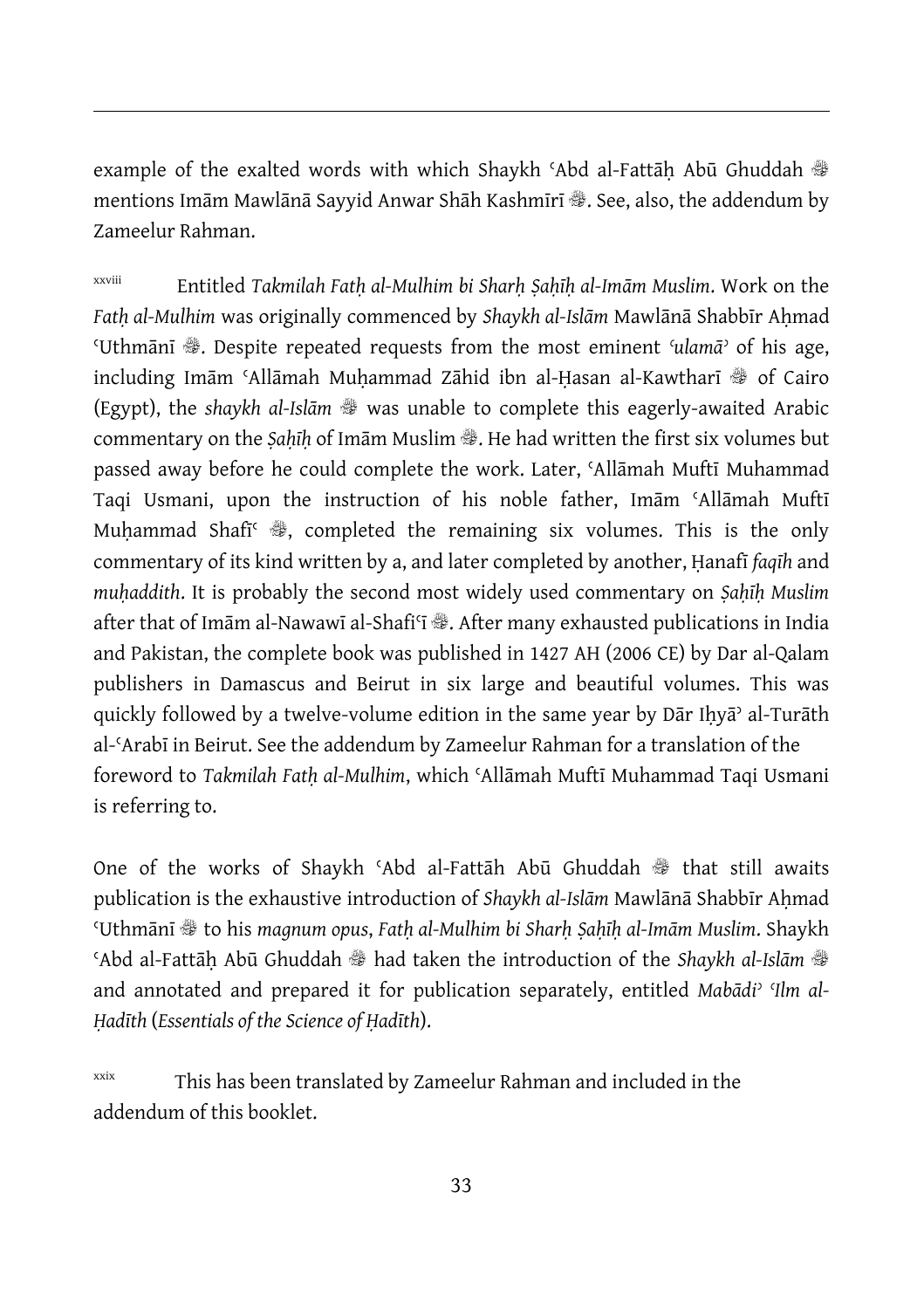$xxx$  Many of the *shaykh*'s  $\frac{36}{3}$  works which he left unpublished were later published by his son Shaykh Salmān ʿAbd al-Fattāḥ Abū Ghuddah. His published works now number approximately seventy-five. All of his works represent an extremely high-level of scholarship and research, varying in size from single-volume books to some comprising many volumes. One of his largest works to have been published in recent years posthumously has been the monumental *Lisān al-Mīzān* of *Shaykh al-Islām al-Ḥāfiẓ* Ibn Ḥajar al-ʿAsqalānī v, earlier editions of which were published in nine large and beautiful volumes with a tenth volume as an index. This is a core text in *Asmāʾ al-Rijāl* (a branch of the sciences of ḥadīth that deals with the thorough and critical study of the lives of reporters of hadīth) and had seen many publications from various publishing houses in the world during the last century, but until now it had not been researched, edited and annotated the way it deserved to be. Shaykh 'Abd al-Fattāḥ Abū Ghuddah , using five different manuscripts, edited, annotated and thoroughly indexed the work in an outstanding manner. Indeed, this is the case with all his seventy-five or so works that have thus far been published.

 $\overline{a}$ 

xxxi In his introduction to the third annotated edition of *Al-Rafʿ wa 'l-Takmīl fi 'l-Jarh wa 'l-Taʿdīl*, Shaykh ʿAbd al-Fattāh Abū Ghuddah  $\mathscr{F}$  mentions that some *'ulamā'* had suggested that he separate his own commentary from the original text of Imām Mawlānā 'Abd al-Hayy Lucknowī  $\frac{36}{2}$  and publish it as a separate book in his name. He says: "I replied that the completion of that which fathers had built is a hundred times better than sons building something anew, let alone the fact that such a completion by sons is a duty they owe, and a right of their fathers upon them; for, [the fathers] are the original roots, guiding lights, sound understanding and knowledge […].''

xxxii As its name suggests, this is a book that seeks to present to the reader *mutawātir* ḥadīths (that is, ḥadīths that have been reported consecutively by a significant number of narrators through multiple chains of transmission) concerning the descent of Sayyidunā 'Īsā <sup>o before</sup> the day of Judgement. Originally authored by the phenomenal *Imām al-ʿAsr* Mawlānā Sayyid Anwar Shāh Kashmīrī , Jmām 'Allāmah Muftī Muḥammad Shafī' <a>
was instructed by the author, his teacher, to further expand the book and to render an Urdu translation of it. The book was later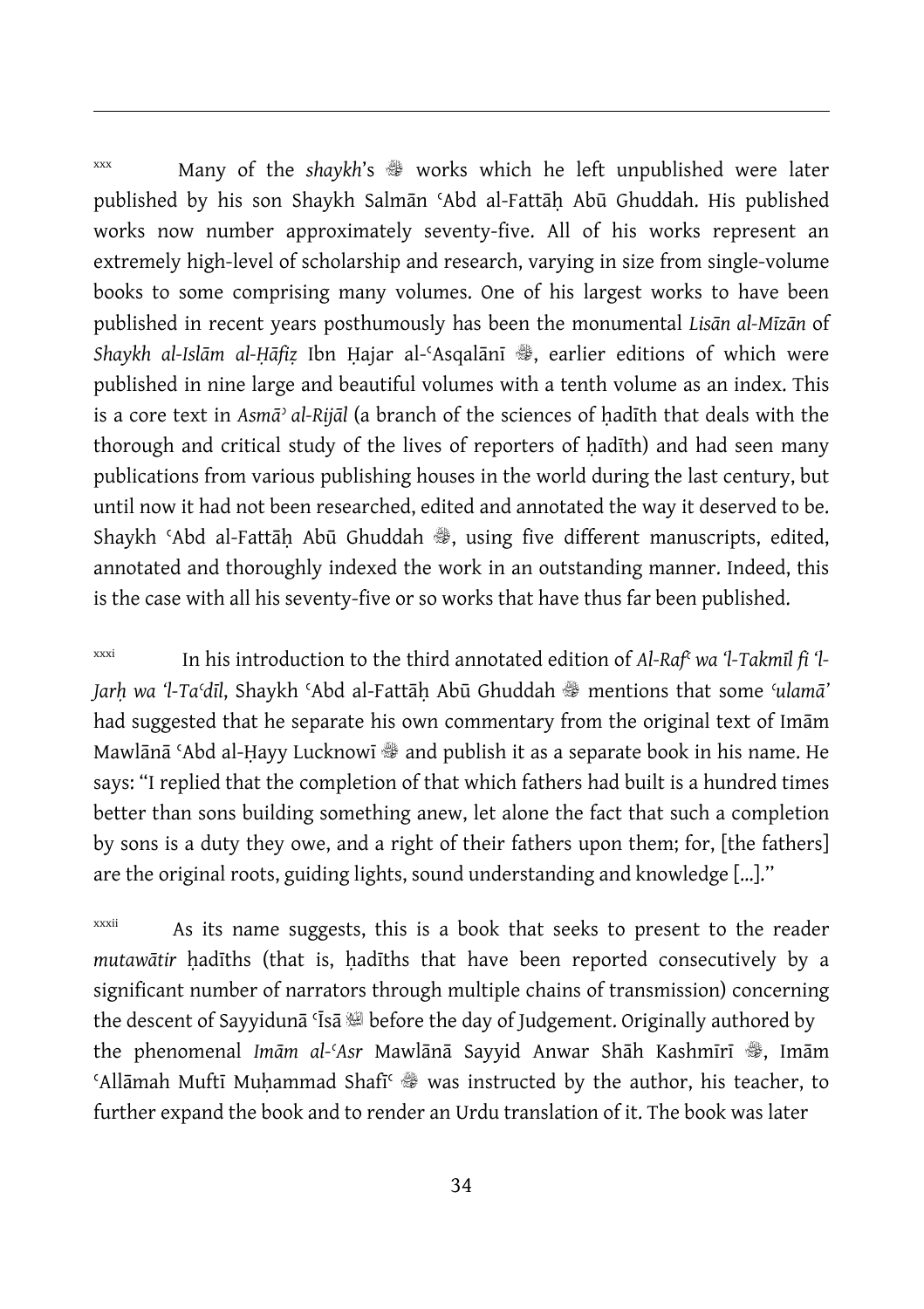edited and annotated by Shaykh 'Abd al-Fattāḥ Abū Ghuddah , the latest edition comprising some 373 pages.

 $\overline{a}$ 

Written in response to the poisonous emergence of the 19<sup>th</sup> century *dajjāl*, Ghulām Ahmad Qādiānī, in Punjab, it is a book unparalleled in its subject matter. Imām  $A$ llāmah Muftī Muhammad Shafī $\mathcal{F}$  mentions in his introduction that in his research for the book, Imām Kashmīrī  $\mathcal Y$  studied all the books of hadīth that were at his disposal. He studied the entire hadīth corpus of Imām Ahmad ibn Hanbal @ - the *Musnad* – for a second time (after having studied the entire book previously to prove the obligation, as is maintained by the Ḥanafī school of sacred law, of the three *rakaʿāt*  of witr prayers. To date, the best edition of the *Musnad* of Imam Ahmad ibn Hanbal  $\ddot{\text{w}}$ has been published in fifty volumes by Muʾassasah al-Risālah in Beirut, edited by Shuʿayb al-Arnaʾūṭ and thirteen other researchers). In his introduction to the third edition of the book, Shaykh 'Abd al-Fattāh Abū Ghuddah  $*$  states that when fifteen years previously he had served the book, little did he know that the book would be so much appreciated by, and benefit, the *ʿulamāʾ* of Islām.

<sup>xxxiii</sup> In his biography of *Imām al-ʿAsr* Mawlānā Sayyid Anwar Shāh Kashmīrī , Shaykh `Abd al-Fattāh Abū Ghuddah <sup>38</sup> describes the *imām* thus: "He is the *imām* of the age, the transmitter of the time, the traditionist, the exegete, the jurist, the legal theorist, the insightful dialectician, the perceptive mystic, the educated historian, the linguistic poet, the critical researcher, the gifted verifier, Shaykh Imām Muḥammad Anwar Shāh al-Kashmīrī."

Shaykh `Abd al-Fattāḥ Abū Ghuddah , then notes: "These titles are not in the context of praise and eulogy, nor exaggeration and emphasis, but they are realities with which Imām al-Kashmīrī  $\frac{48}{32}$  was adorned. Those who have seen his works and have comprehended his overflowing knowledge know this. I am not one of those who mete out praise haphazardly and commendations randomly. All praise is due to Allāh." *(Majmūʿah Rasāʾil al-Kashmīrī,* Idārat al-Qurʾān wa 'l-ʿUlūm al-Islāmiyyah, 1:7)

xxxiv CAllāmah Zafar Ahmad 'Uthmānī Thānawī's  $\frac{36}{3}$  twenty-volume *magnum opus*. Written in light of the knowledge he gained from his maternal uncle, Imām *Ḥakīm al-*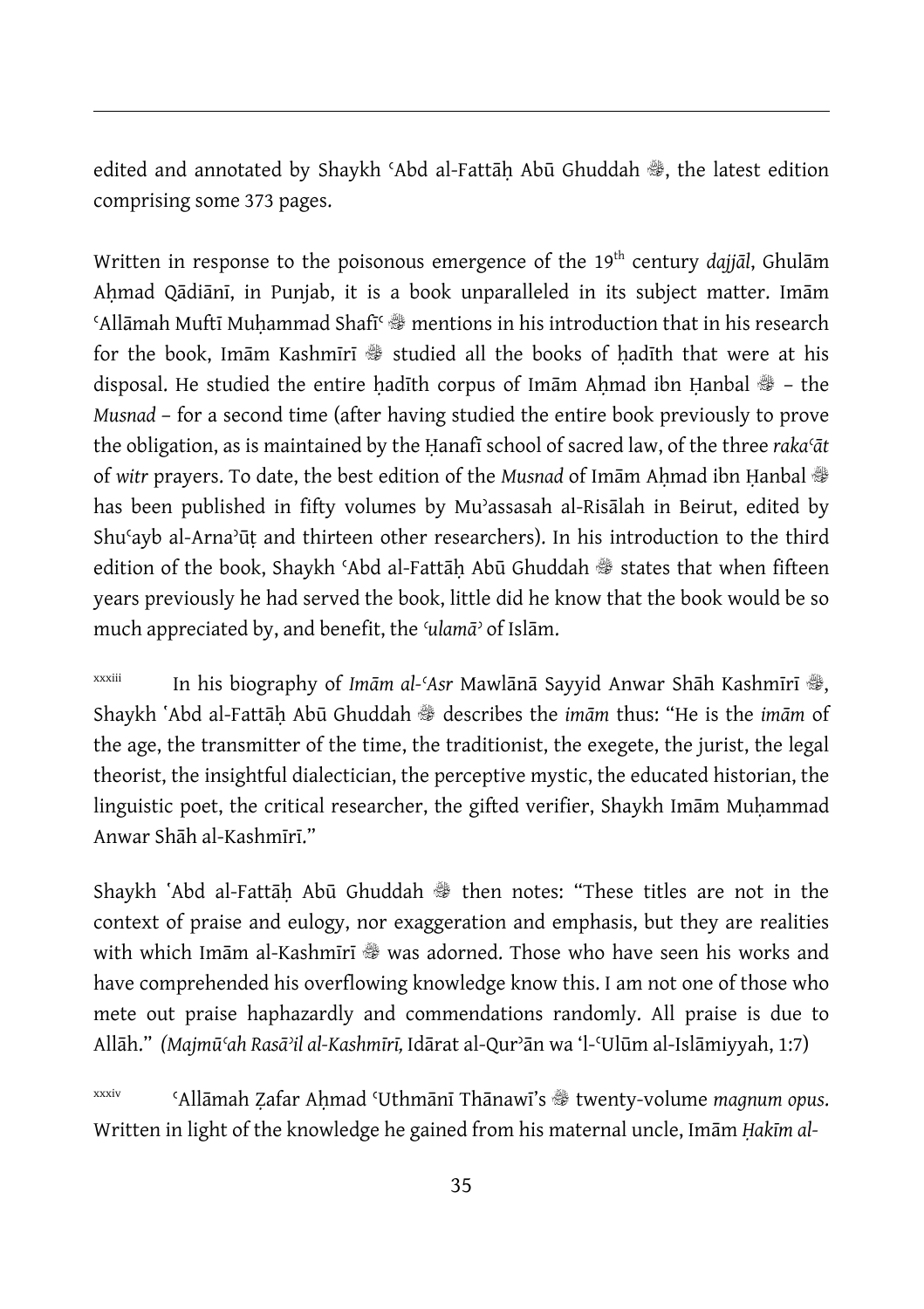Ummah Mawlānā Ashraf 'Alī Thānawī , the author sought to present detailed proofs of the Hanafī school of sacred law from Prophetic hadīths and ancillary sciences of hadīth. The book is exhaustive and is considered a unique hadīth-oriented encyclopaedia of the Ḥanafī school. It has undergone several publications in various countries of the world including India, Pakistan, Lebanon and Syria. However, the book – in its entirety – still awaits the service of a true research scholar of hadīth to edit and cross-reference the vast oceans of knowledge the author has traversed within it. Shaykh 'Abd al-Fattāh Abū Ghuddah  $\ast$  had taken the excellent introduction of the author before adding his own introduction and footnotes and publishing it as a separate book. The *shaykh* entitled it *Qawāʿid fī ʿUlūm al-Ḥadīth*. He mentions in his introduction that he first saw the book when it was sent to him in the radiant city of Madīnah, toward the end of the Hajj season of 1383 AH, by the author, ʿAllāmah Ẓafar Ahmad 'Uthmānī Thānawī , as a gift. After returning to his hometown of Halab (Aleppo, Syria), he browsed through the book and discovered what rare pearls it contained. It was only when he had been imprisoned in the desert of Tadmur during 1386 AH did he read the entire book thoroughly. After describing the treasures that the book contains, he mentions how he resolved to work on the book and have it published in the Arab world for the benefit of the *ʿulamāʾ* and students of knowledge there. After reading the book for a third time during 1389 – 1390 AH in the Saudi city of Riyadh, he began work on it. The book has seen several editions in Syria, Lebanon and Pakistan. See the addendum by Zameelur Rahman.

 $\overline{a}$ 

xxxv Authored by the outstanding Indian hadīth scholar and Hanafī jurist, Imām Mawlānā 'Abd al-Hayy Lucknowī  $\frac{36}{3}$  (1264 – 1304 AH), in response to ten questions posed to him by Mawlānā Muḥammad Ḥusayn Lāhorī �� — a leading and highly influential scholar of the *'Ahl al-Ḥadīth'* from the then Indian subcontinent regarding the books of hadīth and *'Ulūm al-Sunnah*. Imām Lucknowī  $\frac{36}{36}$  states in his introduction to the book that he received the questions whilst residing [for academic purposes] in Hyderabad, Deccan and had little time to respond thoroughly, as he would have wished to. Shaykh 'Abd al-Fattāh Abū Ghuddah , in his exhaustive and breathtaking commentary on the book marvels at the contents and depth of knowledge of Imām Lucknowī  $\ddot{\mathcal{F}}$  apparent throughout the book. He states in the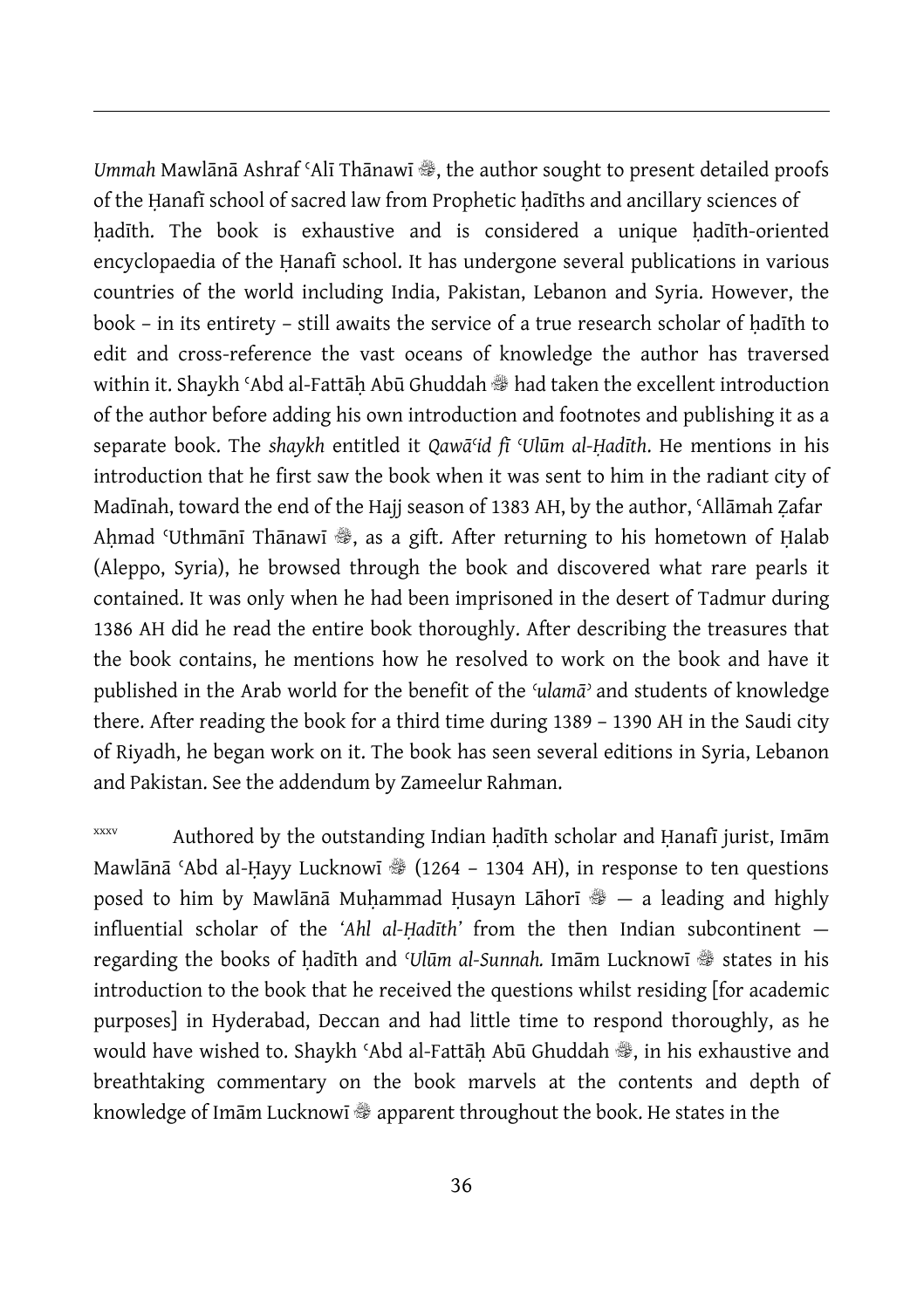introduction to his commentary that the book is unique in its subject matter. It had filled a void in the sciences of hadīth; no scholar before Imām Lucknowī  $\frac{36}{9}$  had written such a book. This book is a must for every serious scholar of hadīth literature.

 $\overline{a}$ 

After discovering the works of Imam Lucknowi , the *shaykh*  $\frac{4}{36}$  had fallen in love with them to the extent that he embarked on the *Muʾallafāt al-Imām al-Lucknowī* (*The works of Imām Lucknowī series*) project. Through this, he sought to find the undiscovered works of the Imām in manuscript form, edit them whilst adding his own annotations and publish them in the best possible standard for the international Islamic academia, particularly the scholars of the Arab world. This continued till his demise.

xxxvi Also by Imām Mawlānā 'Abd al-Hayy Lucknowī , this is a book on the science of al-Jarh wa 'l-Ta'dīl (a branch of the sciences of hadīth that deals with scrutinising the chain of narrators, and thoroughly evaluating each narrator, in order to declare him credible or otherwise). Like *Al-Ajwibah al-Fāḍilah, Ẓafar al-Amānī bi Sharḥ Mukhtaṣar al-Sayyid al-Sharīf al-Jurjānī [fī Muṣtalaḥ al-Ḥadīth]* and other works of Imām Lucknowī 爨, this is a book that had left Shaykh 'Abd al-Fattāh Abū Ghuddah & astounded, which the *shaykh*  $\triangleq$  clearly expresses in the introductions to the now eight editions of this 564-page book. The *shaykh*  $\frac{36}{28}$  states that no scholar before Imam Lucknowī had written such a unique book on the science of *al-Jarḥ wa 'l-Taʿdīl*. This is undoubtedly another book by Imām Lucknowī  $\ddot{\mathcal{E}}$ , with the commentary of Shaykh <sup>'</sup>Abd al-Fattāh Abū Ghuddah  $\ddot{\mathcal{E}}$ , that no true scholar or student of Hadīth should be without.

To use a South Asian idiom, if one were to describe the works of Imām Mawlānā ʿAbd al-Hayy Lucknowī  $\textcircled{\tiny \textcircled{\tiny \textcircled{\tiny \textcirc}}}$  as a beautiful young bride, then the annotations and commentaries of Shaykh 'Abd al-Fattāh Abū Ghuddah  $\frac{4}{30}$  on those works ought to be described as the glamorous jewellery worn by her.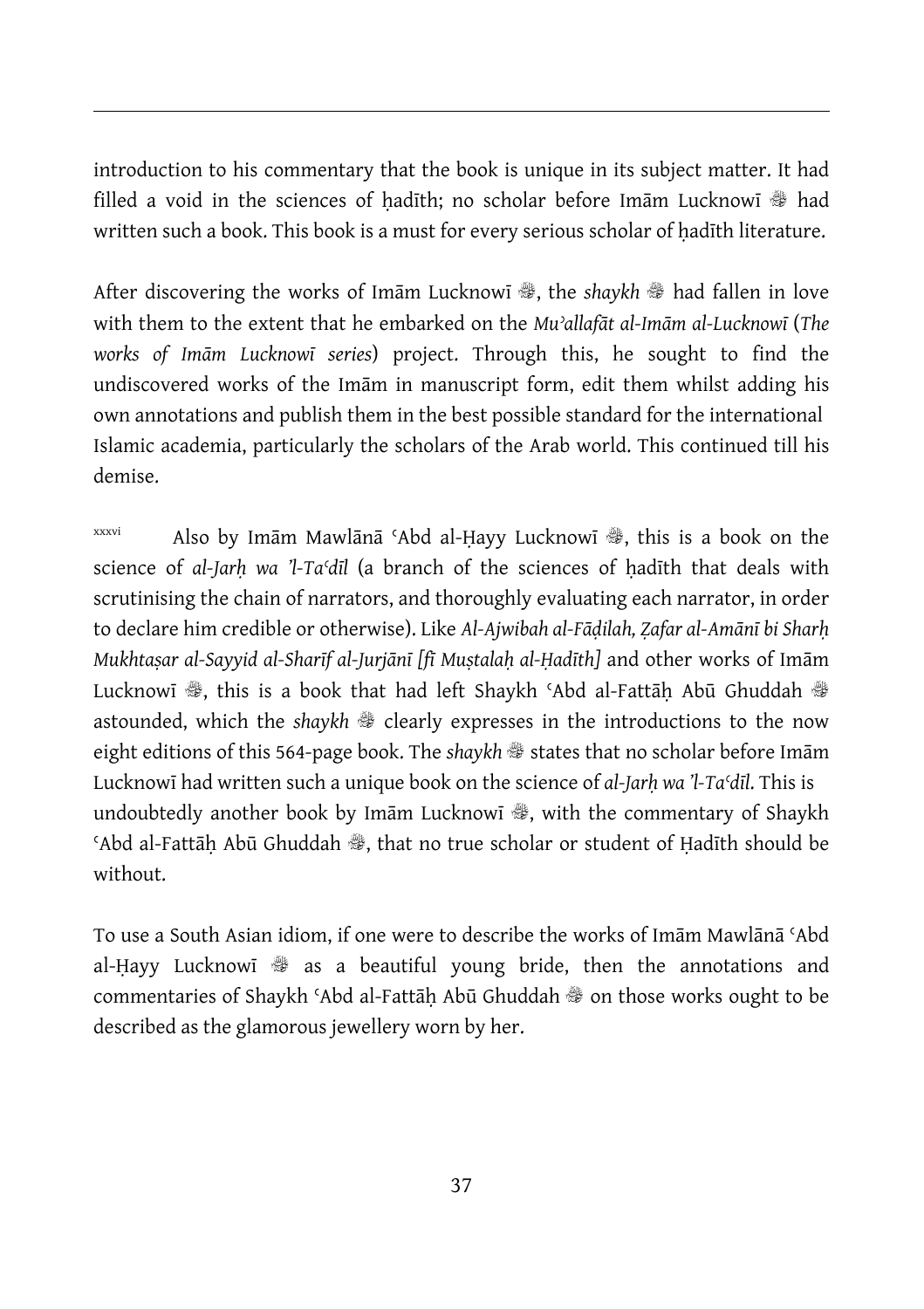#### ADDENDUM

 $\overline{a}$ 

Zameelur Rahman

#### Shaykh 'Abd al-Fattāḥ Abū Ghuddah's <sup>@</sup> commendation (taqrīz) of ʿAllāmah Muftī Muhammad Taqi Usmani's *Takmilah Fatḥ al-Mulhim*

All praise be to Allāh and He suffices. May peace be upon His chosen servants, at the forefront of them our master, Muhammad, the Chosen one.

To proceed:

The best means by which the speech of our Generous Lord is made clear, and the text of the Glorious Qur*ʾā*n is explained, is the speech of our master, the truthful and trustworthy Messenger of Allāh - may the blessings and peace of Allāh be upon him, and may His pleasure be upon his noble companions and their followers in excellence to the Day of Recompense.

Indeed, serving the speech of our master, the Messenger of Allāh  $\mathcal{K}$ , is from the very essence of serving the Noble Qur*ʾā*n, which is the primary source of the bright *sharīʿah*, and [the source of] firm might and felicity in the two abodes for those who seek guidance. Allāh, the Generous, had chosen from the very first day for the service of the sunnah and its auxiliary sciences exceptional men and leading luminaries who would assume responsibility of its preservation, its care, its reception and its narration, its commentary and its comprehension, and its transmission from the chief of the Prophets  $\frac{1}{2}$  to the pure believers with the utmost accuracy and precision, so that it became a well-guarded treasure and a providential guide. The dedication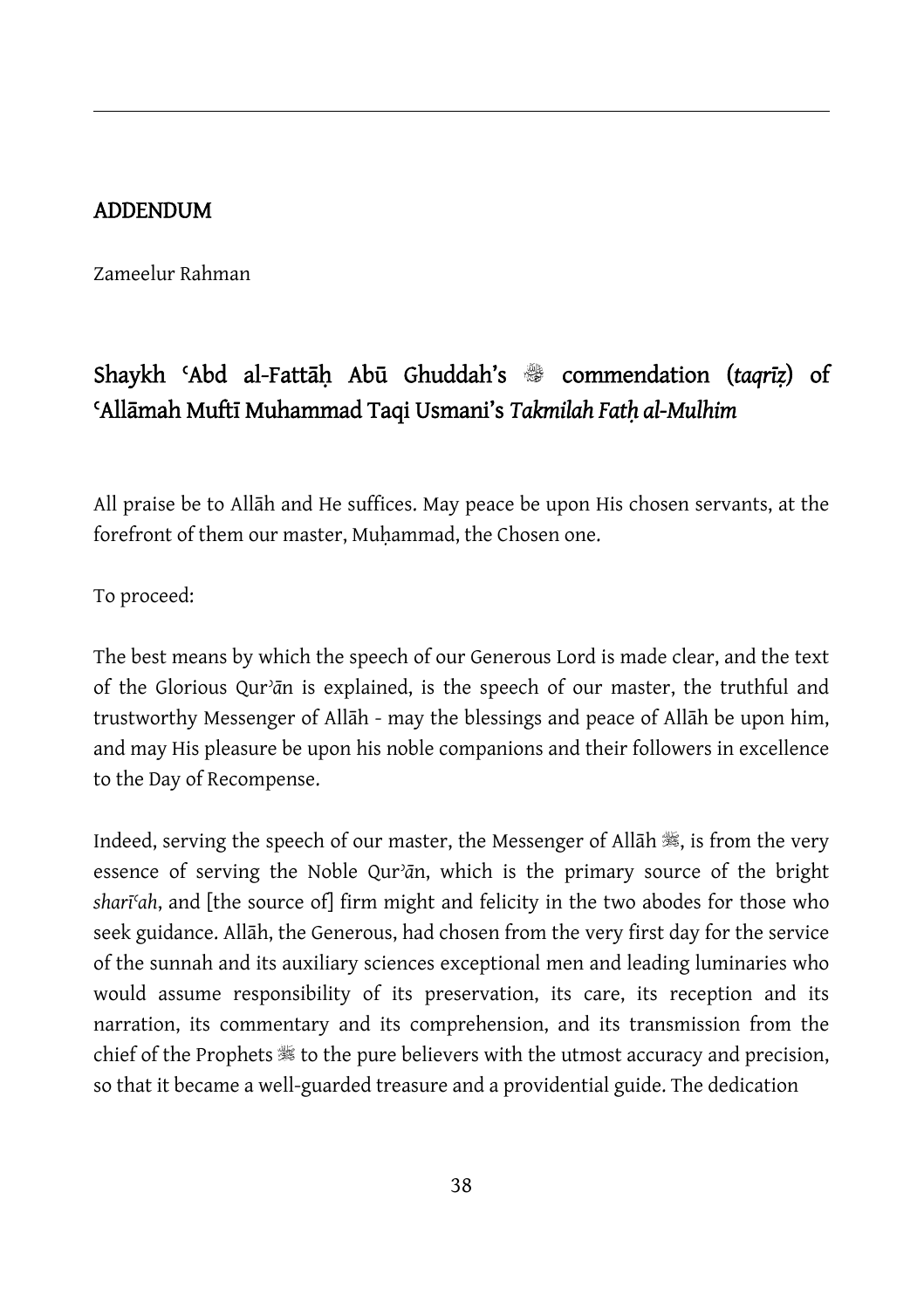with which they served the sunnah is unprecedented in [the history of] the services of the *ʿulamā'* to any science.

 $\overline{a}$ 

From the most important of that in which the scholars of the pure sunnah showed particular interest are the two *Ṣaḥīḥs* of al-Bukhārī and Muslim – may Allāh be pleased with them both and reward them abundantly. The book of al-Bukhārī has received the greatest share and the largest lot, and it is worthy and deserving of this [honour].

As for the book of Muslim, the dedication it has received has been less than that of the book of al-Bukhārī, even though from the perspective of the narrative structure in the presentation of its hadīths it is the sweetest and most satisfying drinkingsource.

Great *ʿulamā'* and pious luminaries have served it with commentary and dedication, from the last of whom has been the researcher of the age, the embodiment of bright and radiant virtues, our master, the valiant *imām*, Shabbīr Ahmad al-'Uthmānī - may Allāh Most High have mercy upon him. His book in which he explained *Ṣaḥīḥ Muslim* was as he named it "the opening of the Inspirer in commenting on *Ṣaḥīḥ Muslim*" *(Fatḥ al-Mulhim bi Sharḥ Ṣaḥīḥ Muslim)*. He completed the commentary up to *Kitāb al-Raḍāʿ*  (*The Book of Suckling*) when death overtook him before he could fulfil his wish [of completing the commentary].

Therefore, it became a duty upon those who knew him and those who drank from the waters of his knowledge and his successors to perfect his splendour and complete his favour. Thus, our teacher, the brilliant scholar of great learning, the grand muftī, Mawlānā Muḥammad Shafīʿ - may Allāh Most High have mercy upon him - spurred the aspirations of his intelligent son, the sagacious scholar of great learning, the distinguished ḥadīth master, the jurist and skilful man of letters, Muḥammad Taqī al-ʿUthmānī, to complete *Fatḥ al-Mulhim*. This he did owing to his recognition of the rank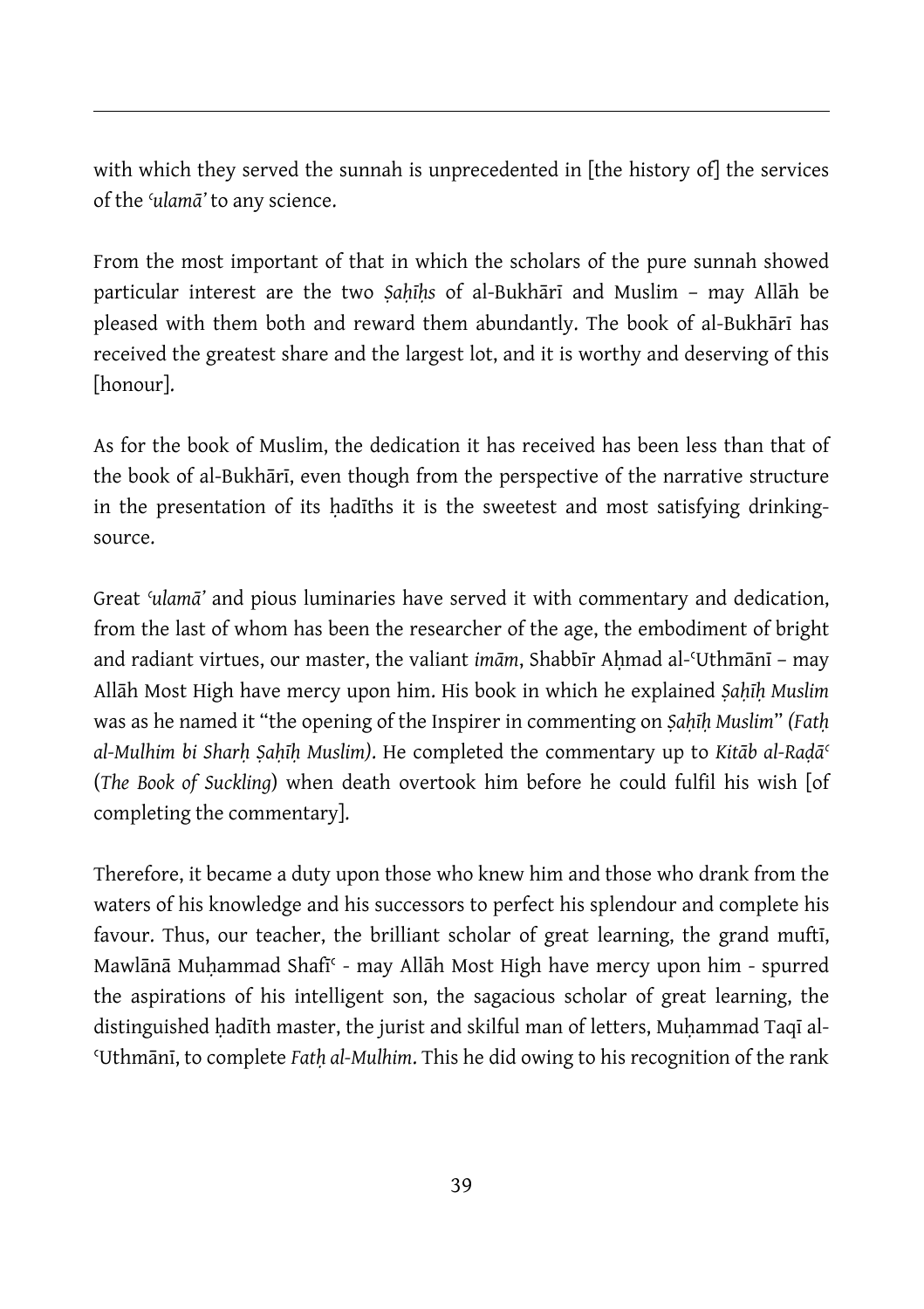and due of Shaykh [Shabbīr Ahmad al-'Uthmānī ), the commentator, and his payment of this due at the hands of his adept and learned son.

Thus, he – may Allāh Most High protect him - began to write from the point to which ʿAllāmah Shabbīr Aḥmad al-ʿUthmānī had reached, following his example in verification and exhaustion, and expending his full effort so the completion assumes the function of a [remaining] brick in that building, and his work settles with Allāh's permission and help in the place of perfection. [He did this work] with the seekers of benefit being grateful to him for appropriating for them the teachings and verifications that are hard to come by. May Allāh perfect [His] favour upon him by completing what was begun, and may He accept from him that in which he excelled and by which he produced benefit. May Allāh assist him and be his protector and may He honour me with his pious supplications. Indeed He has guardianship of the righteous.

Written by the one needy of Him Most High

 $\overline{a}$ 

ʿAbd al-Fattāḥ Abū Ghuddah in Karachi at the Dār al-ʿUlūm Zuhr of Wednesday, 9<sup>th</sup> Rabī<sup>c</sup> al-Awwal, 1402 AH (1982 CE)

[The above] is how I commended the book *Takmilah Sharḥ Ṣaḥīḥ Muslim* in the year 1402 AH when it was still a new moon in its early phases, just starting to grow. It has now turned into a full moon, its radiance and fragrance has blossomed, and it has taken its place amongst the commentaries of the pure sunnah [as a commentary] of the glorious book - *Ṣaḥīḥ* Muslim. How deserving it is of praise and commendation, and an elaboration of its exceptional merits and its superb qualities! It has become, with praise to Allāh, pleasing to onlookers and a coolness to the eyes of researchers and students, [as it is] a magnificent commentary and a comprehensive tome,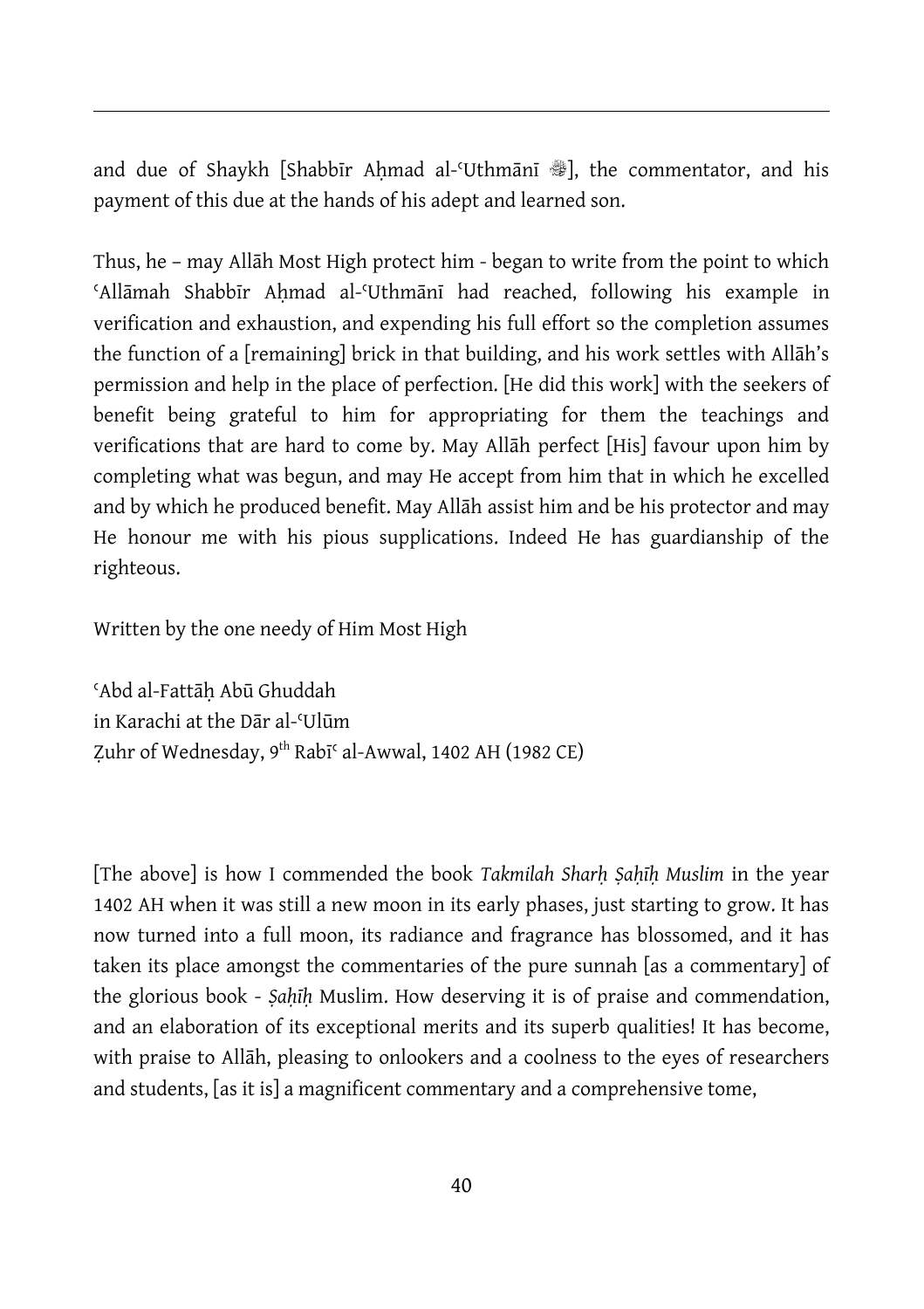succeeding its original, *Fatḥ al-Mulhim*, by an opening from the Bountiful, in verification and comprehensiveness.

 $\overline{a}$ 

This is no surprise, as the author is an *ʿālim,* the son of an *ʿālim* who was an *imām* [of the Qurʾān and sunnah], an oceanic scholar and a jurist of high calibre, for, he is the son of our teacher, the magnificent scholar of great learning, the grand muftī, the highly perceptive hadīth master and jurist, Mawlānā Shaykh Muhammad Shafī<sup>c</sup> al-ʿUthmānī al-Deobandī – may Allāh's mercies and great favour shower upon him.

The author - may Allāh Most High protect him - has exhausted in this book the explanation of every uncommon word from the text of hadīths and elucidation of every problematic sentence and difficult passage. He has sought herein to resolve the areas of reservation relating to the chains of narrators from a ḥadīth perspective. At the same time, he provided the correct vowelisation of the difficult names and ancestries, and brief and concise biographies of the narrators and transmitters when the context so demanded. In some places, he alerted to the subtleties of the chains of transmission in the style of ḥadīth scholars.

He gave the research its full due, of presentation and verification, in quoting from all four schools [of law]. He listed the proofs of every school when discussing the hadīths pertaining to rulings, on which there are different opinions from the perspective of narration and comprehension, while giving preference to the weightier of the different opinions from the perspective of narration and comprehension, with utmost fairness and balance, avoiding partiality and bias towards any particular school.

One of its distinctive features in such discussions is the summarisation of the speech of the earlier hadīth masters and jurists, and making it accessible to the minds, by means of a marvelous structure and arrangement whereby its comprehension and digestion becomes easy for the reader. [All] this is in addition to the useful notes and verifications which came to the mind of its author and the extreme cautiousness and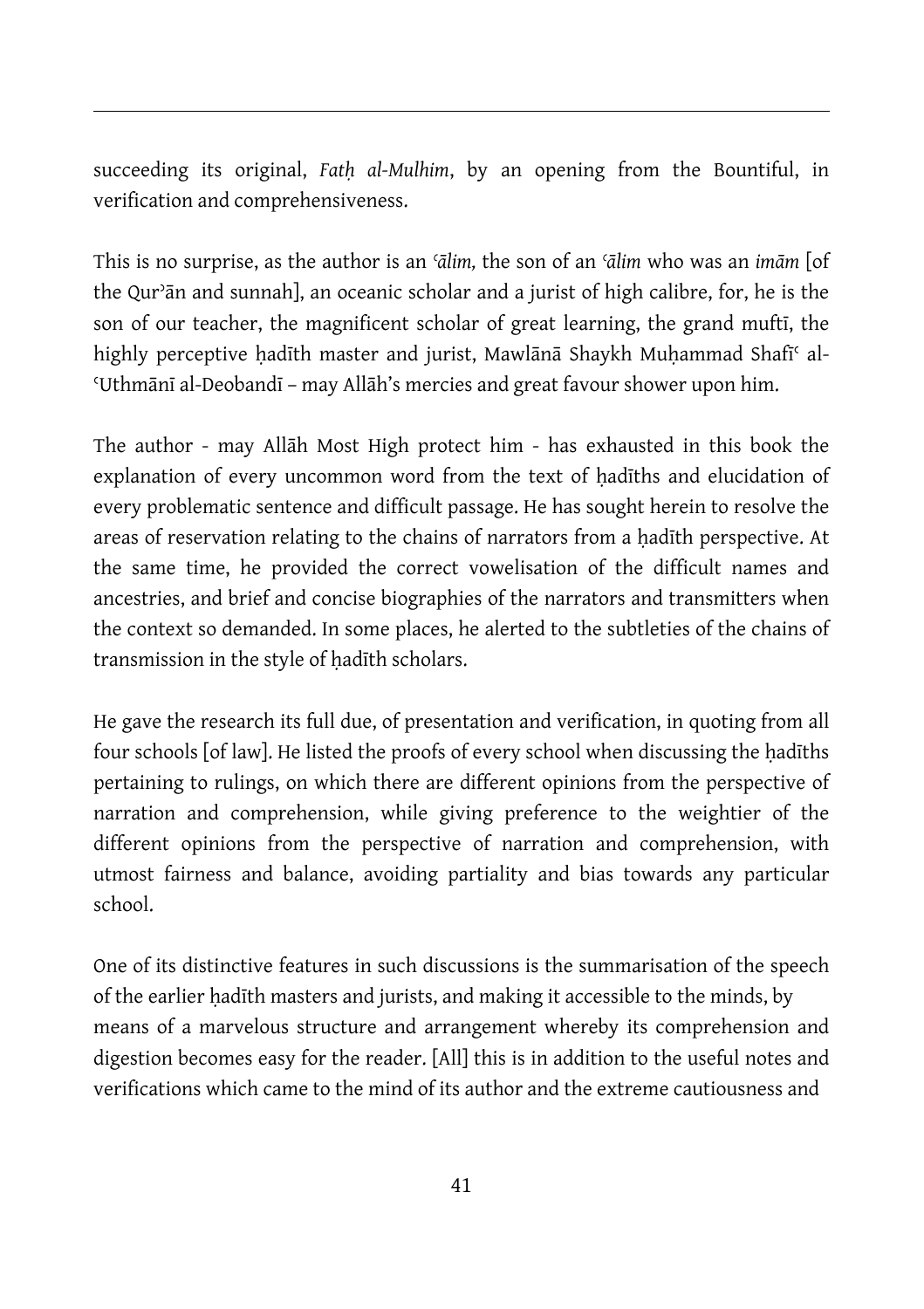remarkable etiquette in all debates and discussions that Allāh Most High has endowed him with.

 $\overline{a}$ 

It is a tremendous distinguishing feature that he compiled the commentary in light of the teachings of the earlier imāms and *ʿulamā'* from the predecessors and successors while sourcing every quote to its speaker and its source with confidence and precision. Hence, the author – may Allāh Most High protect him - was not like some who gnaw at the speech of the imams, deluded by their [own] understanding and knowledge, or [like those who] argue with them as equals. Rather, he had the utmost respect for, and estimation of, the earlier imāms and *ʿulamā'*. In this is a lesson for the readers of his book, who are students, to assume this praiseworthy quality, for, indeed a generation has come forth in these times whose custom it is to undermine the standing of the great *ʿulamā'* and to advance themselves in this race and to feign knowledge before the eyes, having succumbed to the intoxication of vanity.

Of that which increases the beauty and benefit of this commentary is that the author produced, while commenting on the ḥadīths, their additions and supplements which appear in other paths which Imām Muslim did not transmit, but other imāms of hadīth and authors of the *Sahīh*, *Sunan* and *Musnad* collections and other [hadīth compilations] transmitted, since the pure sunnah in its reliable collections is a single dining cloth. In this style lies the greatest assistance in elucidating the areas of questions and ambiguity in the texts and chains of the ḥadīths, as narrations are explained by one another. When the various chains of a chapter are not all collected, its coherence and its fragrance will not materialise.

Within the commentary there are important scattered discussions on the defects of ḥadīth based on a purely ḥadīth-oriented methodology which benefits the reader and completes [all relevant discussions] on a topic. In the course of the jurisprudential and hadīth-related discussions, there are authoritative academic criticisms of the assessments of other commentators like *al-Ḥāfiẓ* Ibn Ḥajar and others, and important amendments which are necessary for the completion of the study. There are also powerful refutations within the commentary of deviant groups, along with removal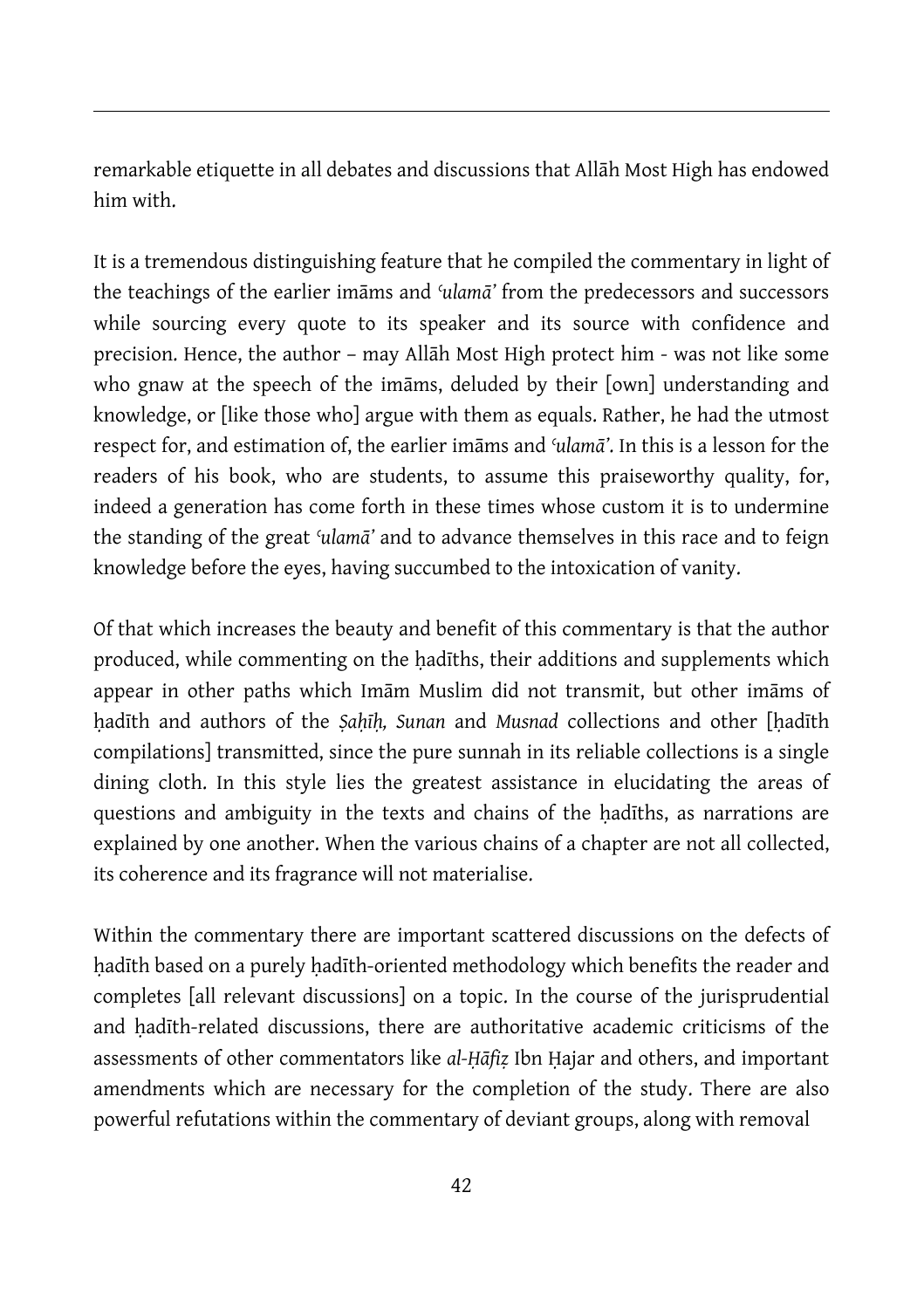of the doubts of heretics and followers of desires from the early or late peoples. He invalidated the doubts of contemporary Orientalists and Occidentalists with an authoritative and clear explanation and a calm and convincing style.

 $\overline{a}$ 

One of the unique features of this commentary is that the author has been particular about elaborating on the laws of contemporary jurisprudential matters under their relevant hadīths. In this lie priceless lessons, and an enlightenment for the possessors of knowledge of jurisprudence and ḥadīth simultaneously, and a connection of the age-old with the modern. In this is also a vindication that the Prophetic sunnah, from the perspective of its comprehensive principles and its inclusive rules, illuminates the rulings pertaining to new matters and emergent events, however diverse they may be.

The author has added for the benefit of the readers valuable introductions before each of the books of *Ṣaḥīḥ Muslim* so it becomes a torch for the reader when entering that book. In these [introductions] are benefits and anecdotes for the researchers and the educationalists.

All of this is adorned with simple phrasing and clear explanation and a pure style, and many other exceptional merits and superb qualities which this commentary enjoys – and all praise be to Allāh.

May Allāh Most High reward with goodness its author, the respected brother, the sagacious scholar of great learning, the brilliant hadīth master, the jurist, the judge, Muḥammad Taqī al-ʿUthmānī on behalf of knowledge and its people, and reward him abundantly in this world and the next, and extend his stay in safety and happiness and a wholesome life, and grant him [further] ability of the likes of this magnificent achievement in righteous deeds that are benefiting and profitable in his worldly life and his ultimate end, and may He honour me with his righteous supplications in his private moments and public moments. Indeed He has guardianship of the righteous.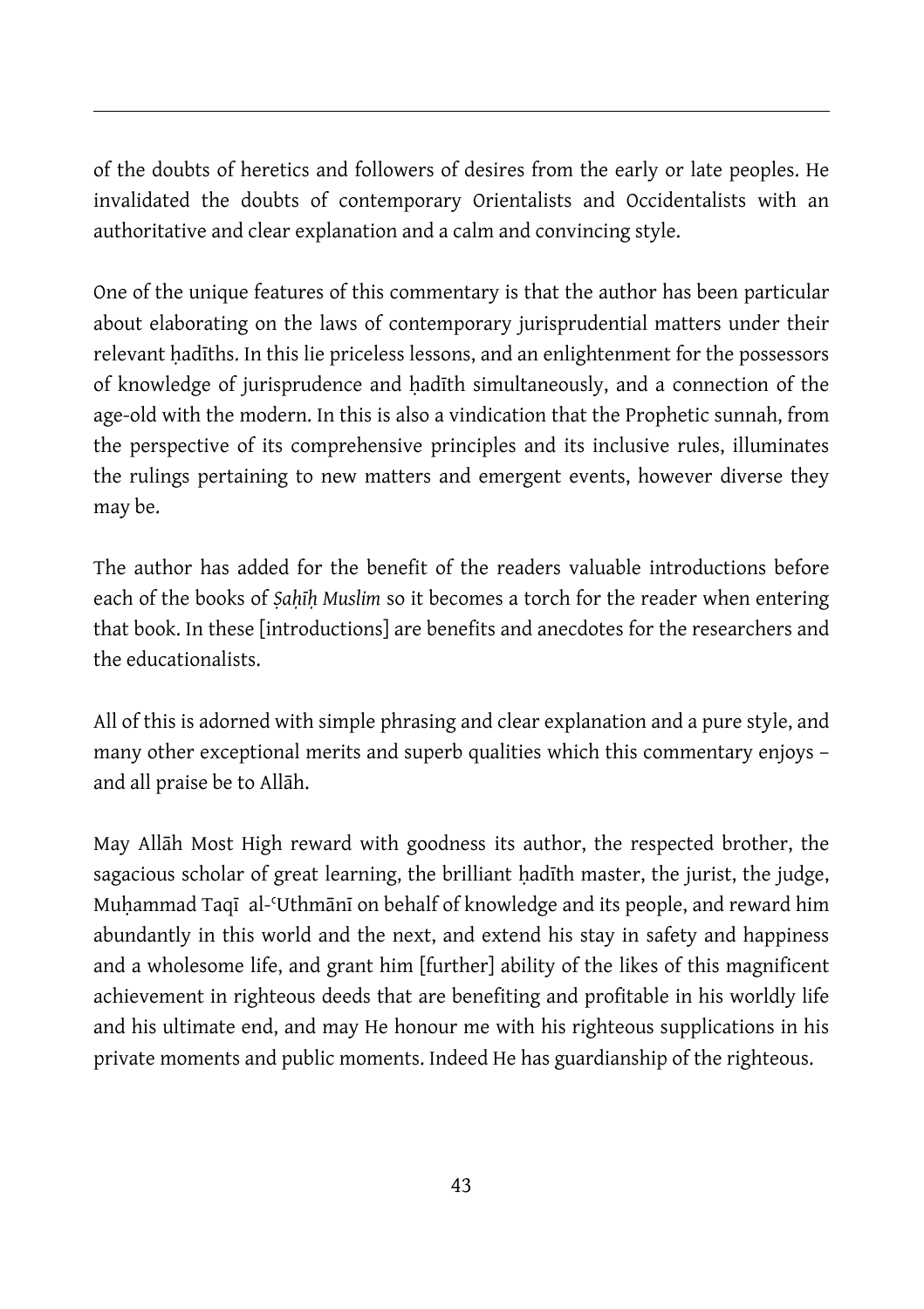Written by the one needy of Him Most High

ʿAbd al-Fattāḥ Abū Ghuddah Riyadh 08/08/1415 AH (1995 CE)

 $\overline{a}$ 

*(Takmilah Fatḥ al-Mulhim*, Dār Iḥyāʾ al-Turāth al-ʿArabī, 1:5-9)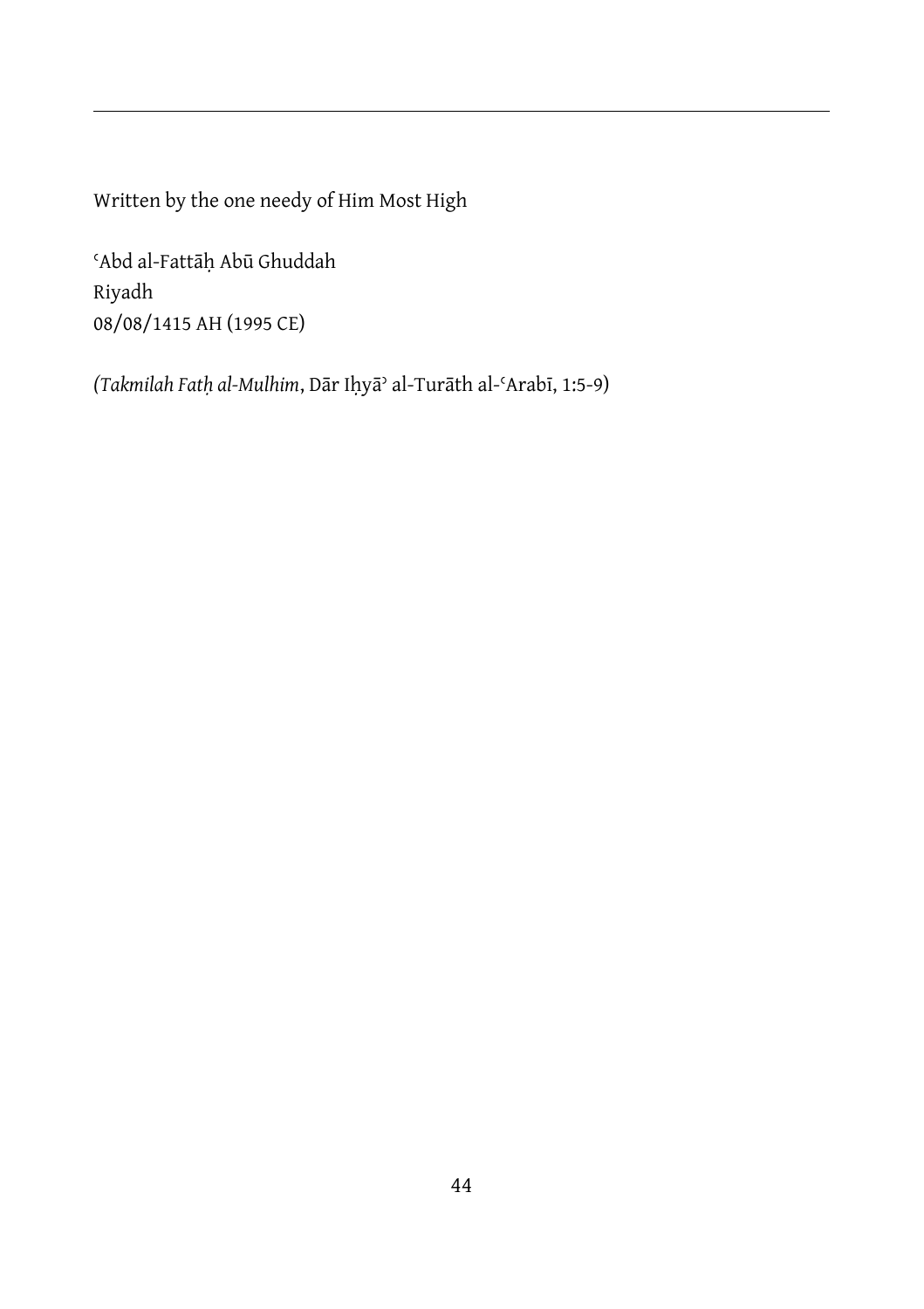#### Shaykh ʿAbd al-Fattāḥ Abū Ghuddah's v commendation (*taqrīẓ*) of ʿAllāmah Ẓafar Aḥmad ʿUthmānī Thānawī's v *I*ʿ*lāʾ al-Sunan*

All praise be to Allāh, Lord of the Worlds, and blessings and peace be upon our leader and our master Muhammad, and upon his family and all his companions.

#### To proceed:

 $\overline{a}$ 

One of the most important ways in which the pure sunnah is served is by commenting on the hadīths of rulings and extracting what is found in them of jurisprudence (fiqh) and teaching, commands and prohibitions, the lawful and the unlawful. The aspirations of the juristic hadīth masters vied with one another in every age and place to collect these hadīths on a single platform so they become a simple reference-point and easily attainable for every student of jurisprudence and seeker of benefit.

One of the best, nay *the* best, of what has been compiled on this [subject] in this fourteenth century, and the most far-reaching of them in comprehensiveness, from the perspective of the Ḥanafī masters, is the book *I*ʿ*lāʾ al-Sunan*. This is a compilation by our teacher, the great scholar (ʿ*allāmah*), the ḥadīth scholar (*muḥaddith*), the jurist (*faqīh*), the theoretician (*usūlī*), the proficient researcher, Shaykh Ẓafar Aḥmad al-Uthmānī al-Thānawī , which was first printed in India using [old] lithographic print in the year 1341 AH (1923 CE) and [later volumes continued to be printed] thenceforth, and most of it was printed there. Its printing was later completed in Karachi (Pakistan), and was published in twenty volumes.\* These included two volumes of prologue to the book. One of them was on the sciences of hadīth\*\* and the other on juristic principles, in view of what the book contained of noble ḥadīths in the main text (*matn*) and the juristic rulings deduced from them in the commentary (*sharḥ*), so the book by means of this comprehensiveness and meticulousness came to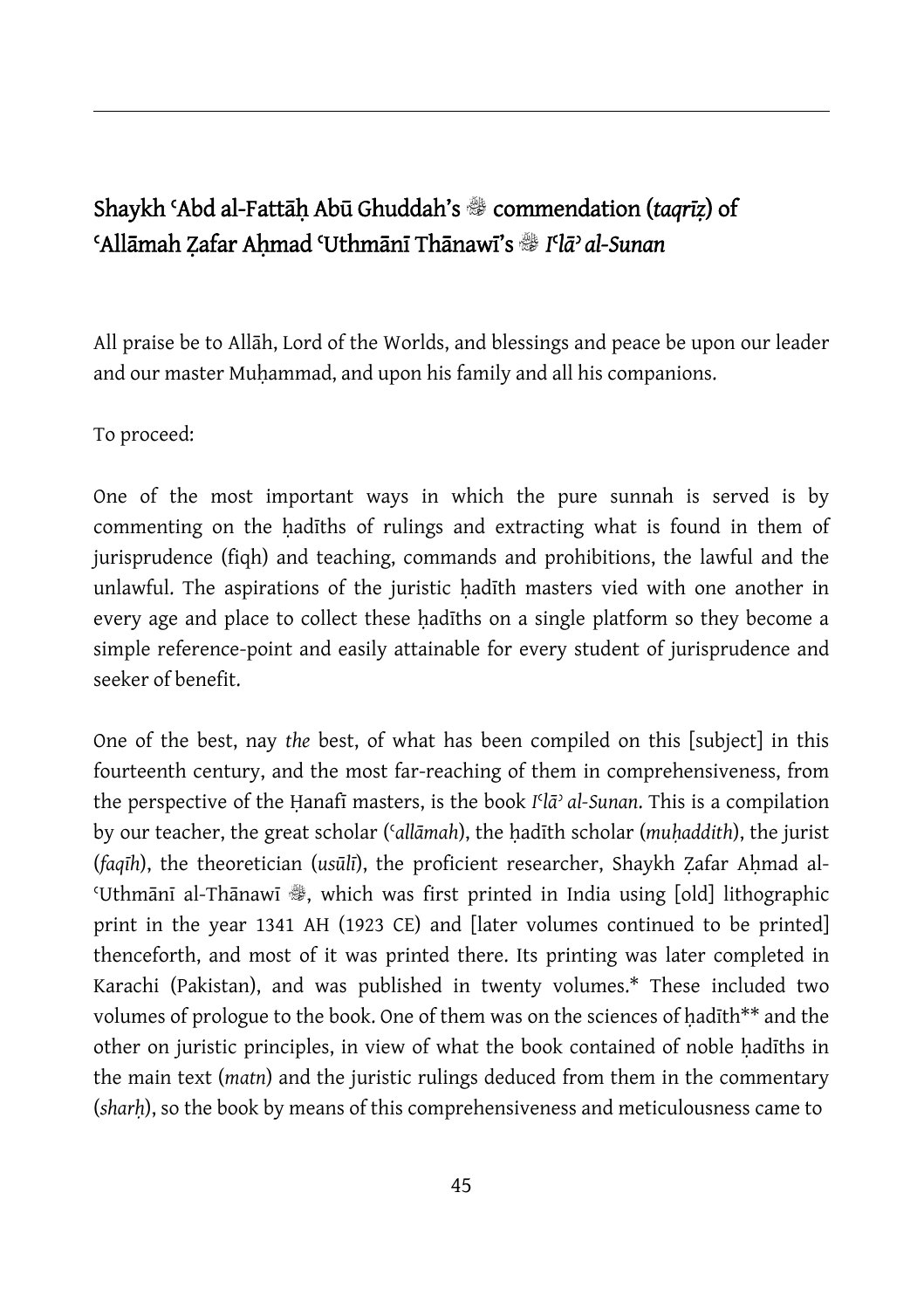be at the pinnacle of what was compiled on its subject matter.

 $\overline{a}$ 

The reason for compiling this immensely beneficial book is what occurred in the course of this century when a group of people in some cities of India arose, before the partition of Pakistan, calling themselves 'Ahl al-Ḥadīth', claiming that the school of the Ḥanafī masters, which is the school of the majority of Muslims in those large and expansive lands, conflicts with the Prophetic hadīths in many issues, just as they claimed that the Hanafī masters prefer analogy over the noble hadīth, and just as they rejected taqlīd of the four Imāms  $\frac{m}{2}$  who are followed, and they stretched their tongues with respect to Ḥanafī jurisprudence, and more specifically, with respect to the jurist of this Ummah, Imām Abū Hanīfah ...

Outstanding scholars from those Indian lands arose to challenge these deviant beliefs and they falsified these claims through many well-researched hadīth-oriented works. They explained in these [works] the reliance of the Ḥanafī masters in their jurisprudence and their school on the noble hadīths, and that they prefer the noble hadīth, and even weak hadīth, over analogy, and that analogy with its set conditions is amongst the proofs which must be acted upon, and the Ḥanafī Imāms are no less in deducing rulings from the sunnah and holding firmly to it than other *imāms*, if not stronger than others in holding firmly to the sunnah and *athar* (reports from the Companions and their successors). Rather, our teacher, the author of *I*ʿ*lāʾ al-Sunan* may Allāh Almighty have mercy on him and increase his rewards - established in his ḥadīth-oriented introduction, *Qawā*ʿ*id fi* ʿ*Ulūm al-Ḥadīth* (p. 289), that the Ḥanafīs prefer the statements of the Companions  $\hat{\phi}$  over analogy, due to their excessive adherence to reports from the Companions and their successors, let alone the noble Prophetic hadīths.

Owing to this unique, comprehensive and rare book - *I*ʿ*lāʾ al-Sunan* - and other similar hadīth-oriented compilations, which the scholars of India and Pakistan undertook in those lands which have now carried from the lands of the Muslims the burdens of the sciences of the sunnah, its service and its propagation, those deviant claims against the Hanafis have subsided in futility, and every arrogant, deviant or shameless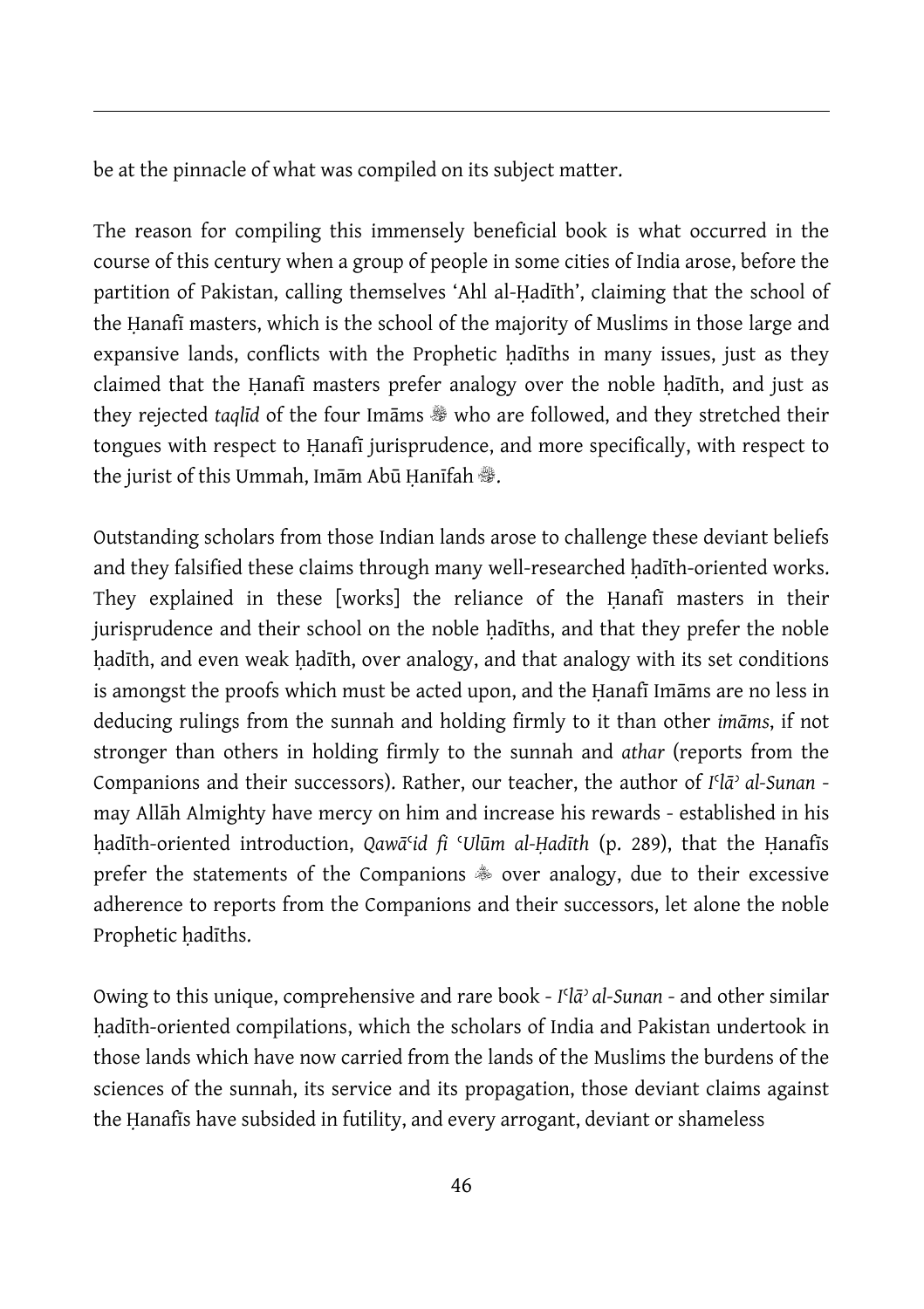pretender of knowledge has been silenced, and it has become apparent to every possessor of eyes that the Hanafīs are amongst the greatest adherents to hadīth and reports from the Companions and their successors, while being people of analogy and research.

 $\overline{a}$ 

ʿAllāmah [Ẓafar Aḥmad al-ʿUthmānī] al-Thānawī - may Allāh reward him abundantly and raise his status and his mention before Him - exhausted in *I*ʿ*lāʾ al-Sunan* the proofs pertinent to all the chapters of jurisprudence - from the chapter of purification to the concluding chapters of jurisprudence - with extraordinary effort and rigorous hadīth and figh-oriented methodology. Gazes turned to this book and the hands of the scholars from the time of its publication hastily seized it, and acquiring a copy of it came to be a major aspiration in the hearts of the scholars who knew about this book in comparison with other books or had heard about it.

It is sufficient testimony for you to know the lofty position of this book that the like of our teacher, Imām al-Kawtharī \*, praised it with the most wonderful praise in his book, *Maqālāt al-Kawtharī* (p. 75), in an article in which he speaks of various lands taking turns in carrying the burdens of the sciences of the sunnah. After referring to the efforts of the scholars of India and Pakistan and their achievements in the field of the pure sunnah in the latter centuries, and their undertaking of the burdens of the sciences of the sunnah since the tenth century till now, he said:

"Some of their scholars also have specific compilations on the ḥadīths of rulings in a novel original style, which is to exhaust the rulings from their sources and collect them in one place, arranged into chapters, and to comment on every hadīth with criticism and accreditation of its reporters and [overall] strength and weakness of the report."

After Imām al-Kawtharī �� loftily praised the book *Āthār al-Sunan*, written with the same objective, by the great hadīth master, the knowledgeable jurist, the critical analyst, Shaykh Muhammad ibn ʿAlī, popularly known as Zahīr Ahsan al-Nīmawī  $\mathcal{E}_r$ , the summary of what Imam al-Kawtharī  $\ddot{\mathcal{E}}$  said is: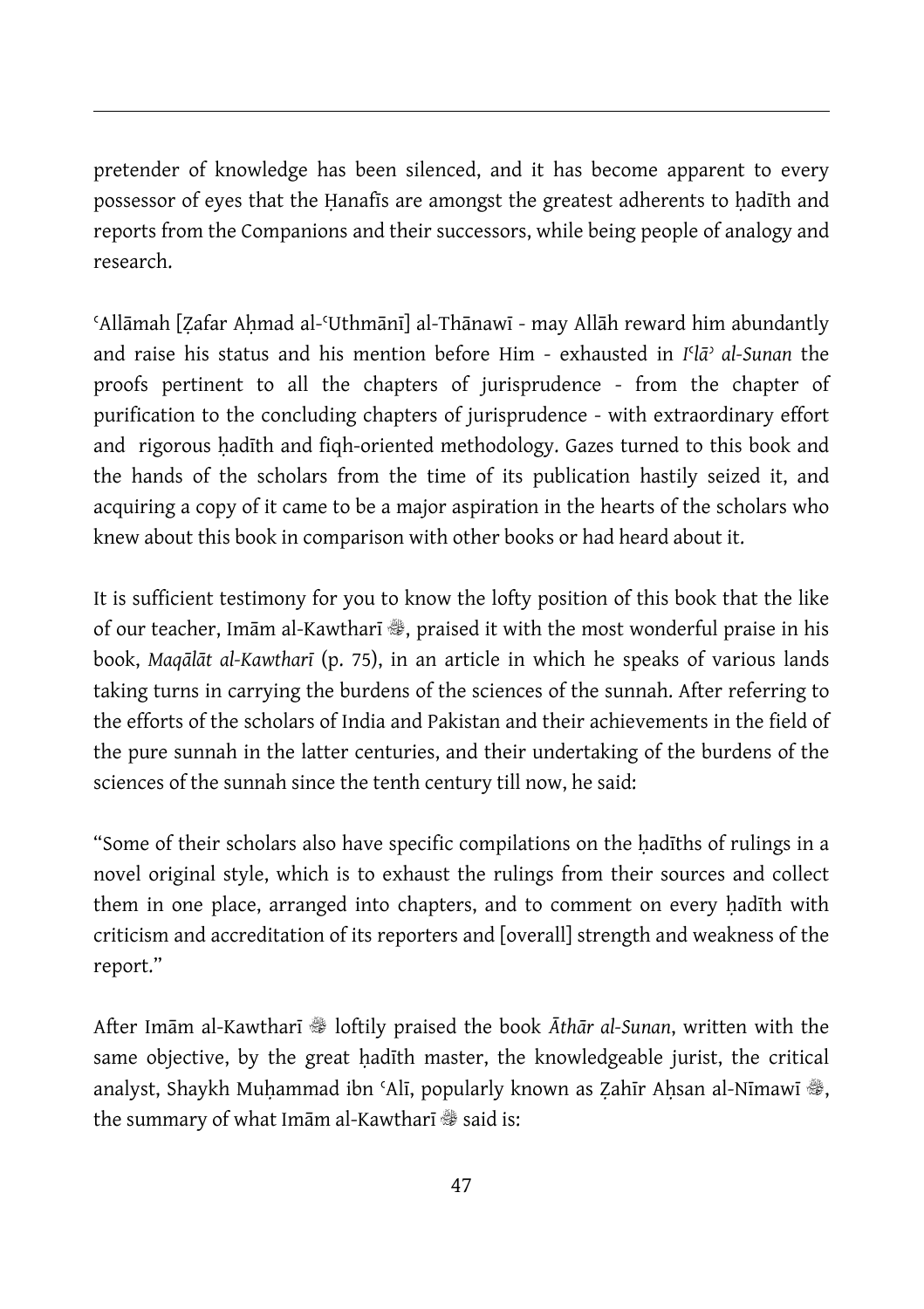"Similarly, the inimitable great scholar, the unique ocean, the teacher of the scholars of the Indian lands, the great hadīth master, the knowledgeable critical analyst, our master, the sage of the Ummah, Muhammad Ashraf 'Alī al-Thānawī  $\mathcal{E}$  the author of works, both small and large, numbering around five hundred, nay his works numbered to more than a thousand by the time of his death, turned to this matter and he authored *Jāmi*ʿ *al-Āthār*. A description of this book is dispensable by the mention of the great name of its author. Although it was published in India, acquiring it has become somewhat difficult since its printed copies were depleted by the great number of those interested in collecting the works of this Godly scholar (*al-ʿālim al-Rabbānī*), who is a blessing of the Indian lands, and he has a high standing amongst the scholars of India such that they call him 'the sage of the Ummah' (*Ḥakīm al-Ummah*).

 $\overline{a}$ 

This magnificent scholar instructed his student and nephew, who completed his hadīth studies under his tutelage and supervision, the critical hadīth master, the excellent jurist, Mawlānā Zafar Ahmad al-Thānawī - may his achievements increase to compile the proofs of the chapters of jurisprudence by collating the ḥadīths of rulings, [arranging them] into chapters, from the sources that are difficult to obtain, while commenting on every hadīth in accordance with the requirements of the science of hadīth of strength and weakness and acceptance and rejection, as per the varying schools. This enthusiastic scholar occupied himself with this difficult task for approximately twenty years with the utmost commitment until he completed his work with the utmost brilliance by the will and enabling of Allāh Glorified is He.

Truth be told, I was astonished by this compilation, exhaustion and this extreme comprehensiveness in commenting on every ḥadīth in accordance with the requirements of the science [of ḥadīth], in relation to the text and chain of reporters, without any apparent superficiality in support of his [Ḥanafī] school. Rather, impartiality was his principle when speaking of the opinions of the various schools. Hence, I was extremely pleased with the work. This is how the aspirations of [real] men and the earnestness of [true] heroes are. If only some of the owners of the large publishing houses in Egypt were to obtain the book from its author and print it in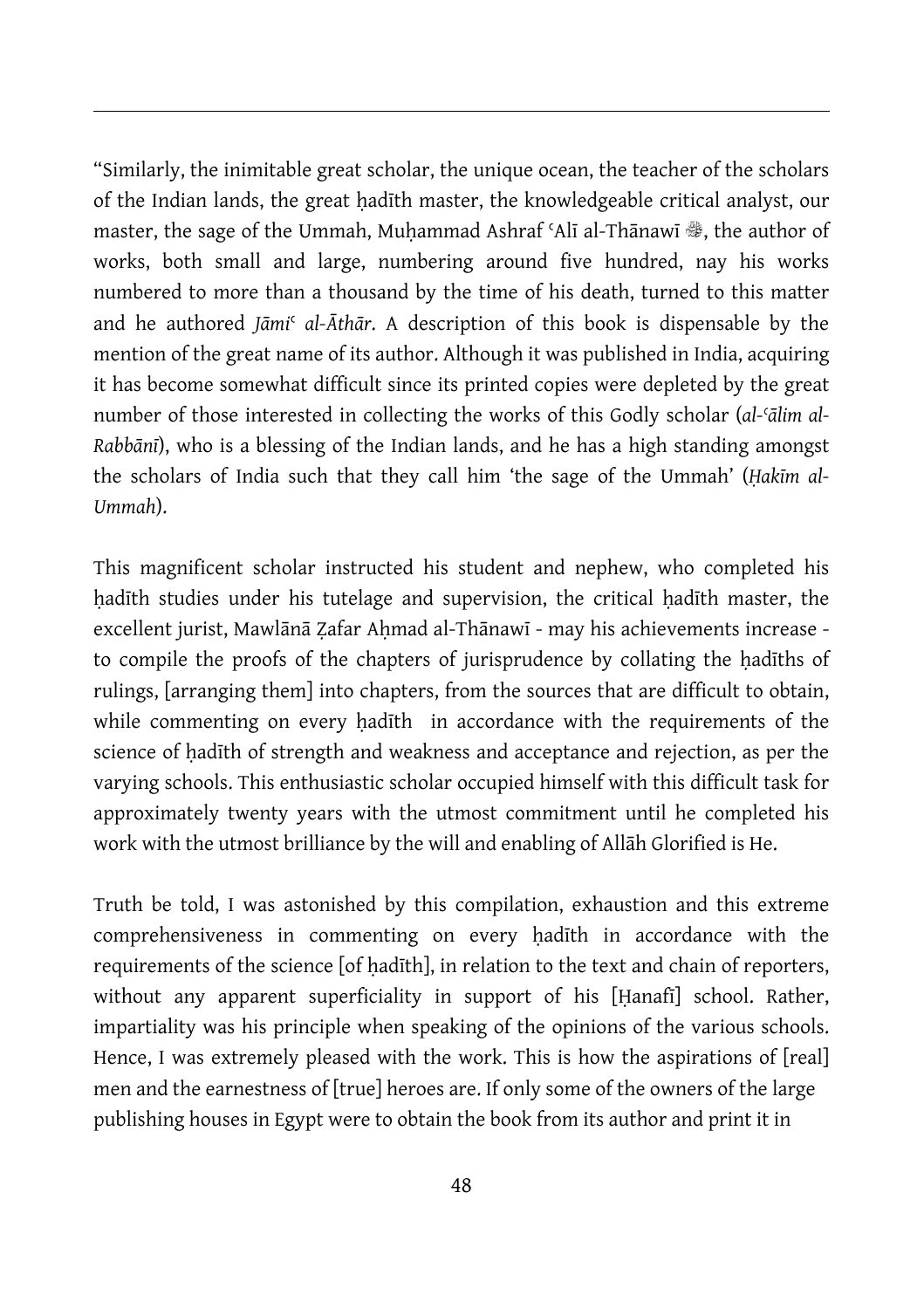beautiful Egyptian type. If one of them were to do that, he would have rendered knowledge a service that would be appreciated, and he would have filled a gap in this subiect." [Here] ends the statement of our teacher, Imām al-Kawtharī  $\ddot{\mathcal{E}}$ .

Indeed Allāh Almighty has shown favour by bringing this preciously noble desire to reality. For, He has enabled the publishing of this brilliant hadīth and figh-oriented book in the city of Karachi in Pakistan, adorned with an academically distinguished service by the great scholar, the researcher, the hadīth master, the perceptive jurist, the man of letters, the esteemed Shaykh Muḥammad Taqī al-ʿUthmānī,\*\*\* the son of our respected teacher the Grand Muftī Mawlānā Muhammad Shafī<sup>c</sup> �� - may his lofty shadow be lengthened in good health and happiness.

That descendant, the brilliant heir, undertook the task of verifying, editing and annotating this book in a way that will complete its aims and objectives and perfect its pearls and its benefits with a lofty academic flavour and a novel typed artistic format, with a brilliant look from the beauty of modern printing. The first volume has become a wonderful academic treasure. The services of the sagacious researcher, the apple of Pakistan,\*\*\*\* is manifest therein, so this wonderful academic work deserves the gratitude of the students of knowledge and scholars.

Allāh is beseeched for the completion of this encyclopaedic beneficial book at his hands, so it becomes a great weight in his overflowing good deeds, Allāh willing. May Allāh reward him the best of rewards on behalf of knowledge and its people. May He also reward with goodness its distributor, publisher and all who helped in its production in this immaculate cover and beautiful printing. All praise is to Allāh by Whose grace good actions are completed.

Written by the one needy of Him Most High

ʿAbd al-Fattāḥ Abū Ghuddah College of Sharīʿah Riyadh

 $\overline{a}$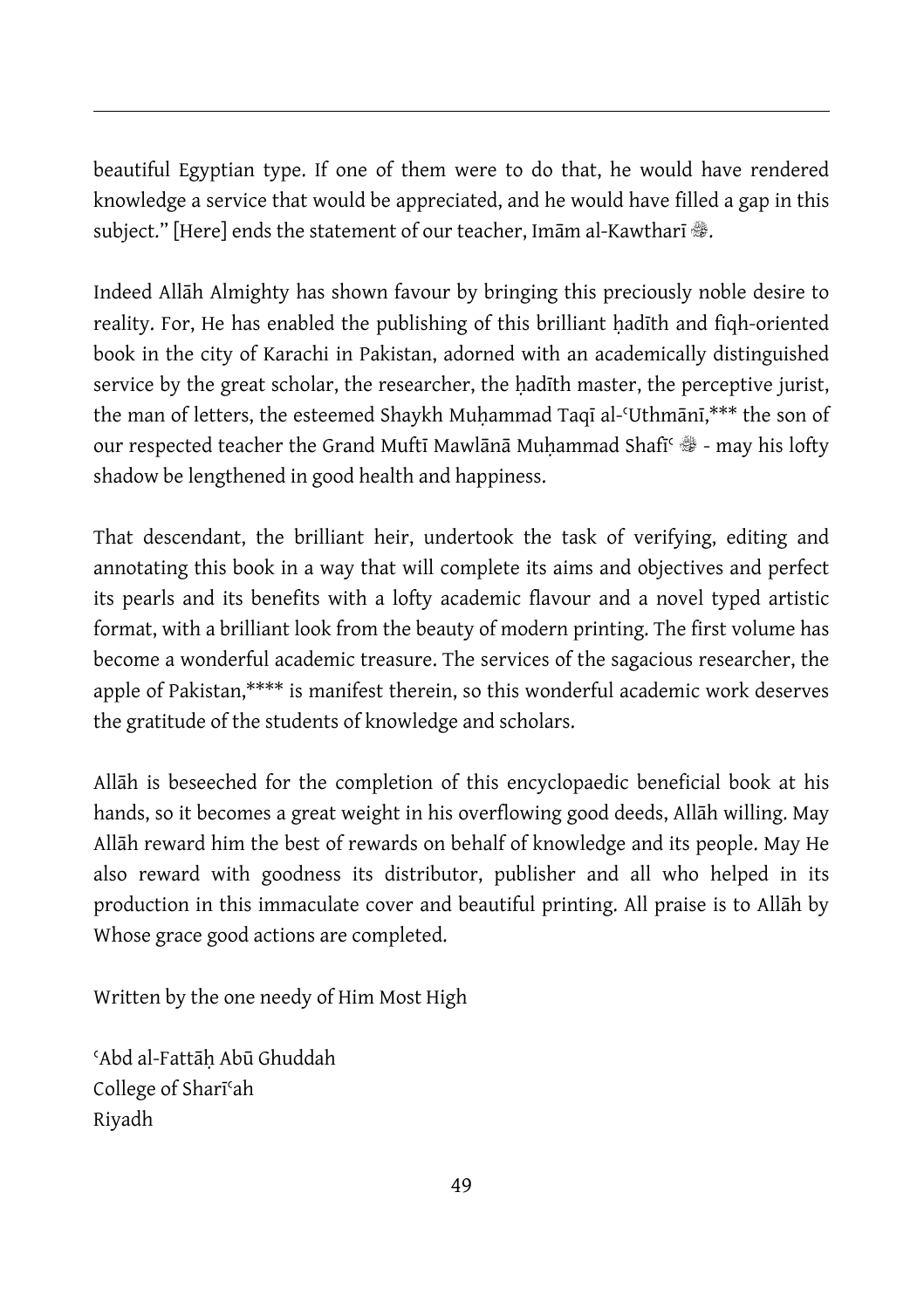#### 03/02/1396 AH (1976 CE)

 $\overline{a}$ 

----------

\* The final volume was completed in 1357 AH (1938 CE).

\*\* Shaykh ʿAbd al-Fattāḥ v: This beneficial comprehensive ḥadīth-oriented introduction called *Inhāʾ al-Sakan ilā man yuṭāli*ʿ*u I*ʿ*lāʾ al-Sunan* was printed in India in the year 1345 AH in [old] lithographic print. It was then printed in Karachi in Pakistan in the year 1383 AH in modern print. Later, Allāh, with Whom is grace and blessing, favoured me with serving this unique hadīth-oriented introduction by verifying, editing, annotating, publishing and distributing it with the title *Qawā*ʿ*id fi* ʿ*Ulūm al-Ḥadīth*. Its printing was completed in Beirut in the year 1392 in 550 pages and it became by the grace of Allāh Almighty an academic gift that is wonderful to look at and learn from, and it received the most pleasant acceptance and approval from the great scholars of this field. All praise belongs to Allāh, Cherisher of the worlds.

\*\*\* Abu Asim Badrul Islam: This commendation (*taqrīẓ*) must have been written by Shaykh 'Abd al- Fattāh Abū Ghuddah  $*$  not long after our master 'Allāmah Muftī Muhammad Taqi Usmani had commenced his work on *I*ʿ*lāʾ al-Sunan*, as I know from the latter that he edited no more than the first two volumes out of the twenty-two volumes of the old Idārat al-Qurʾān (Karachi) edition.

Shaykh 'Abd al-Fattah  $\ddot{\mathcal{E}}$ : This is a title which I have designated to the verifier and editor of this book [Muftī Muḥammad Taqī al-ʿUthmānī] - may Allāh Almighty protect and maintain him - while he was in the prime of his youth approximately fifteen years ago during my first trip to Pakistan in the year 1382 AH (1962 CE) when I saw in him a vigorous talent, a sharp mind, expansive knowledge, overflowing brilliance, along with a high and transparent spirit and a rare Arabic eloquence in his sermons and his extemporaneous speech. May Allāh increase him from His favour and accordance, and benefit through him [His] servants and all lands, and bless me with his righteous supplications.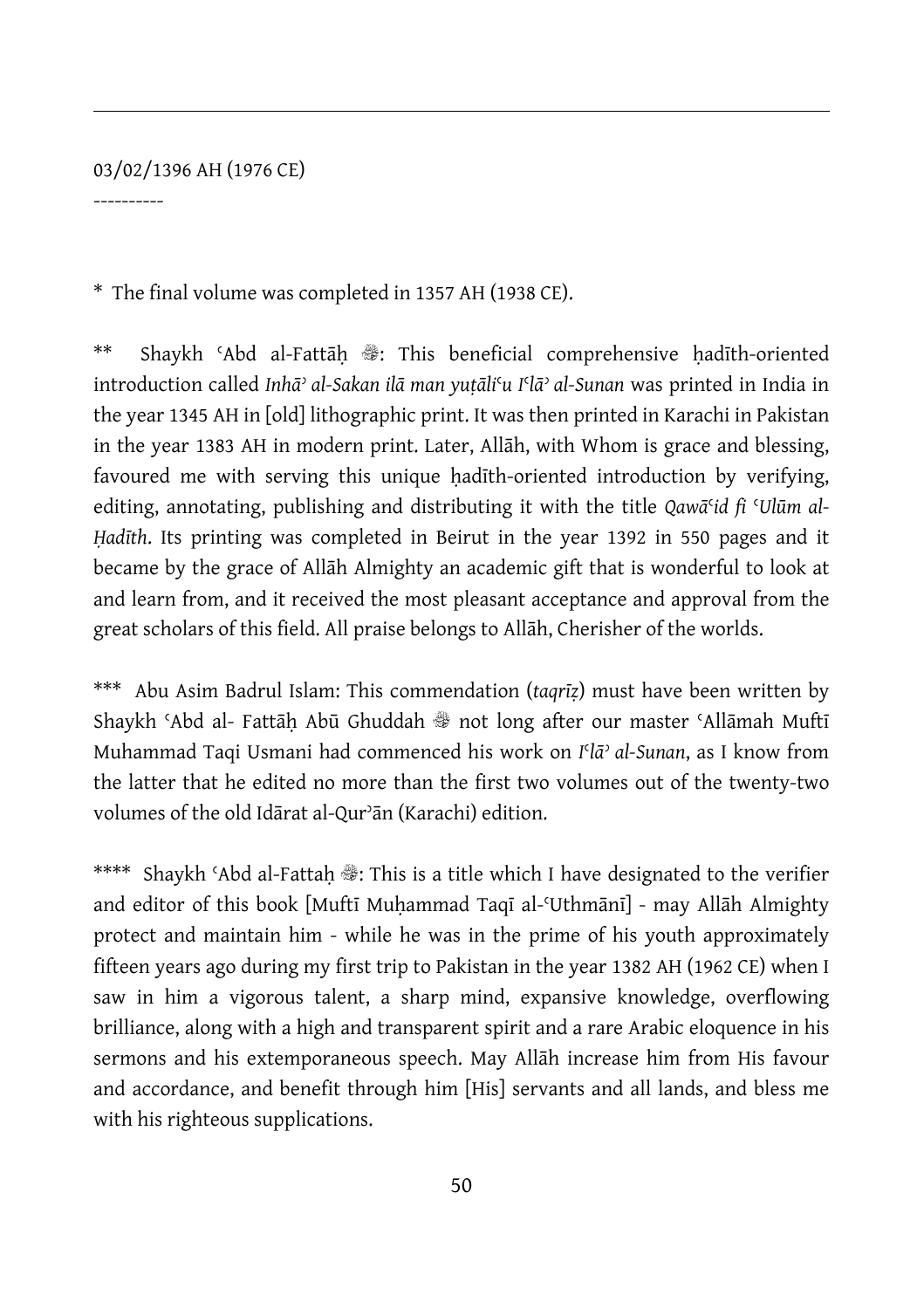(*I*ʿ*lāʾ al-Sunan*, Idārat al-Qur'ān wa 'l-ʿUlūm al-Islāmiyyah, 1:3-7)

#### Shaykh 'Abd al-Fattāh Abū Ghuddah's <sup>8</sup> letter to *Shaykh-al-Ḥadīth* Mawlānā Muḥammad Zakariyyā Kāndhlawī v

The following is a translation of a letter written by Shaykh 'Abd al-Fattāh Abū Ghuddah <sup>®</sup>. It was addressed to *Shaykh al-Hadīth Mawlānā Muhammad Zakariyyā* <sup>®</sup> and was sent after the noble Shaykh <sup>®</sup> had been gifted the *Shaykh al-Hadīth's* <sup>®</sup> multi-voluminous commentary of Imām Mālik's  $\mathcal{F}_{all}$  al-Muwatta', entitled Awjaz al-*Masālik ilā Muwatta' Mālik.* Shaykh 'Abd al-Fattāh Abū Ghuddah ® wrote:

'In the name of Allāh, the All Compassionate, the All-Merciful.

To His eminence, the *shaykh*, the magnificent *imām*, the jurist, the ḥadīth master, the outstanding noble scholar, the fragrance of India and the Ḥijāz, the tongue of the people of reality and metaphor, our master and our blessing, Shaykh Muḥammad Zakariyyā - may his lofty shadow be lengthened and his precious life be blessed. Āmīn.

From the needy slave, your admirer, ʿAbd al-Fattāḥ Abū Ghuddah.

*Al-salāmu ʿalaykum wa raḥmat Allāhi wa barakātuh* 

To proceed:

 $\overline{a}$ 

Together with you, I praise Allāh, and I hope you are in affluence and fortune from Allāh and in perfect health.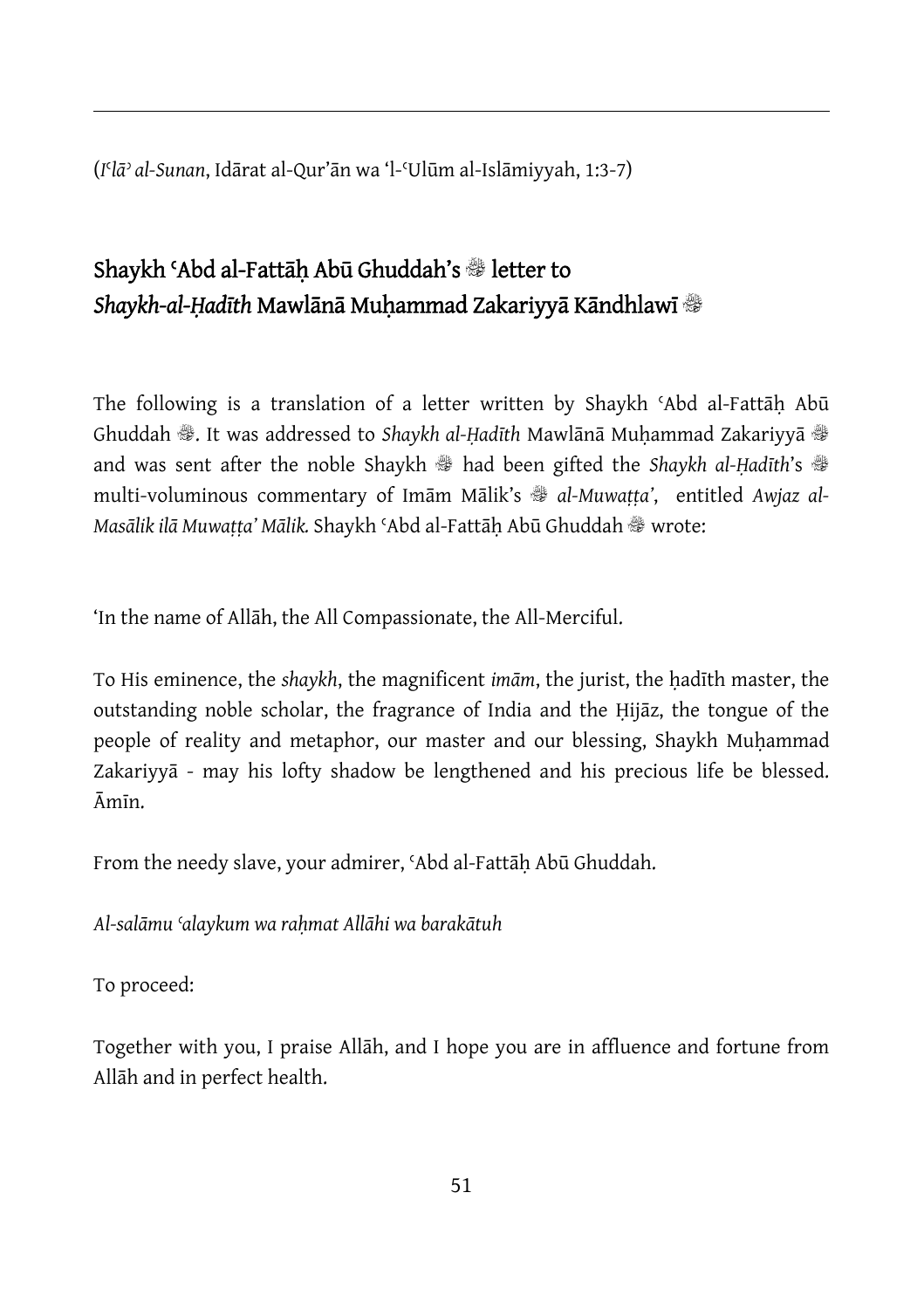I received with the hand of gratitude and respect your priceless and precious gift *Awjaz al-Masālik.* May Allāh accept this immense effort and great [work of] benefit which He has foreordained for you. For, indeed you have expanded breasts and hearts by this commentary of the book *al-Muwaṭṭa'*, and you have illuminated by it the minds and sights, and you were earnest in benefitting the seekers of benefit, such that it is apt to say of *Awjaz al-Masālik*: 'Every game is in the belly of the wild ass'\*.

All praise to Allāh for what He has bestowed upon you, and may Allāh benefit the Muslims through you, and give me, my family and my children the fortune of your pious supplications. I ask Allāh to protect you until a near longed-for meeting, in which I will kiss your hands and have the good fortune, if Allāh wills, of sitting in your company, in order to gain maximum benefit [from you] and provision [for the afterlife]. May Allāh protect you and preserve you with His fortune and grace, as a blessing upon us and the Muslims and His chosen ones.

*Al-salāmu ʿalaykum wa rahmat Allāh wa barakātuh* 

Riyadh 7/6/1401 AH (1981 CE) Your admirer, Signed: ʿAbd al-Fattāḥ Abū Ghuddah'

 $\overline{a}$ 

\* An Arabic proverb meaning the wild ass is the greatest game. Whoever catches it, is not in need of any other game. Shaykh 'Abd al-Fattāḥ is therefore stating that *Awjaz al-Masālik* dispenses with all previous commentaries on *al-Muwaṭṭa'*. (ZR)

Since its completion, *Awjaz al-Masālik* has seen countless publications in many parts of the world, including India, Pakistan, Egypt and Lebanon. Funded by Shaykh Sulṭān ibn Zāyid Āl Nahyān (Vice President of the Council of Ministers, United Arab Emirates), it has been republished in 1424 AH (2003 CE) from Dār al-Qalam Publishers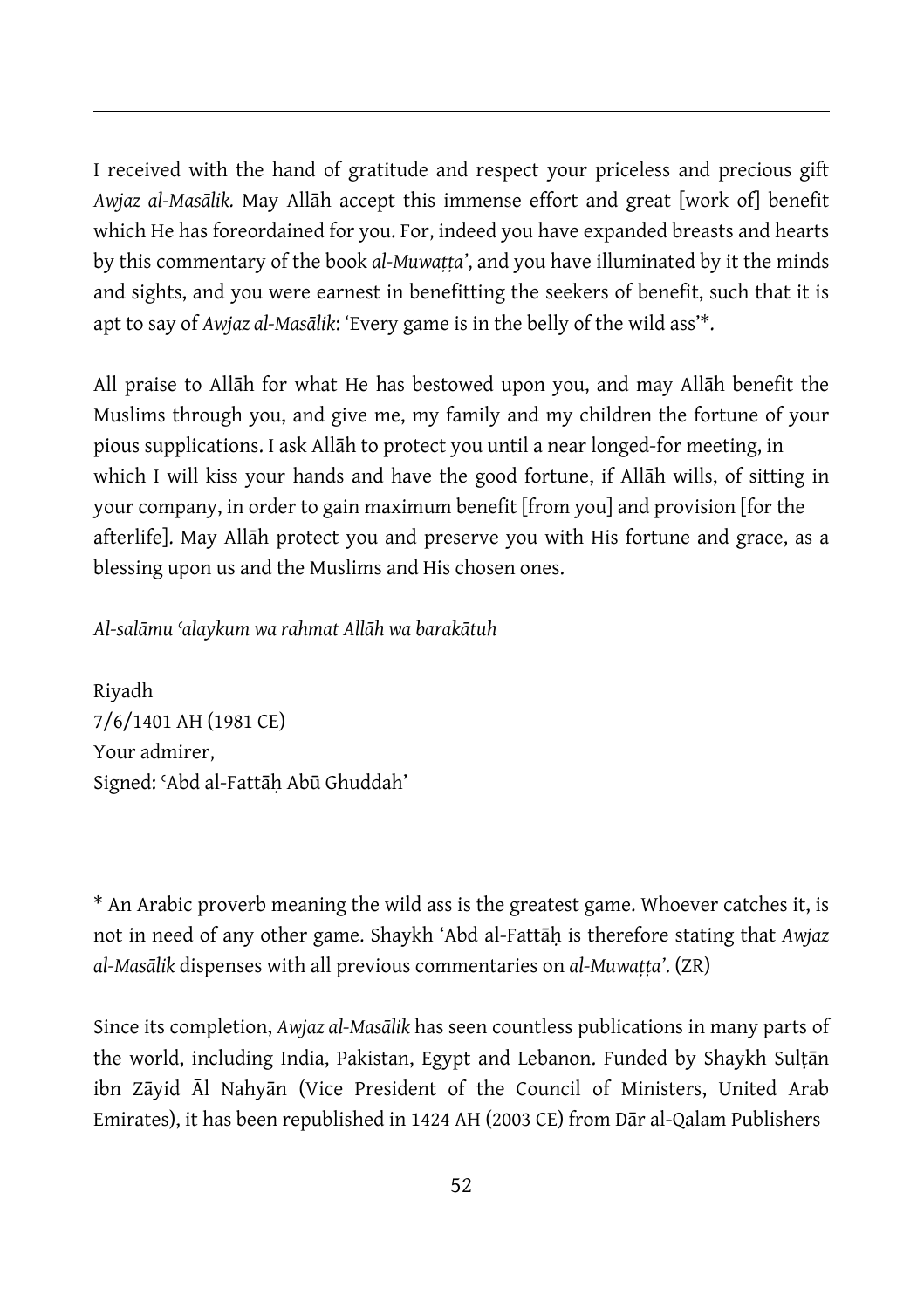in Damascus with the verification and editing of Dr. Shaykh Taqi al-Dīn Nadwī, student of the author. This latest edition, in eighteen large and extremely beautiful volumes, is by far the best edition to date. Like the countless other works of the great masters of the Deobandi school, this is a ḥadīth and fiqh encyclopaedia that left scholars astounded. To this day, the book and its noble author continue to receive words of extolment from scholars of the Mālikī school, a commentary of the work of whose great founder this book is. (AABI)

 $\overline{a}$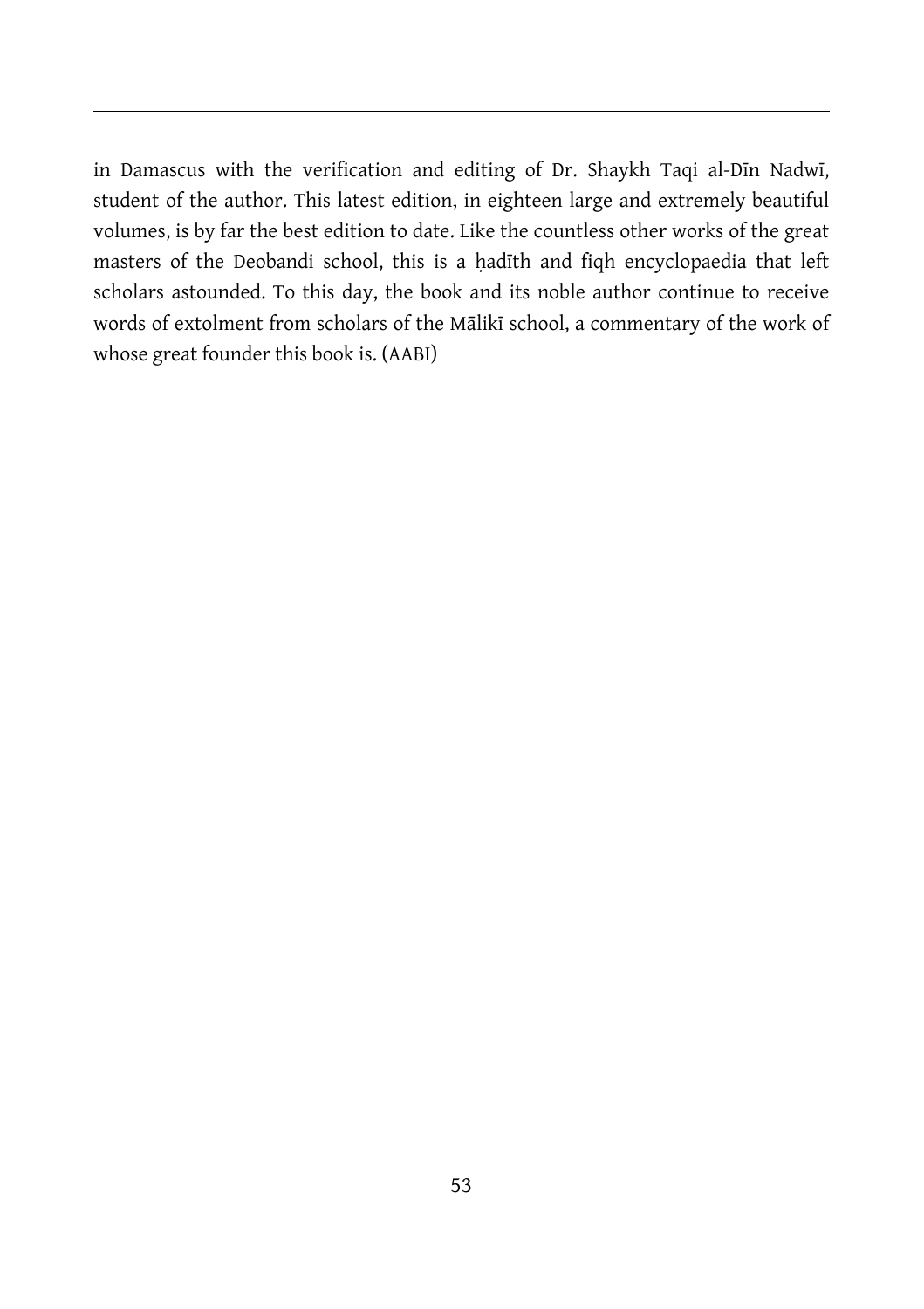The following is a copy of the letter in the noble *shaykh*'s  $\frac{1}{2}$  handwriting.

 $\overline{a}$ 

بسم الله الرحمى الرهم رالى سسما حة الشيخ الإياثا الجللي والعقيه المحدث الخمد البسل، ربيأنة الهذ والجازء دلسائه أه الفقيقة والجازء ملاناً ديركننا السِبْنِج مِمِد زَكرِ مَا ۽ مُنَّذَ ظُلُّه العابِيءَ و بورك نمَّ عُرَه انغانيءَ مَنْ مد العبدالغَيْدِ محكمٍ عبدالنشاح أبرغَنة السلام عكيم ورحمة الله وتركأته · وبعد تأخذ الله ثنائي إلكم ءو إرجو أ برتكونوا بحدمائه دنئمة وتانية ساينة . الذي أتاعه الله كلي ، فقد كرحتي بهذا؟ لِشَرَحَ كَلَنَا لَهُ لِلْهِ لَمَّا وَالْعِلَمُ : المصدر والقوب ء وأنرتم به المبقرئ دالأنفار ، واجتدتم نما الِدْفَادُقْ عَمَــــــقْفِيدِسِهِ، حتى صدور } له يقالي في « الأوجز » : كل أنصيدي جوف الفُرًا · قالمحدلله على نابَرْتَا بِهِ • وأمتم ألله ا يُسْسِلِهِ مِنْهِ ، وفَقَعَتْيَ بِصَالِحٍ دَوَاتَهَا أَنَا دَأْسَرِقِ وَأَوْلَادَةٍ . وأستوديكم الله إلى لقاء قريب حبيب ، أكثم فيه يدكم ، وأحلى .<br>است دا بعد بالجوسی نو حضرتها ، لمزیدانوستغاد ة والزاد ،<br>و الله محفظه و بر وک برد . وندست داشته بالمجلوسی في حضرتنم ، غزیداندستفاد ة والزاد ،<br>و الله سچنخفکم و پر تاکم مهنه زَنرده ، برَندَّ خلینا ردلیالسلین(نعبار،<br>و السلطین شلکه و رحمت الله سربرات ر السلام عليكم درجة الله وبركاتة .<br>-الرياض الألاب الأرادية